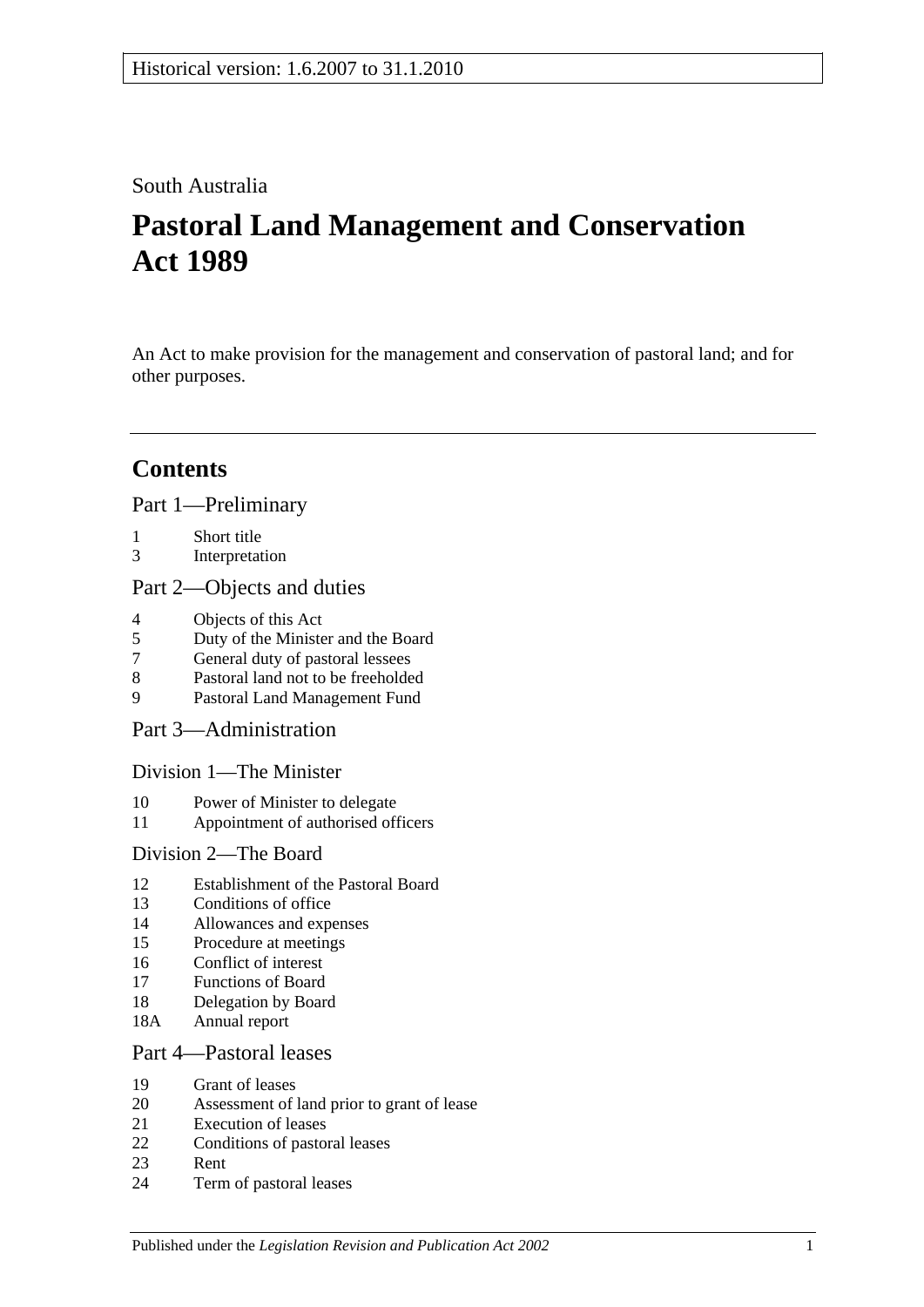- 25 [Assessment of land](#page-15-0)
- 25A [Establishment of pool of persons for the purposes of section](#page-15-1) 25B
- 25B [Assistance to lessee](#page-16-0)
- 26 [Extension of term of pastoral leases and variation of conditions](#page-17-0)
- 27 [Exemption from stamp duty](#page-18-0)
- 28 [Dealing with pastoral leases](#page-18-1)
- 29 [Agreements to deal with a lease](#page-18-2)
- 30 [Consent to certain share transfers in pastoral company](#page-18-3)
- 31 [Alteration of boundaries](#page-19-0)
- 31A [Variation of land subject to lease](#page-19-1)
- 32 [Resumption of land](#page-20-0)
- 33 [Abandonment of land](#page-20-1)
- 34 [Vacation of land](#page-20-2)
- 35 [Penalties for late payment of rent](#page-20-3)
- 36 [Waiver](#page-21-0)
- 37 [Cancellation of lease or imposition of fine on breach of conditions](#page-21-1)
- 38 [Cancellation of pastoral lease obtained by false statement](#page-21-2)
- 39 [Compensation](#page-21-3)
- 40 [Notice of adverse action to be given to holders of registered interests or caveats](#page-22-0)

#### [Part 5—Land management and protection](#page-22-1)

- 41 [Property plans](#page-22-2)
- 42 [Verification of stock levels](#page-23-0)
- 43 [Notices to destock or take other action](#page-24-0)<br>44 Reference areas
- [Reference areas](#page-24-1)

#### [Part 6—Access to pastoral land](#page-25-0)

#### [Division 1—Public access routes and stock routes](#page-25-1)

- 45 [Establishment of public access routes and stock routes](#page-25-2)
- [Division 2—Travelling stock](#page-26-0)
- 46 [Travelling with stock](#page-26-1)

#### [Division 2A—Indigenous land use agreements](#page-27-0)

- 46A [Indigenous land use agreement binding on lessees](#page-27-1)
- 46B [Immunity from liability](#page-27-2)
- 46C [ILUA to be endorsed on lease](#page-28-0)

#### [Division 3—Public access](#page-28-1)

- 47 [Rights of Aboriginal persons](#page-28-2)
- 48 [Right to travel across and camp on pastoral land](#page-29-0)
- 48A [Public register](#page-30-0)
- 48B [Trespassers on pastoral land the subject of an ILUA](#page-31-0)
- 49 [Public access not to be obstructed](#page-31-1)

#### [Part 7—Appeals](#page-32-0)

#### [Division 1—The Tribunal](#page-32-1)

- 50 [Establishment of the Tribunal](#page-32-2)
- 51 [Determination](#page-32-3) of questions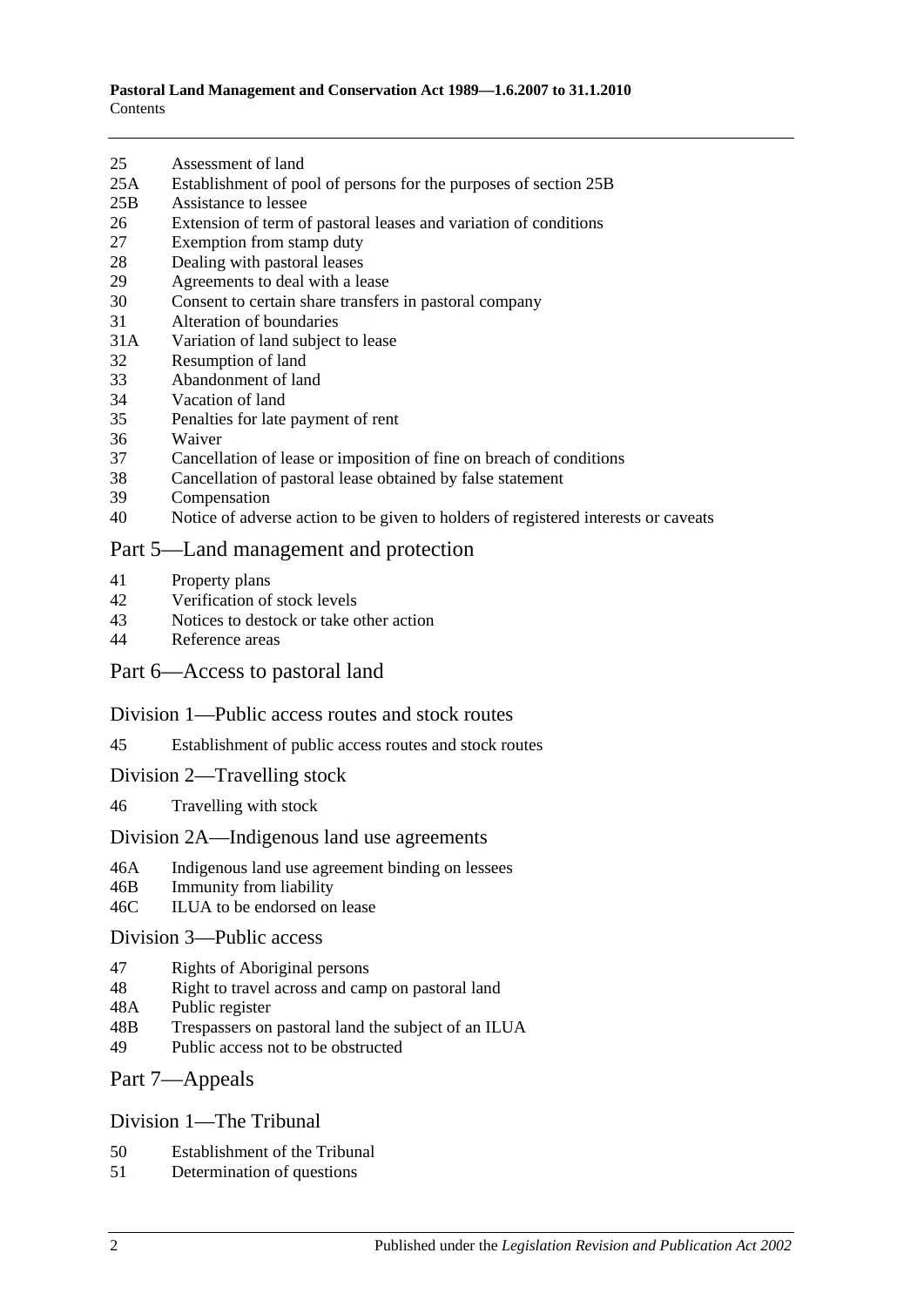- 52 [Powers and procedures of the Tribunal](#page-32-4)
- 53 [Compulsory conferences](#page-34-0)

#### [Division 2—Right of appeal to Tribunal](#page-34-1)

- 54 [Appeal against certain decisions](#page-34-2)
- 55 [Operation of certain decisions pending appeal](#page-34-3)

[Division 3—Review of valuation and right of appeal to Land and Valuation Court](#page-35-0)

56 [Right of review or appeal](#page-35-1)

#### [Part 8—Miscellaneous](#page-35-2)

- 57 [Misuse of pastoral land](#page-35-3)
- 58 [Notice to be given of cattle muster](#page-36-0)
- 59 [Right to take water](#page-36-1)
- 60 [Policing powers](#page-37-0)
- 61 [Powers of entry etc](#page-37-1)
- 62 [Act does not derogate from Mining Act, Opal Mining Act or Petroleum Act](#page-38-0)
- 63 [Offence of hindering or obstructing person exercising powers under this Act](#page-38-1)
- 64 [Protection from personal liability](#page-38-2)
- 65 [Duty of Registrar-General](#page-38-3)
- 66 [Certain debts are charges over leases](#page-38-4)
- 67 [Service of notices](#page-39-0)
- 68 [Evidentiary provision](#page-39-1)
- 69 [General defence](#page-39-2)
- 70 [Regulations](#page-39-3)

[Schedule—Transitional provisions](#page-40-0)

[Legislative history](#page-42-0)

## <span id="page-2-0"></span>**The Parliament of South Australia enacts as follows:**

# **Part 1—Preliminary**

## <span id="page-2-1"></span>**1—Short title**

This Act may be cited as the *Pastoral Land Management and Conservation Act 1989*.

## <span id="page-2-3"></span><span id="page-2-2"></span>**3—Interpretation**

(1) In this Act, unless the contrary intention appears—

*Aboriginal people* means the people who inhabited Australia before European colonisation;

*Aboriginal person* means a descendant of the Aboriginal people who is accepted as a member by a group in the community who claim descent from the Aboriginal people;

#### *authorised officer* means—

- (a) a police officer; or
- (b) a person appointed by the Minister as an authorised officer for the purposes of this Act;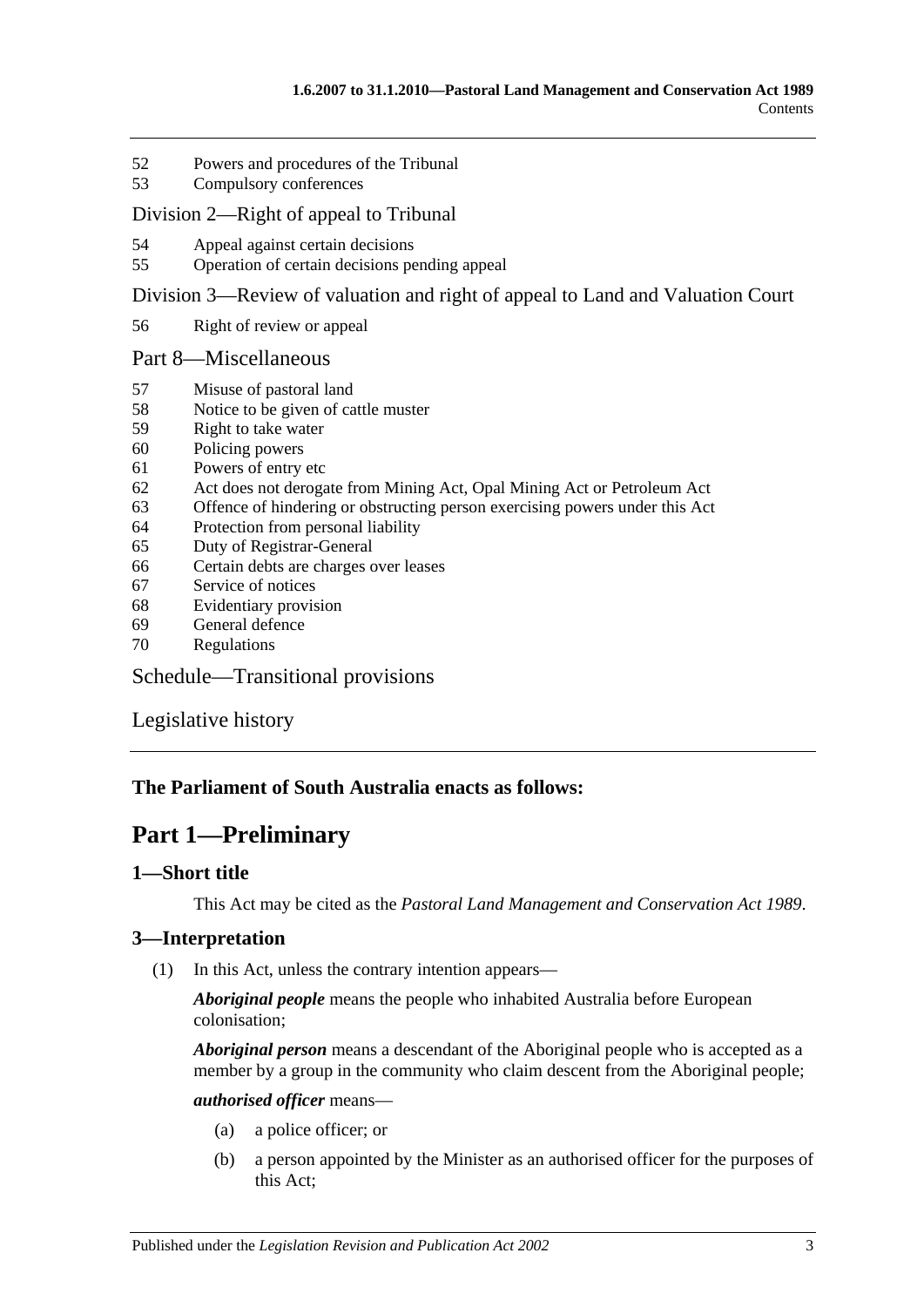*the Board* means the Pastoral Board established under this Act;

*Crown land* means land held by the Crown that has not been alienated in fee simple and is not part of a reserve under the *[National Parks and Wildlife Act](http://www.legislation.sa.gov.au/index.aspx?action=legref&type=act&legtitle=National%20Parks%20and%20Wildlife%20Act%201972) 1972* or subject to any lease (other than a mining lease), agreement to purchase or dedication;

*degradation* of land means a decline in the quality of the natural resources of the land resulting from human activities on the land, and *degraded* has a corresponding meaning;

*ILUA* means an indigenous land use agreement registered under Part 2 Division 3 of the *Native Title Act 1993* of the Commonwealth, the parties to which must include, but are not limited to, the Crown, a lessee of pastoral land and a native title group;

*motor vehicle* means any vehicle capable of being driven or ridden that is propelled by means of an engine;

#### *native title group* means—

- (a) in the case where the ILUA is an ILUA (body corporate agreement) under Part 2 Division 3 Subdivision B of the *Native Title Act 1993* of the Commonwealth—the persons referred to in section 24BD(1) of that Act; and
- (b) in the case where the ILUA is an ILUA (area agreement) under Part 2 Division 3 Subdivision C of the *Native Title Act 1993* of the Commonwealth—the persons referred to in section 24CD(2) or (3) (as the case requires) of that Act; and
- <span id="page-3-0"></span>(c) in any case—
	- (i) a person who is, pursuant to section 24EA of the *Native Title Act 1993* of the Commonwealth, bound by a particular ILUA; and
	- (ii) a person—
		- (A) who holds native title; or
		- (B) who is a member of a native title claim group (within the meaning of the *Native Title Act 1993* of the Commonwealth),

in relation to the land or waters subject to a particular ILUA; and

(iii) any other person identified in the regulations as being included within the ambit of this definition,

but does not include a person identified in the regulations as being excluded from the ambit of this definition;

*pastoral land* means land comprised in a pastoral lease;

*pastoral lease* means a lease granted under this Act over Crown land for pastoral purposes;

*pastoral purposes* means the pasturing of stock and other ancillary purposes;

*rehabilitation* of degraded land means to bring the land back to at least the condition it was in before its degradation, having particular regard to its capacity to carry stock and its level of soil stability;

*the repealed Act* means the *[Pastoral Act](http://www.legislation.sa.gov.au/index.aspx?action=legref&type=act&legtitle=Pastoral%20Act%201936) 1936* repealed by this Act;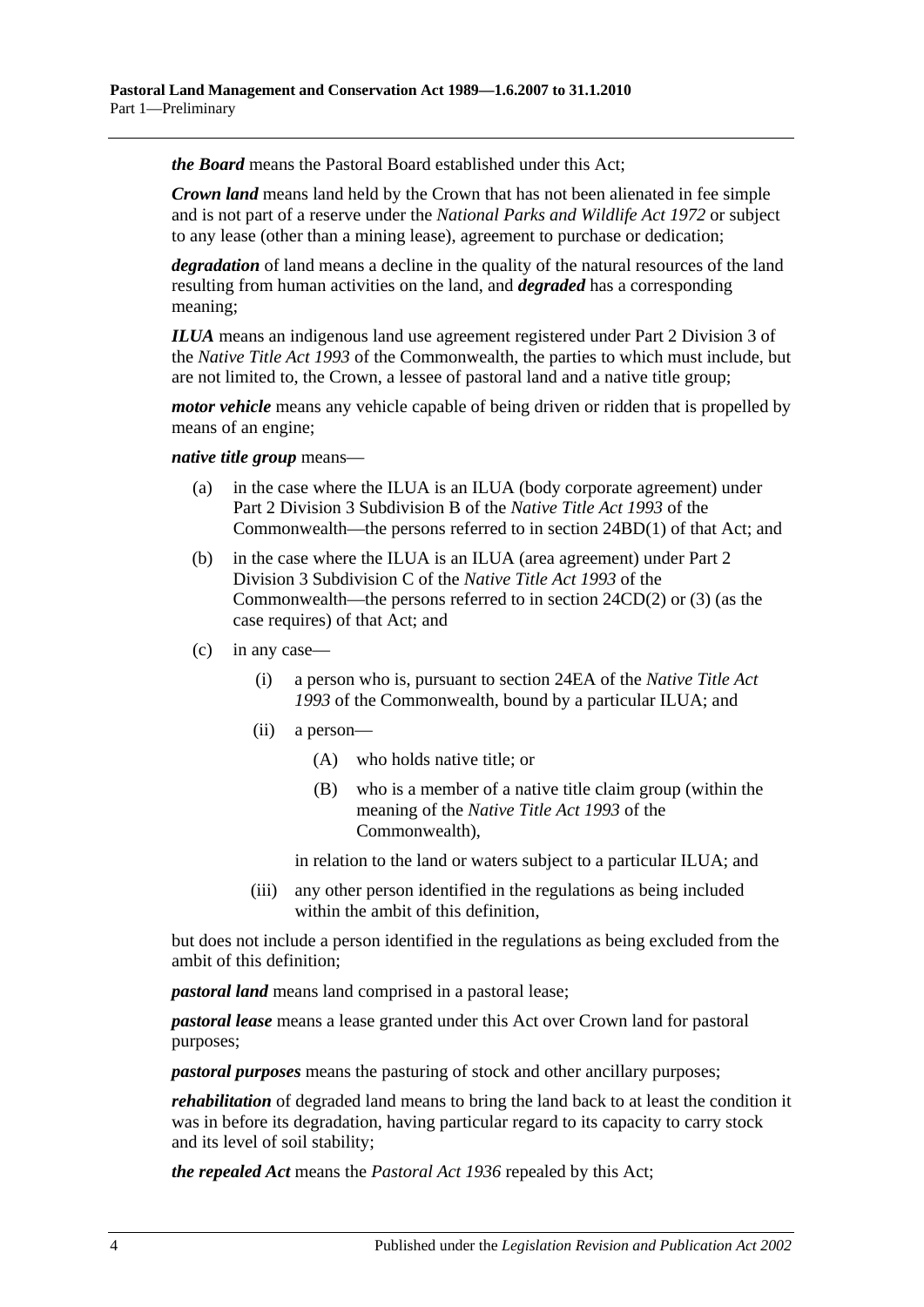*stock* means any species of animal permitted by the terms of a pastoral lease to be pastured by the lessee on the land as part of the commercial enterprise under the lease;

*the Tribunal* means the Pastoral Land Appeal Tribunal established under this Act;

*unimproved value*, in relation to land, means unimproved value as defined in the *[Valuation of Land Act](http://www.legislation.sa.gov.au/index.aspx?action=legref&type=act&legtitle=Valuation%20of%20Land%20Act%201971) 1971*;

*variation* of conditions includes an addition, deletion or substitution, and *to vary* has a corresponding meaning.

(2) For the purposes of the definition of *ILUA*, a *native title group* does not include a person who would not, but for the operation of [paragraph](#page-3-0) (c) of the definition of *native title group*, be included in the definition of *native title group*.

# <span id="page-4-0"></span>**Part 2—Objects and duties**

#### <span id="page-4-1"></span>**4—Objects of this Act**

The objects of this Act are as follows:

- (a) to ensure that all pastoral land in the State is well managed and utilised prudently so that its renewable resources are maintained and its yield sustained; and
- (b) to provide for—
	- (i) the effective monitoring of the condition of pastoral land; and
	- (ii) the prevention of degradation of the land and its indigenous plant and animal life; and
	- (iii) the rehabilitation of the land in cases of damage; and
- (c) to provide a form of tenure of Crown land for pastoral purposes that is conducive to the economic viability of the pastoral industry; and
- (d) to recognise the right of Aboriginal persons to follow traditional pursuits on pastoral land; and
- (e) to provide the community with a system of access to and through pastoral land that finds a proper balance between the interests of the pastoral industry and the interests of the community in enjoying the unique environment of the land.

## <span id="page-4-2"></span>**5—Duty of the Minister and the Board**

The Minister and the Board, in administering this Act and in exercising any other power or discharging any other function in relation to pastoral leases—

- (a) must act consistently with and seek to further the objects of this Act; and
- (b) must have regard to plans or guidelines established by Government agencies, regional NRM boards and planning authorities that are applicable to pastoral land; and
- (c) must have regard to the relevant terms of any ILUA.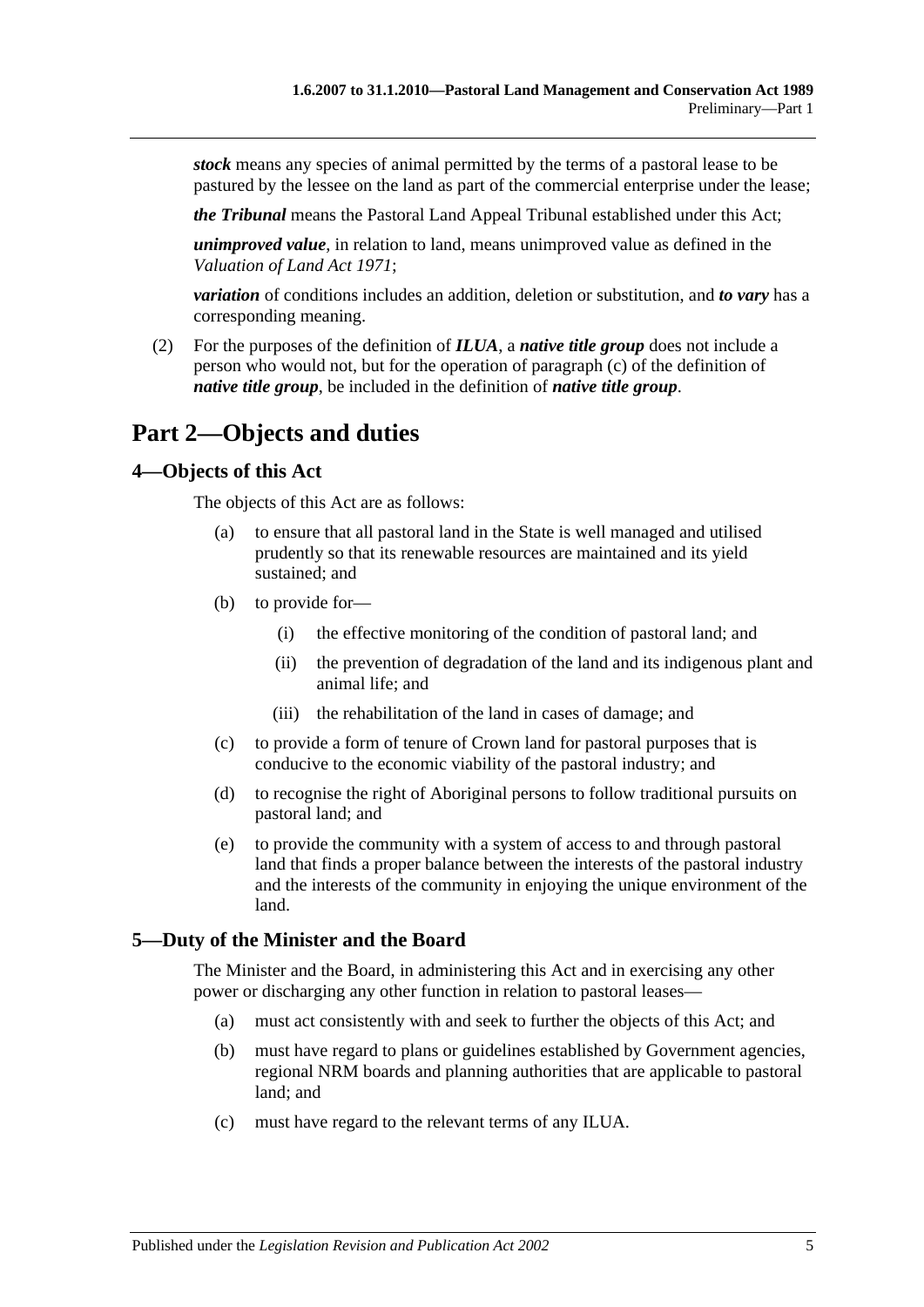## <span id="page-5-0"></span>**7—General duty of pastoral lessees**

It is the duty of a lessee throughout the term of a pastoral lease—

- (a) to carry out the enterprise under the lease in accordance with good land management practices; and
- (b) to prevent degradation of the land; and
- (c) to endeavour, within the limits of financial resources, to improve the condition of the land.

#### <span id="page-5-1"></span>**8—Pastoral land not to be freeholded**

Despite any Act or law to the contrary—

- (a) the Minister cannot enter into any agreement or arrangement for transferring an estate in fee simple in pastoral land to the lessee of that land, except pastoral land that the Governor has determined is to be used for some purpose other than pastoral purposes;
- (b) a pastoral lease is the only form of tenure that can be granted over Crown land that is to be used wholly or principally for pastoral purposes.

## <span id="page-5-2"></span>**9—Pastoral Land Management Fund**

- (1) The Minister must establish a fund to be entitled the *Pastoral Land Management Fund* (in this section referred to as *the Fund*).
- (2) The Fund will consist of—
	- (a) if the amount received in a particular year by way of rent paid under pastoral leases exceeds the administrative costs attributable to administering those leases for that year—a prescribed percentage (being not less than 5 per cent or more than 15 per cent) of the excess; and
	- (b) any money provided by Parliament for the purposes of the Fund; and
	- (c) any money paid into the Fund pursuant to any other Act; and
	- (d) any accretions arising out of investment of the money of the Fund.
- (3) The amount to be paid into the Fund in respect of a particular year pursuant to subsection (2)(a) must be paid into the Fund no later than 30 June of the next ensuing year.
- (4) The money in the Fund may be invested in such manner as the Minister thinks fit.
- (5) The Fund must be applied in such manner as the Minister, on the recommendation of the Board, thinks fit for the following purposes and in the following order of priority:
	- (a) research into techniques for pastoral land management, for prevention or minimisation of pastoral land degradation and for rehabilitation of degraded pastoral land;
	- (b) the publication of research findings and dissemination of information relating to those techniques;
	- (e) experimentation with and practical development of those techniques;
	- (d) such other projects relating to the management and conservation of pastoral land as the Minister thinks fit.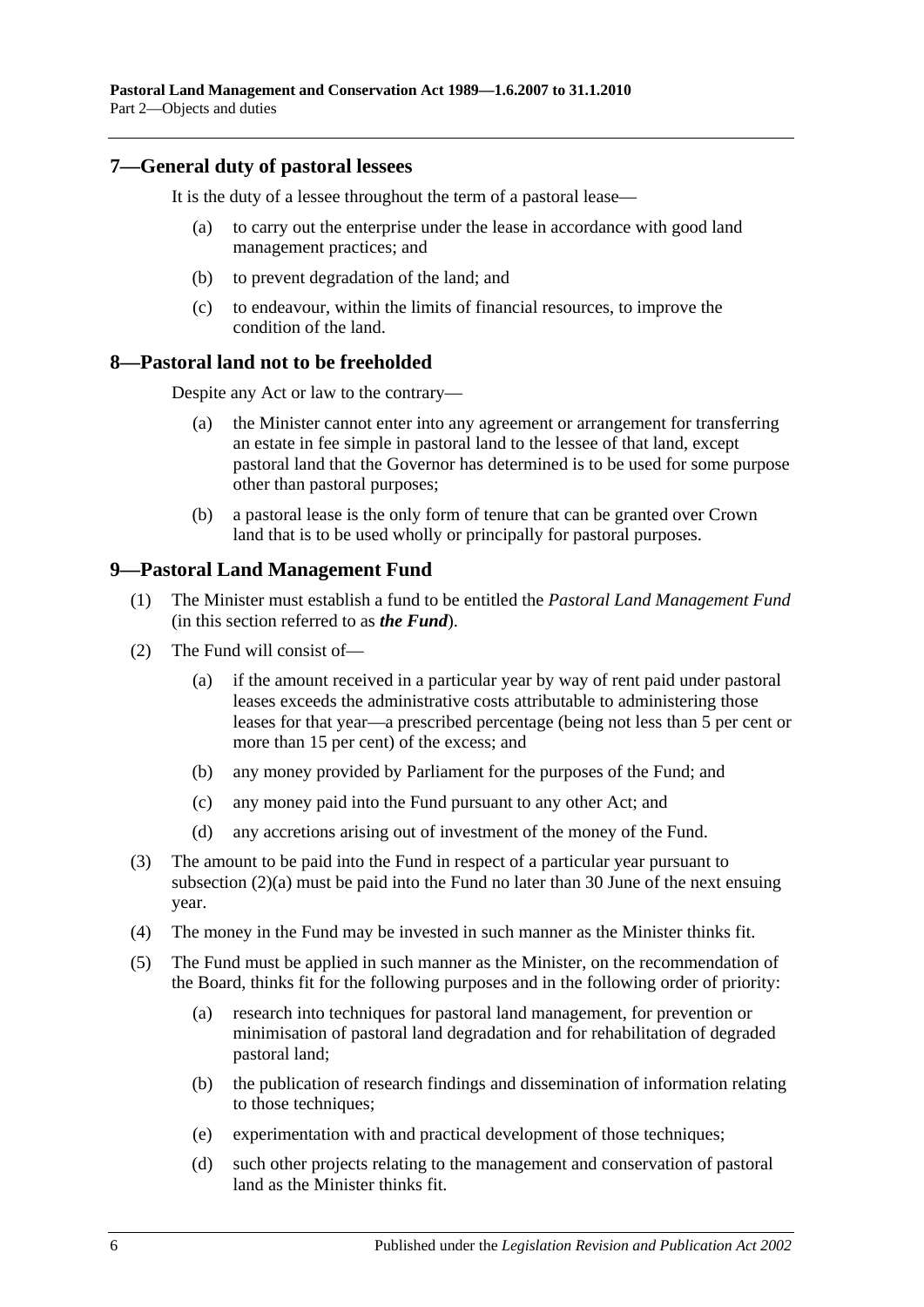# <span id="page-6-0"></span>**Part 3—Administration**

## <span id="page-6-1"></span>**Division 1—The Minister**

## <span id="page-6-2"></span>**10—Power of Minister to delegate**

- (1) The Minister may delegate any of the Minister's powers or functions under this Act (except for this Part)—
	- (a) to the Board; or
	- (b) to any particular person or body; or
	- (c) to the person for the time being occupying a particular office or position.
- (2) A delegation under this section—
	- (a) must be by instrument in writing; and
	- (b) may be absolute or conditional; and
	- (c) does not derogate from the power of the Minister to act in any matter; and
	- (d) is revocable at will by the Minister.

## <span id="page-6-3"></span>**11—Appointment of authorised officers**

- (1) The Minister may appoint such persons to be authorised officers for the purposes of this Act as the Minister thinks fit.
- (2) An appointment under this section—
	- (a) will be for a period stated in the instrument of appointment; and
	- (b) may be made subject to conditions limiting the area within which, or the purposes for which, the appointee may exercise the powers of an authorised officer.
- (3) A person appointed as an authorised officer must be issued with an identity card in a form approved by the Minister.

## <span id="page-6-4"></span>**Division 2—The Board**

## <span id="page-6-5"></span>**12—Establishment of the Pastoral Board**

- (1) The *Pastoral Board* is established.
- (2) The Board consists of 6 members appointed by the Governor, of whom—
	- (a) one, being a person who has, in the opinion of the Minister, wide experience in administration of pastoral leases, will be appointed on the nomination of the Minister; and
	- (b) one, being a person who has, in the opinion of the Minister for Environment and Heritage, a wide knowledge of the ecology, and experience in the management, of the pastoral land of this State, will be appointed on the nomination of that Minister; and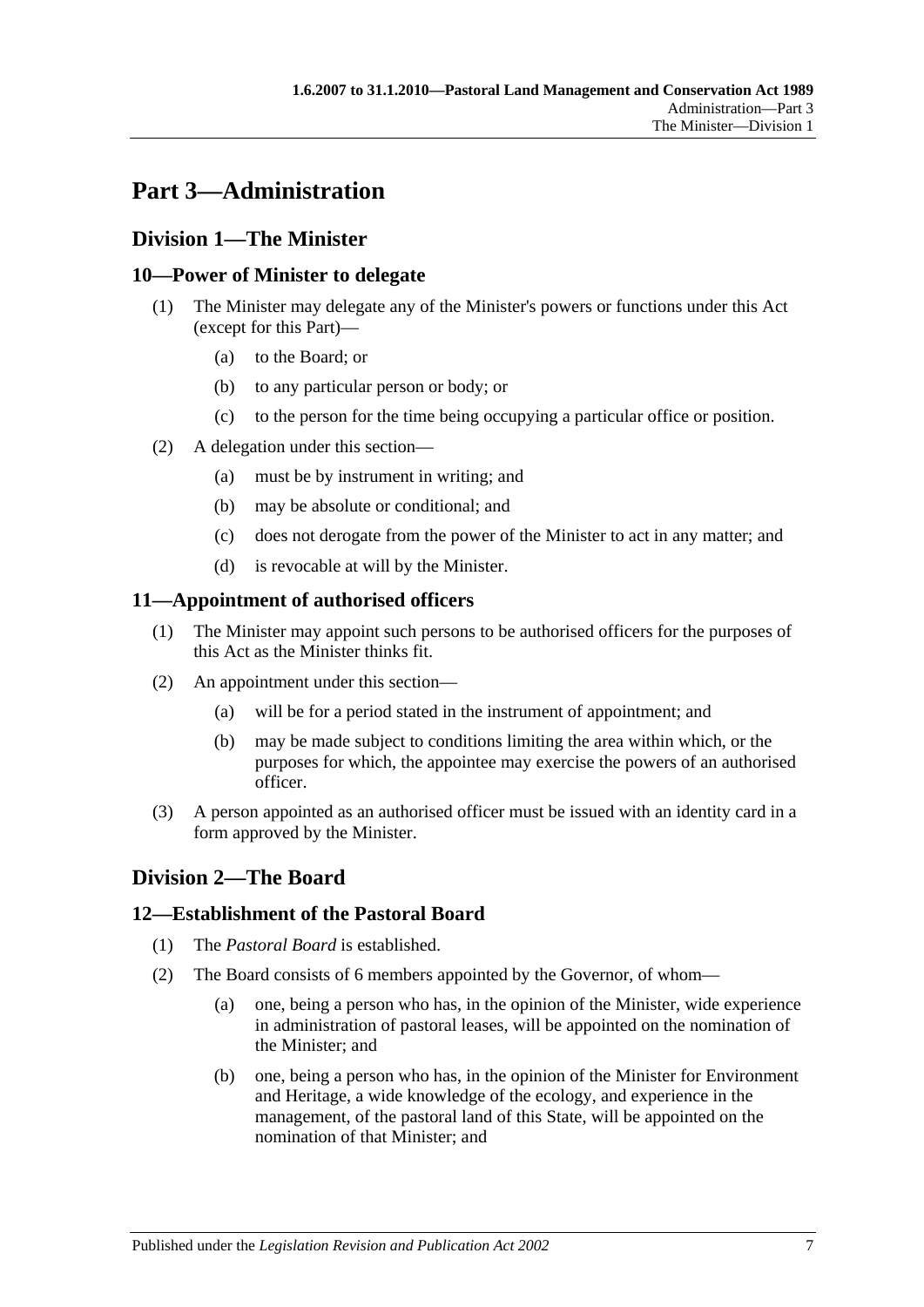- (c) one, being a person who, in the opinion of the Minister for Primary Industries, Natural Resources and Regional Development, has had wide experience in the field of land and soil conservation of pastoral land, will be appointed on the nomination of that Minister; and
- <span id="page-7-1"></span>(d) one will be selected by the Minister from a list of 3 persons who produce beef cattle on pastoral land outside the dog fence, submitted by the South Australian Farmers Federation; and
- <span id="page-7-2"></span>(e) one will be selected by the Minister from a list of 3 persons who produce sheep on pastoral land inside the dog fence, submitted by the South Australian Farmers Federation; and
- (f) one will be selected by the Minister from a list of 3 persons submitted by the Conservation Council of South Australia Inc.
- <span id="page-7-3"></span>(3) At least one member must be a woman and one a man.
- (4) The Governor will appoint a member of the Board to preside at meetings of the Board.
- (5) The Governor must appoint a deputy to each member of the Board.
- (6) A person who is to be the deputy of a member appointed under [subsection](#page-7-1)  $(2)(d)$ , [\(e\)](#page-7-2) or [\(f\)](#page-7-3) must be appointed in the same manner as the member was appointed to the Board.
- (7) Where the appointments of a member under [subsection](#page-7-1)  $(2)(d)$ , [\(e\)](#page-7-2) or [\(f\)](#page-7-3) and of that member's deputy are being made at the same time, both must be selected from the one panel of names.
- (8) A deputy may, in the absence of the member, act as a member of the Board.

#### <span id="page-7-0"></span>**13—Conditions of office**

- (1) A member of the Board will be appointed for a term not exceeding three years and will, on the expiration of a term of office, be eligible for reappointment.
- <span id="page-7-4"></span>(2) The Governor may remove a member of the Board from office—
	- (a) for misconduct; or
	- (b) for neglect of duty; or
	- (c) for incompetence; or
	- (d) for mental or physical incapacity to carry out the duties of office satisfactorily.
- (3) The office of a member becomes vacant if the member—
	- (a) dies; or
	- (b) completes a term of office and is not reappointed; or
	- (c) resigns by written notice addressed to the Minister; or
	- (d) is removed from office by the Governor under [subsection](#page-7-4) (2).
- (4) Upon the office of a member becoming vacant, a person must be appointed in accordance with this Act to the vacant office.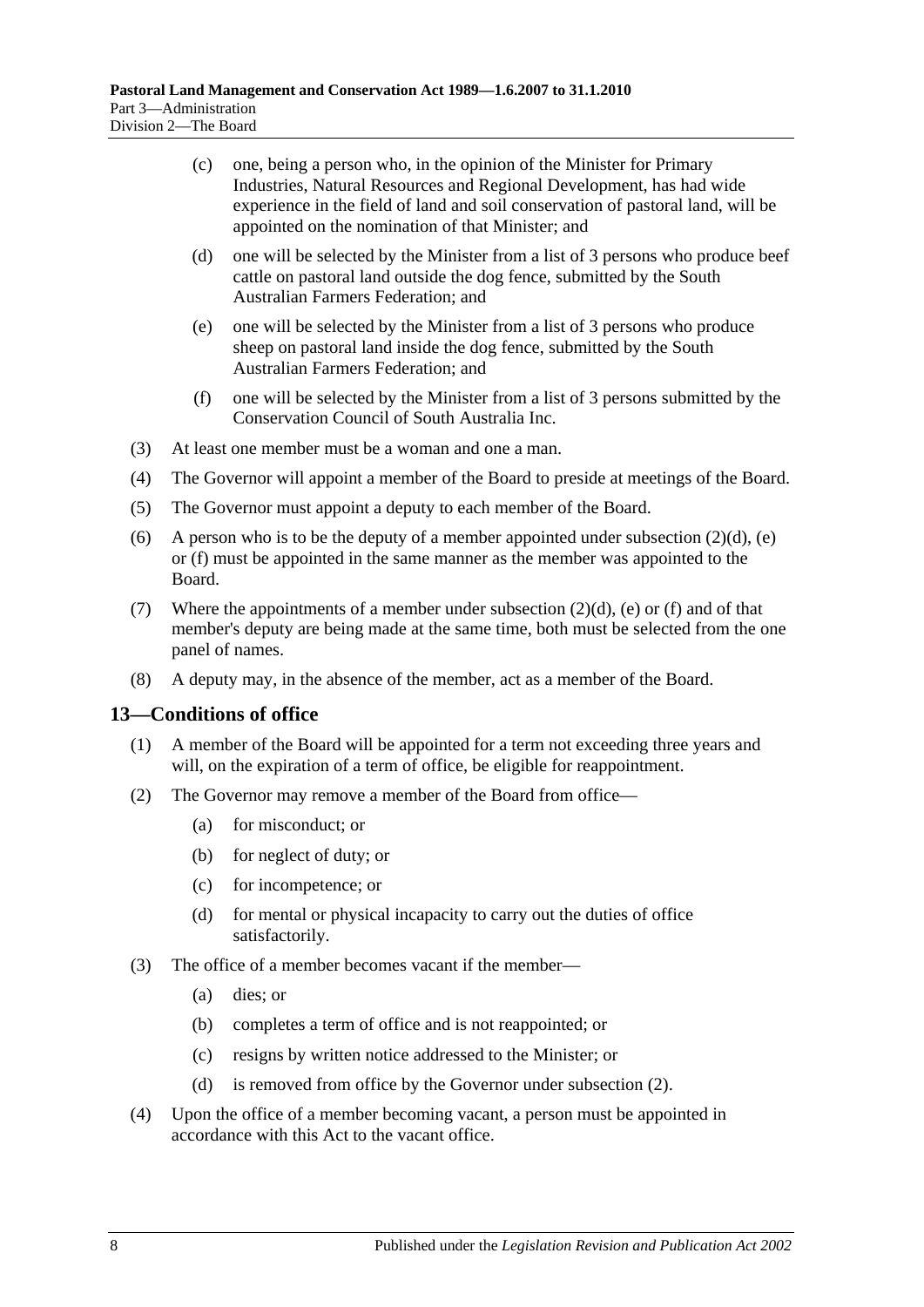## <span id="page-8-0"></span>**14—Allowances and expenses**

A member of the Board is entitled to such allowances and expenses as the Governor may determine.

#### <span id="page-8-1"></span>**15—Procedure at meetings**

- (1) A meeting of the Board will be chaired by the member appointed to preside at meetings or, in the absence of that person, by a member chosen by the members present from amongst their own number.
- (2) Subject to [subsection](#page-8-3) (3), the Board may act despite there being vacancies in its membership.
- <span id="page-8-3"></span>(3) Four members constitute a quorum of the Board and no business may be transacted at a meeting of the Board unless a quorum is present.
- (4) Each member present at a meeting of the Board has one vote on any question arising for decision and, if the votes are equal, the member presiding at the meeting may exercise a casting vote.
- (5) A decision carried by a majority of the votes cast by the members present at a meeting is a decision of the Board.
- (5a) A conference by telephone or other electronic means between members of the Board will, for the purposes of this section, be taken to be a meeting of the Board at which the participating members are present if—
	- (a) notice of the conference is given to all members in the manner determined by the Board for that purpose; and
	- (b) each participating member is capable of communicating with every other participating member during the conference.
- (5b) A proposed resolution of the Board becomes a valid decision of the Board despite the fact that it is not voted on at a meeting of the Board if—
	- (a) a notice of the proposed resolution is given to all members in accordance with procedures determined by the Board; and
	- (b) a majority of the members expresses concurrence in the proposed resolution by letter, telex, facsimile transmission or other written communication setting out the terms of the proposed resolution.
- (5c) The Board must cause accurate minutes of its meetings to be kept.
- (6) Subject to this Act, the proceedings of the Board may be conducted as it thinks fit.

#### <span id="page-8-4"></span><span id="page-8-2"></span>**16—Conflict of interest**

- (1) A member of the Board has an interest in a matter before the Board if—
	- (a) the member or a person with whom the member is closely associated would, if the matter were decided in a particular manner, receive or have a reasonable expectation of receiving a direct or indirect pecuniary benefit or suffer or have a reasonable expectation of suffering a direct or indirect pecuniary detriment; or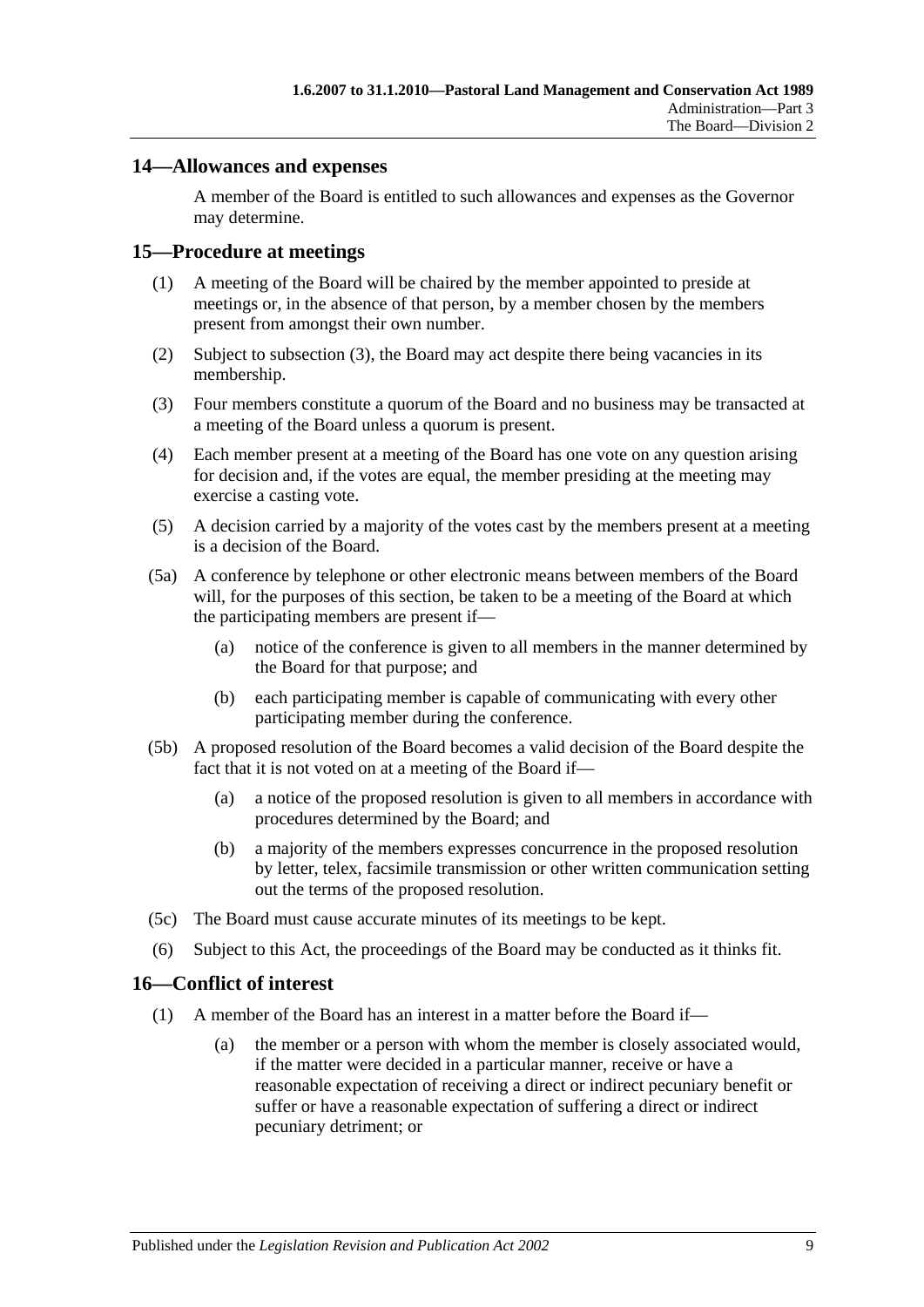(b) the member or a person with whom the member is closely associated would, if the matter were decided in a particular manner, obtain or have a reasonable expectation of obtaining a non-pecuniary benefit or suffer or have a reasonable expectation of suffering a non-pecuniary detriment,

(not, in the case of a member who is a pastoralist, being a benefit or detriment that would be enjoyed or suffered in common by all or a substantial proportion of pastoralists).

- (2) A person is closely associated with a member of the Board if that person is—
	- (a) a body corporate of which the member is a director or a member of the governing body; or
	- (b) a proprietary company in which the member is a shareholder; or
	- (c) a beneficiary under a trust or an object of a discretionary trust of which the member is a trustee; or
	- (d) a partner of the member; or
	- (e) an employer or an employee of the member; or
	- (f) the spouse, domestic partner, parent or child of the member.
- (3) A member of the Board who has an interest in a matter before the Board must disclose the existence of that interest to the Board.

Maximum penalty: \$5 000 or imprisonment for 1 year.

- (4) A disclosure made under [subsection](#page-8-4) (1) must be recorded in the minutes of the Board.
- (5) A member of the Board who has an interest in a matter before the Board—
	- (a) must not take part in any discussion by the Board relating to that matter; and
	- (b) must not vote in relation to that matter; and
	- (c) must be absent from the meeting room when any such discussion or voting is taking place.

Maximum penalty: \$5 000 or imprisonment for 1 year.

- (6) It is a defence to a charge of an offence against this section for the defendant to prove that, at the time of the alleged offence, the defendant was unaware of his or her interest in the matter.
- (7) The fact that a member has failed to comply with this section in relation to a matter does not, of itself, invalidate a resolution or decision on that matter, but, where it appears that the non-compliance may have had a decisive influence on the passing of the resolution or the making of the decision, the Supreme Court may, on the application of the Board, the Minister or any person affected by the resolution or decision, annul the resolution or decision and make such ancillary orders as it thinks fit.
- (8) In this section—

*domestic partner* means a person who is a domestic partner within the meaning of the *[Family Relationships Act](http://www.legislation.sa.gov.au/index.aspx?action=legref&type=act&legtitle=Family%20Relationships%20Act%201975) 1975*, whether declared as such under that Act or not;

*spouse*—a person is the spouse of another if they are legally married.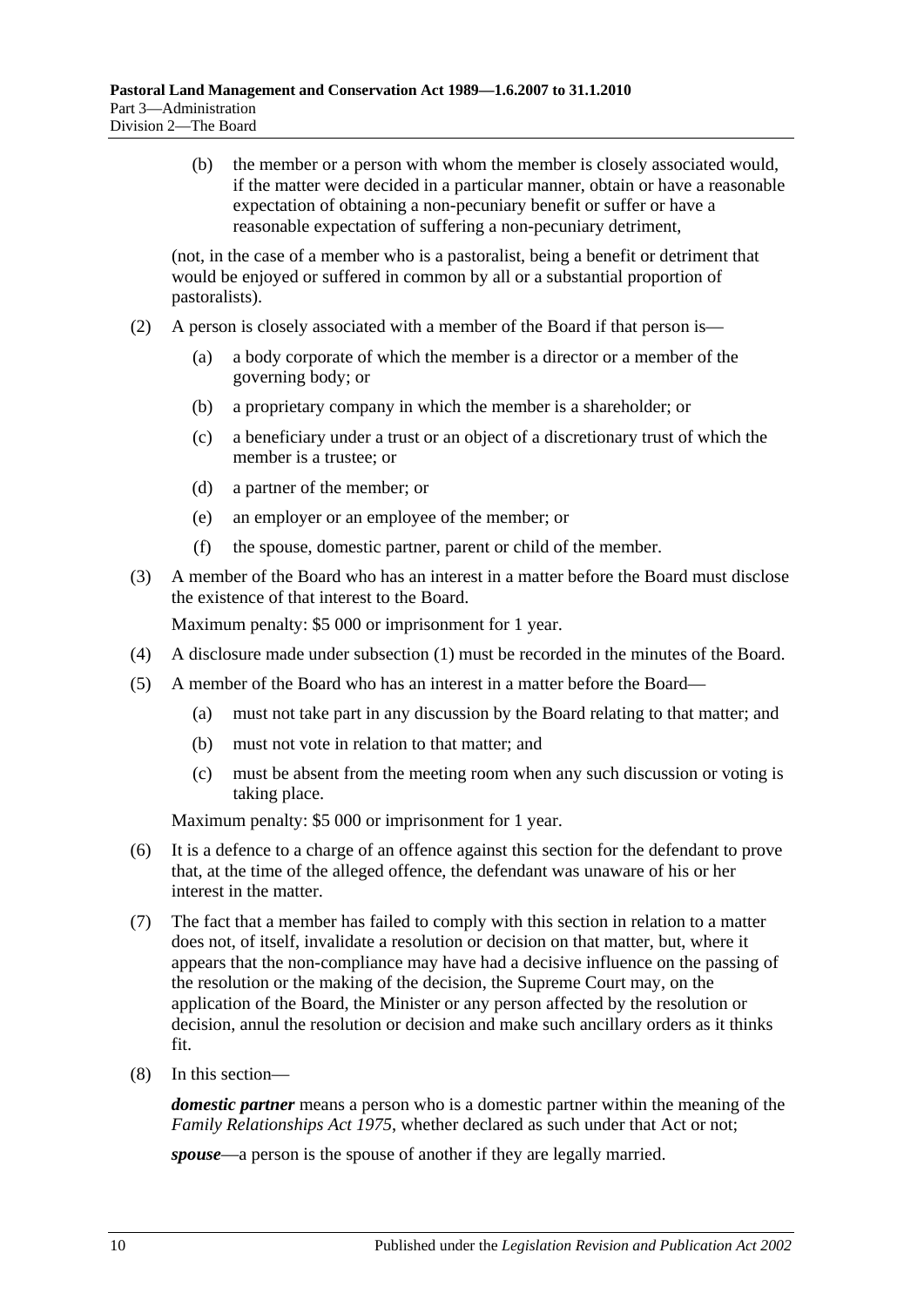## <span id="page-10-0"></span>**17—Functions of Board**

- (1) The Board is responsible to the Minister for the administration of this Act and, in carrying out that function, is subject to the control and direction of the Minister.
- (2) The other functions of the Board are as follows:
	- (a) to advise the Minister on the policies that should govern the administration of pastoral land;
	- (b) to advise the Minister on any other matter referred to the Board by the Minister;
	- (c) to perform the other functions assigned to the Board by or under this Act or another Act or by the Minister.

## <span id="page-10-1"></span>**18—Delegation by Board**

- (1) The Board may, with the consent of the Minister, delegate any of its powers or functions (other than the function of advising the Minister on the policies that should govern the administration of pastoral land)—
	- (a) to a member of the Board; or
	- (b) to any particular person or body; or
	- (c) to the person for the time being occupying a particular office or position.
- (2) A delegation under this section—
	- (a) must be by instrument in writing; and
	- (b) may be absolute or conditional; and
	- (c) does not derogate from the power of the Board to act in any matter; and
	- (d) is revocable at will by the Board.

## <span id="page-10-2"></span>**18A—Annual report**

- (1) The Board must, no later than 30 September in each year, furnish the Minister with a report of its operations during the preceding financial year.
- (2) The Minister must, within 12 sitting days of receiving a report, have copies of it laid before both Houses of Parliament.

# <span id="page-10-3"></span>**Part 4—Pastoral leases**

## <span id="page-10-4"></span>**19—Grant of leases**

- (1) Subject to this Act, the Minister may grant pastoral leases over Crown land.
- <span id="page-10-5"></span>(2) Where the Minister proposes to make Crown land available for lease for pastoral purposes, the process for taking a lease must be an open competitive process.
- (3) [Subsection](#page-10-5) (2) does not apply—
	- (a) if the Minister is satisfied that special circumstances exist justifying the addition of the land to the holding of an existing lease; or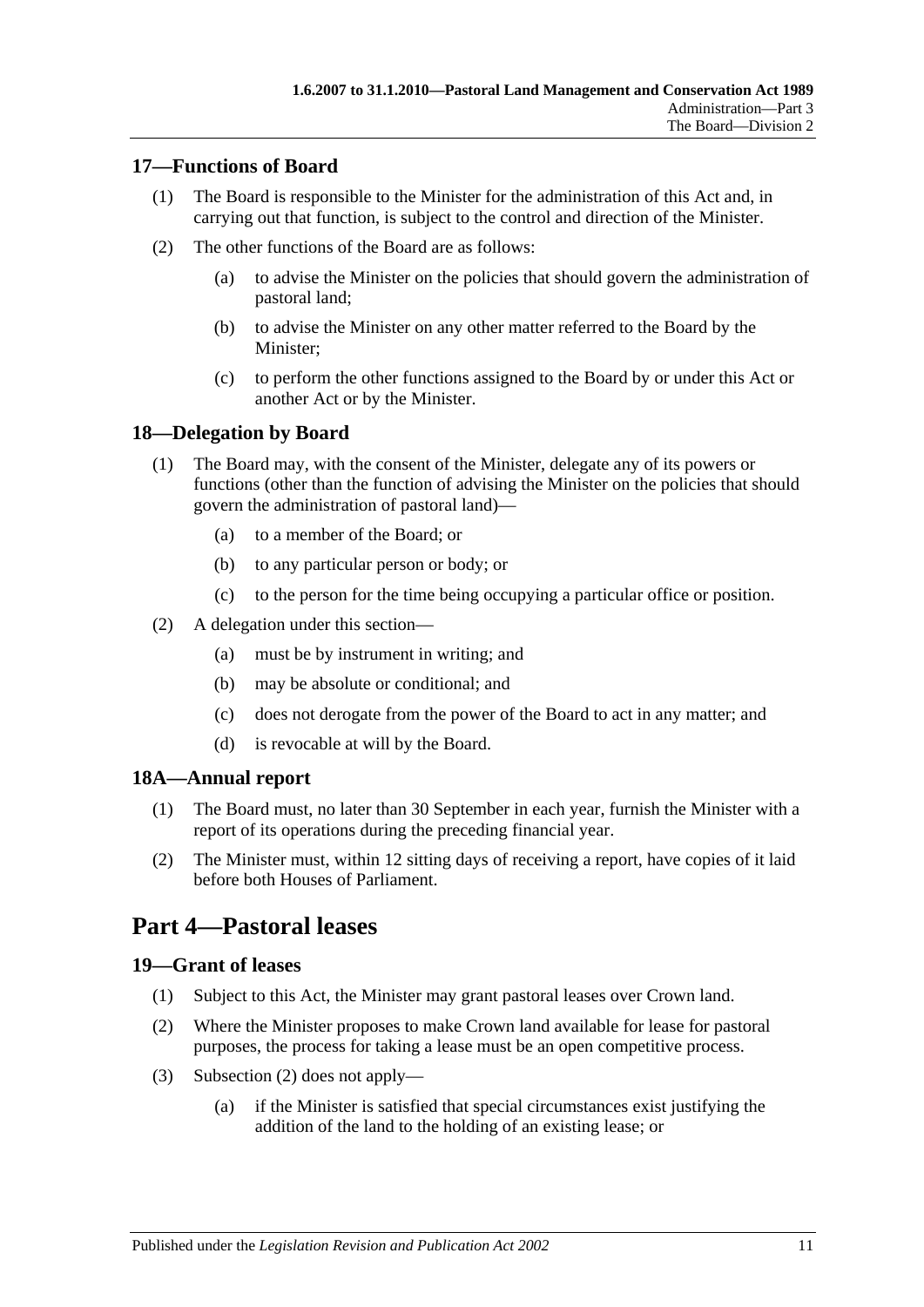- (b) if the land was subject to a pastoral lease that was surrendered upon condition that a further such lease be granted to the same lessee or a nominee of the lessee; or
- (c) if the Minister is satisfied, on the recommendation of the Board, that for any other good and proper reason it would be just and equitable to offer the land to a particular person.

## <span id="page-11-0"></span>**20—Assessment of land prior to grant of lease**

- (1) The Minister cannot grant a pastoral lease over Crown land—
	- (a) if the Governor has determined that the land should be set aside or used for some other more appropriate purpose; or
	- (b) unless—
		- (i) the Board is satisfied that the land is suitable for pastoral purposes; and
		- (ii) an assessment has been made of the condition of the land.
- <span id="page-11-3"></span>(2) However, the Minister may grant a pastoral lease over Crown land without an assessment having been made under [subsection](#page-11-3)  $(1)(b)(ii)$  if an assessment has been made within the previous 14 years.

#### <span id="page-11-1"></span>**21—Execution of leases**

Where—

- (a) a document intended to constitute a pastoral lease is sent to the prospective lessee for execution; and
- (b) the document is not returned duly executed, together with such fees or other amounts as may be required, within a period (which must be at least 30 days) specified in an accompanying notice,

the Minister may decline to enter into the lease and forfeit any deposit or other money paid in connection with it.

#### <span id="page-11-2"></span>**22—Conditions of pastoral leases**

- <span id="page-11-4"></span>(1) A pastoral lease will be granted subject to conditions and reservations providing for the following matters (but no others):
	- (a) general conditions providing for—
		- (iii) the payment of rent annually in arrears;
		- (iv) the lessee's obligation to pay in the due manner all rates, taxes and other government charges in relation to the land;
		- (v) the lessee's obligation to comply with the following Acts and any regulations under those Acts to the extent that they apply in relation to the land:
			- (A) the *[Natural Resources Management Act](http://www.legislation.sa.gov.au/index.aspx?action=legref&type=act&legtitle=Natural%20Resources%20Management%20Act%202004) 2004*; and
			- (B) the *[Dog Fence Act](http://www.legislation.sa.gov.au/index.aspx?action=legref&type=act&legtitle=Dog%20Fence%20Act%201946) 1946*; and
			- (C) the *[Mining Act](http://www.legislation.sa.gov.au/index.aspx?action=legref&type=act&legtitle=Mining%20Act%201971) 1971*; and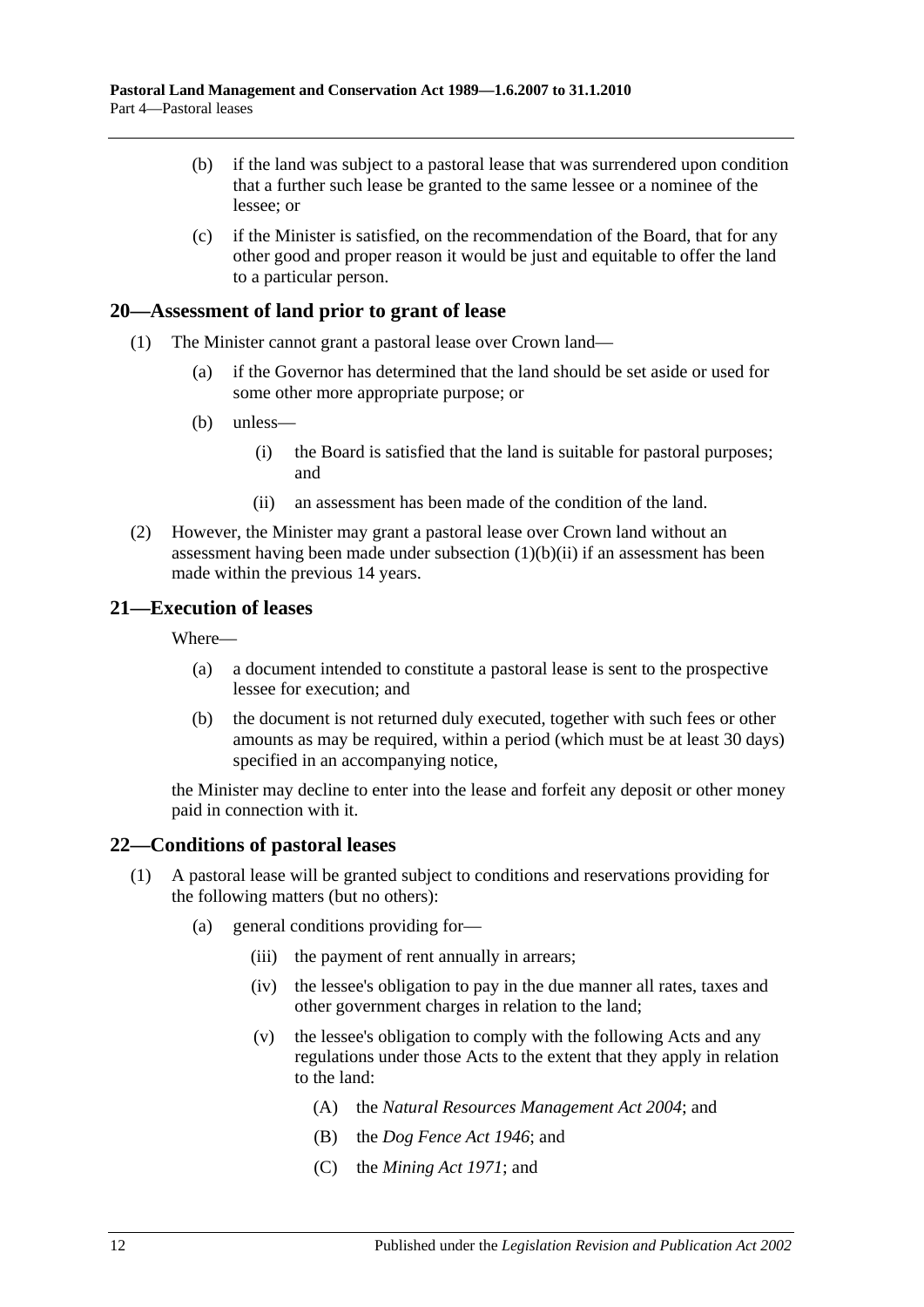- (D) the *[Petroleum Act](http://www.legislation.sa.gov.au/index.aspx?action=legref&type=act&legtitle=Petroleum%20Act%202000) 2000*; and
- (G) any other prescribed Act;
- (vi) the lessee's obligation not to hinder or obstruct any person who is exercising, or attempting to exercise, a right of access to the land pursuant to this Act or any other Act;
- <span id="page-12-0"></span>(b) land management conditions providing for—
	- (i) the lessee's obligation not to pasture (as part of the commercial enterprise under the lease) any species of animal on the land other than the species specified in the lease, except with the prior approval of the Board;
	- (ii) the lessee's obligation to ensure that numbers of stock on the land or a particular part of the land do not exceed the maximum levels specified in the lease, except with the prior approval of the Board;
	- (iii) the lessee's obligation not to use the land for any purpose other than pastoral purposes, except with the prior approval of the Board;
	- (iv) the lessee's obligation to maintain existing fencing in a stockproof condition;
	- (v) the lessee's obligation to maintain existing constructed stock watering points in proper working order;
	- (vi) the lessee's obligation to close off specified areas on the land, or to close or move specified access points on the land, for the purposes of rehabilitation of degraded land;
- <span id="page-12-1"></span>(c) reservations providing for—
	- (i) the property in minerals, petroleum, underground waters and live or dead standing timber on or under the land to be vested in the Crown;
	- (ii) the right of the Commissioner of Highways to establish public roads across the land.
- (1a) A condition referred to in [subsection](#page-11-4) (1)(a) or [\(1\)\(b\),](#page-12-0) and a reservation referred to in [subsection](#page-12-1)  $(1)(c)$ , will be taken to be a condition or reservation (as the case requires) of all pastoral leases (whether granted before or after the commencement of this subsection).
- (2) The form of a pastoral lease and any matters (such as maximum stock levels) to be specified in the conditions of a lease will be determined by the Board.
- (3) The only conditions of a pastoral lease that can be varied by the Board pursuant to this Act are the land management conditions.
- (4) Nothing in this Act prevents a lessee and the Board from entering into an agreement for the variation of a condition of the lease.
- (5) A condition of a pastoral lease is, to the extent that it relates to the minimum stocking rate of pastoral land, void and of no effect.
- <span id="page-12-2"></span>(6) The Board may, at the request or with the consent of the lessee—
	- (a) approve the pasturing (as part of the commercial enterprise under the lease) of a species of animal other than a species specified in the lease; and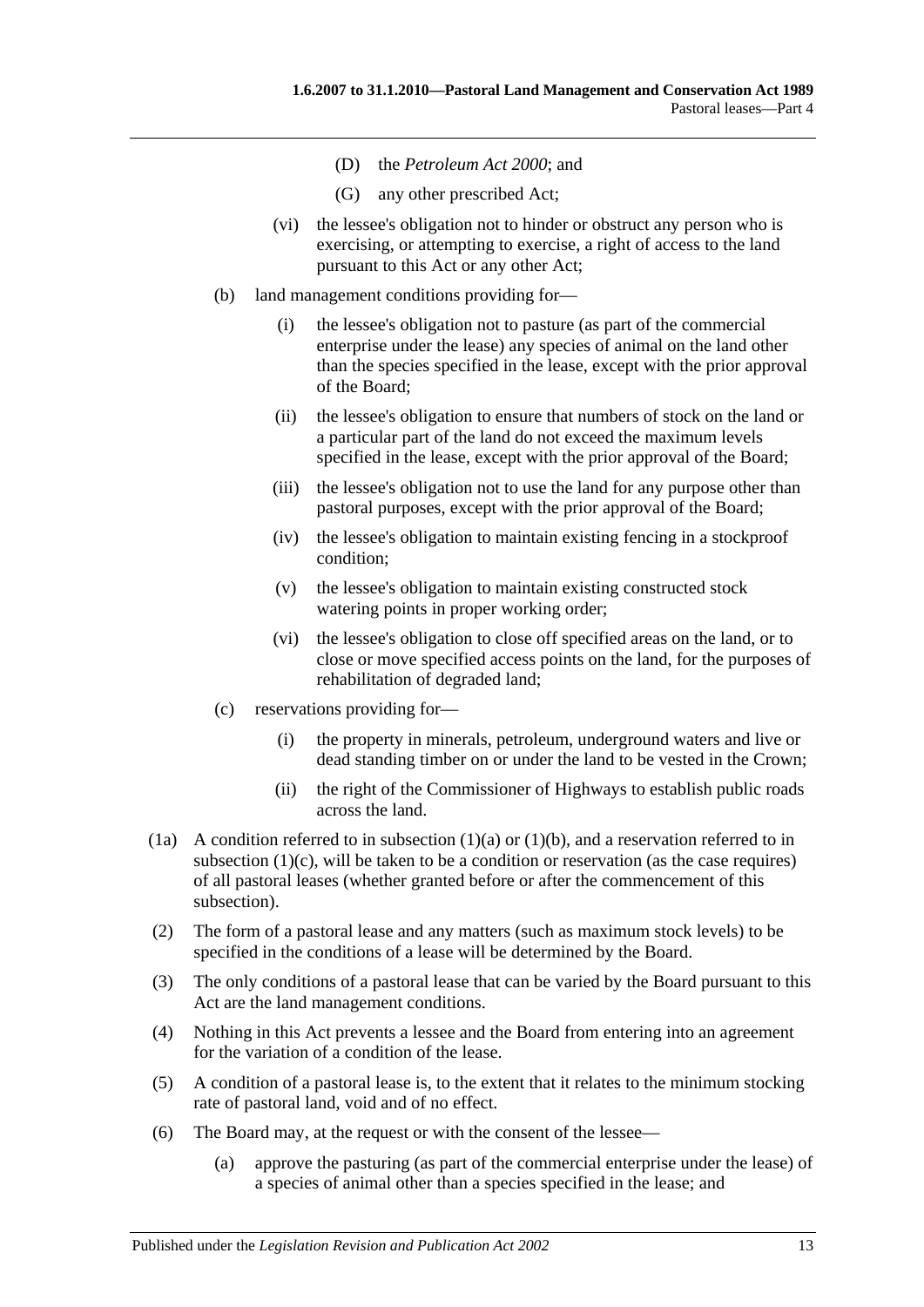- (b) approve a level of stock on the land, or on a particular part of the land, in excess of the maximum levels specified in the lease; and
- (c) approve the use of land subject to a pastoral lease for a purpose other than pastoral purposes; and
- $(d)$
- (i) set aside from use for pastoral purposes land, or a part of the land, subject to a pastoral lease; and
- (ii) approve the use of the pastoral land set aside for the primary purpose of traditional Aboriginal pursuits, conservation purposes or other purposes as specified by the Board.
- (7) An approval of the Board under [subsection](#page-12-2) (6) must be in writing and may be subject to conditions.

#### <span id="page-13-0"></span>**23—Rent**

- (1) The rent payable to the Crown under a pastoral lease—
	- (a) is the amount from time to time determined under this section to be the annual rent for the lease; and
	- (b) is payable annually in arrears.
- <span id="page-13-1"></span>(2) The annual rent for a pastoral lease is to be determined as follows:
	- (a) the Valuer-General will from time to time determine the unimproved value of the land in accordance with the *[Valuation of Land Act](http://www.legislation.sa.gov.au/index.aspx?action=legref&type=act&legtitle=Valuation%20of%20Land%20Act%201971) 1971*, taking into account, in addition to any other matters taken into account under that Act, the following matters:
		- (i) the purposes, whether authorised under the lease or by the Board, for which the land is used and the inherent capacity of the land to be used for those purposes; and
		- (ii) any prevailing climatic conditions currently affecting the productivity of the land; and
		- (iii) the proximity and accessibility of markets and other facilities to the extent that they affect the profitability of the lessee's enterprise; and
		- (iv) any views as to land condition factors expressed by the regional NRM board within whose region the land is situated (and the Valuer-General must seek those views before making the determination); and
		- (v) the views of any consultative committee established by the Minister for the purpose of assisting in the determination of pastoral lease rents;
	- (b) the Valuer-General will, on making a determination under [paragraph](#page-13-1) (a), fix the annual rent for the lease as a percentage of the unimproved value of the land, being a percentage—
		- (i) that represents, in the Valuer-General's opinion, the appropriate rate of return for the land, taking into account the purposes for which the land is being used; and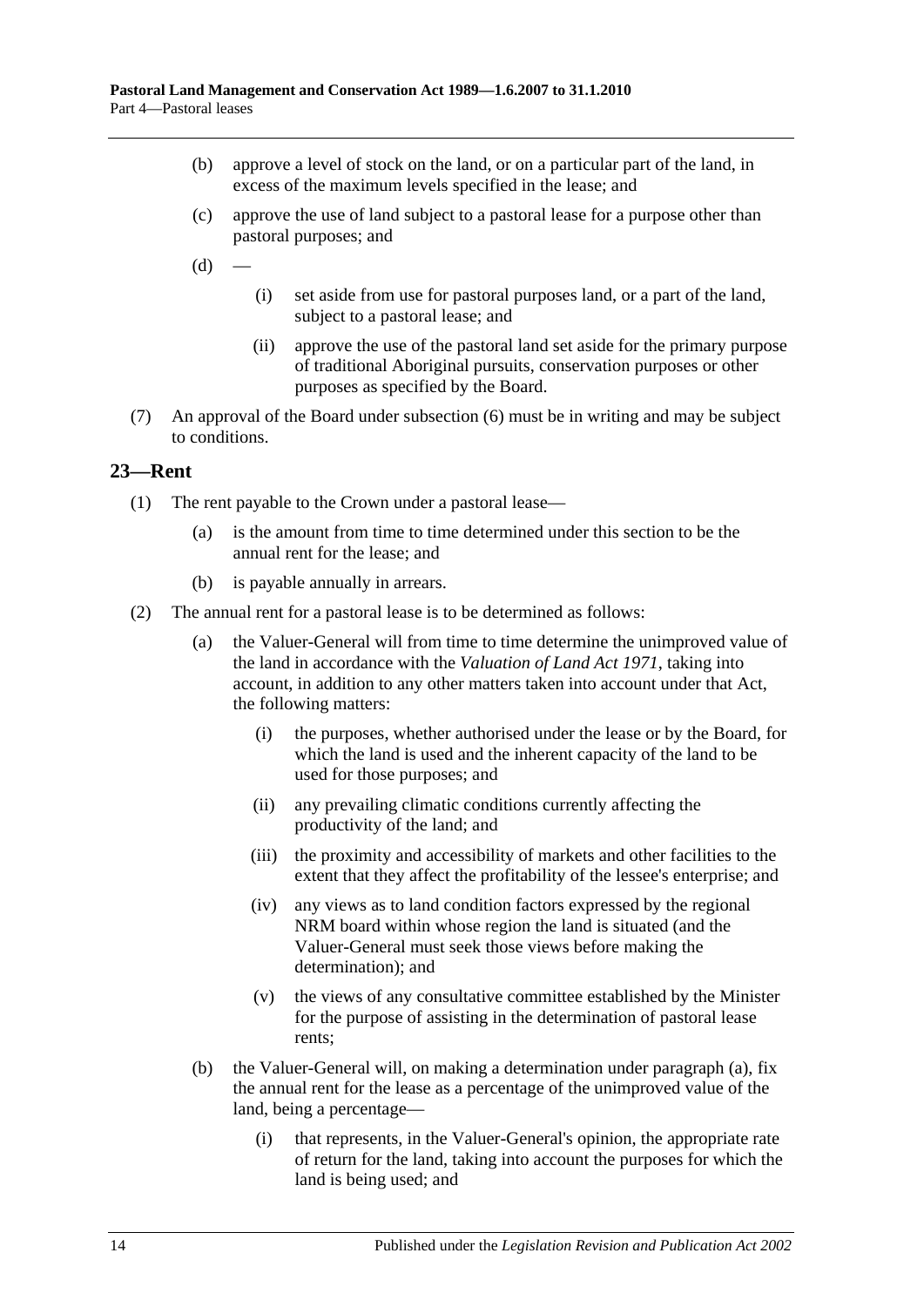- (ii) that may vary from lease to lease according to the various purposes for which land is being used.
- (3) The Valuer-General must make a determination of the rents for all pastoral leases at the same time.
- (4) The Valuer-General—
	- (a) may make such a determination at any time; and
	- (b) must do so on direction by the Minister,

but, in any event, must make such a determination at least every 5 years.

- (5) On completing a determination of the annual rent for a pastoral lease, the Valuer-General must give to the Board a notice of the determination that includes a statement of the unimproved value of the land and the percentage on which the rent is based.
- (6) The Minister may, on the recommendation of the Board, and if the Minister is satisfied—
	- (a) that some factor exists affecting the profitability of the enterprise under a pastoral lease that has arisen since the Valuer-General last determined the annual rent for the lease; or
	- (b) that the lessee has, under an agreement with the Minister, carried out work on the land on behalf of the Minister for which the lessee has not been recompensed; or
	- (c) that the lessee has, on his or her own initiative, undertaken special measures to remedy or prevent degradation of the land,

reduce by an appropriate amount the rent that would otherwise be payable under the lease in respect of any particular year.

- (7) The Board is responsible for issuing and sending to lessees annual rent accounts.
- (8) The Board may, for the purposes of administrative efficiency, fix a common day by which the rent under all pastoral leases must be paid in each year and, for that purpose, rent accounts for a period greater or less than a year may be sent to lessees.
- (9) A rent account must be accompanied by or include—
	- (a) a copy of the Valuer-General's notice of determination if a new determination has been made since the last rent account sent to the lessee; and
	- (b) an explanation of any debits or credits shown on the account; and
	- (c) a statement of the reasons for any reduction, waiver or deferment of rent pursuant to this section.
- (10) The Minister may, on the recommendation of the Board, and if the Minister is satisfied that a case of hardship exists, waive or defer payment of any amount of the rent due and payable under a pastoral lease, subject to such conditions (if any) as the Board recommends.

## <span id="page-14-0"></span>**24—Term of pastoral leases**

(1) Subject to [subsection](#page-15-2) (2), a pastoral lease will be granted for a term of 42 years.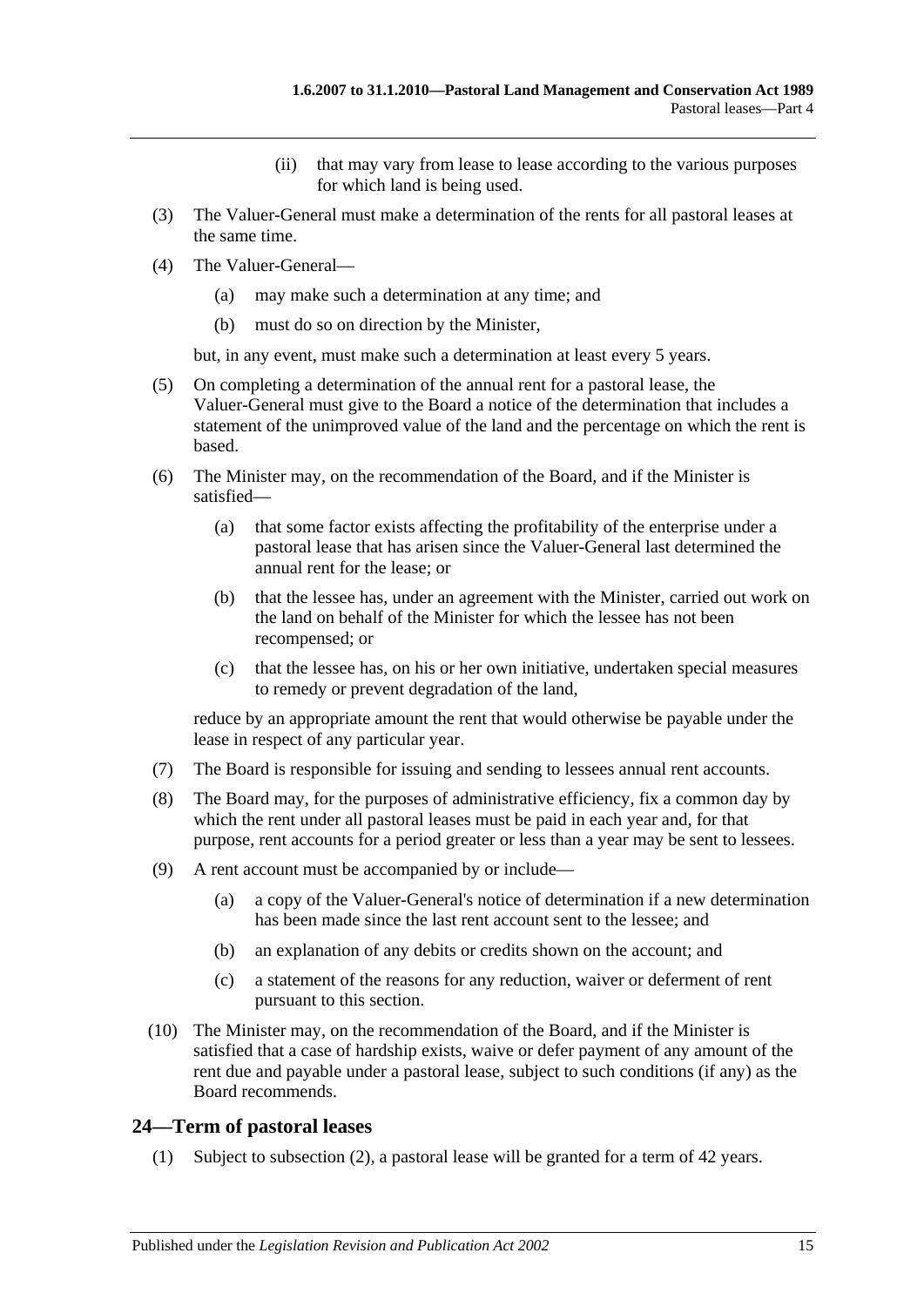<span id="page-15-2"></span>(2) Where a lessee surrenders two or more pastoral leases for the purposes of merger of the leases, the term of the lease to be granted to the lessee will be such term as the Board, having regard to the terms of the surrendered leases, thinks appropriate.

#### <span id="page-15-0"></span>**25—Assessment of land**

- (1) The Board must cause an assessment of the condition of the land comprised in each pastoral lease to be completed at intervals of not more than 14 years.
- (2) An assessment of the condition of land pursuant to this Act—
	- (a) must be thorough; and
	- (b) must include an assessment of the capacity of the land to carry stock; and
	- (c) must be conducted in accordance with recognised scientific principles; and
	- (d) must be carried out by persons who are qualified and experienced in land assessment techniques; and
	- (e) must take into account any matter prescribed by the regulations.
- (3) The Board must, by notice in writing, advise a lessee of a proposed assessment not less than 28 days before the assessment is due to commence.
- <span id="page-15-4"></span>(4) On completing an assessment of the condition of land, the Board must forward—
	- (a) a copy of the assessment; and
	- (b) a written report of any action the Board proposes taking as a consequence of the assessment,

to the lessee.

(5) The Board cannot take any action under this Act as a consequence of an assessment until after the end of the period during which an application for assistance may be lodged under [section](#page-16-0) 25B.

## <span id="page-15-1"></span>**25A—Establishment of pool of persons for the purposes of [section](#page-16-0) 25B**

- (1) The Minister must establish a pool of persons for the purposes of [section](#page-16-0) 25B.
- <span id="page-15-3"></span>(2) The pool will consist of such number of persons (being not less than 2 and not more than 6) as the Minister thinks fit, appointed by the Minister after consultation with the South Australian Farmers Federation and the Conservation Council of South Australia Inc.
- (3) A member of the public service is not eligible for appointment as a member of the pool.
- (4) A member of the pool will be appointed on terms and conditions determined by the Minister.
- (5) Each person appointed under [subsection](#page-15-3) (2) must have qualifications or experience in pastoral land management.
- (6) The Minister must maintain a public register containing the name and contact details of each member of the pool.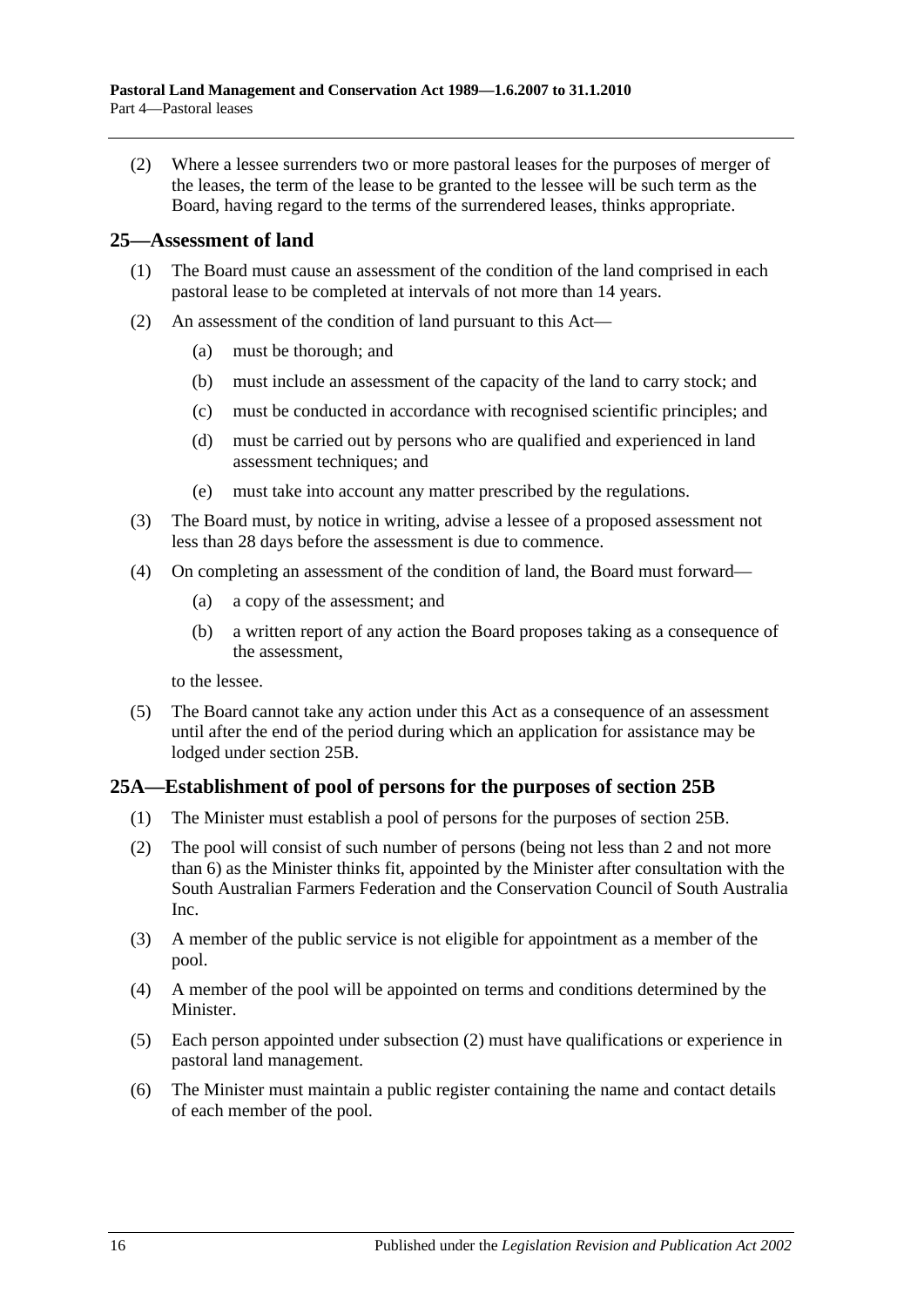- (7) The public register is to be available for inspection, without fee, during ordinary office hours—
	- (a) at a public office, or public offices, determined by the Minister; and
	- (b) at a website determined by the Minister.
- <span id="page-16-2"></span>(8) The Minister may, by notice in the Gazette, publish guidelines in relation to the provision of assistance under [section](#page-16-0) 25B.

#### <span id="page-16-1"></span><span id="page-16-0"></span>**25B—Assistance to lessee**

- (1) A lessee who has received under [section](#page-15-4) 25(4)—
	- (a) a copy of an assessment; or
	- (b) a written report of proposed action,

may, within 60 days after the copy of the assessment or the report is forwarded to the lessee under that section, apply to the Minister for assistance in relation to the lessee's dealings with the Board, or any other person or body, as a consequence of the assessment or in relation to the proposed action.

- (2) An application under [subsection](#page-16-1) (1)—
	- (a) may request that the assistance be provided by a particular member of the pool of persons established under [section](#page-15-1) 25A; and
	- (b) must identify—
		- (i) the nature of the assistance sought by the lessee; and
		- (ii) if the lessee seeks assistance to dispute any part of the assessment, or oppose any proposed action—the grounds for the dispute or opposition; and
	- (c) must be made in a manner and form determined by the Minister and will not be conditional on the payment of any fee.
- (3) If an application is made under [subsection](#page-16-1) (1), the Minister must, unless satisfied that the application is frivolous or vexatious, appoint a member of the pool to provide assistance to the lessee in accordance with any guidelines published in accordance with [section](#page-16-2) 25A(8) (and if the application requests that the assistance be provided by a particular member of the pool, the Minister must appoint that member unless the Minister is of the opinion that it would be inappropriate for any reason for that member to do so).
- <span id="page-16-3"></span>(4) A member of the pool must—
	- (a) inform the Minister in writing of any direct or indirect interest that the person has or acquires that conflicts, or may conflict, with the provision of any assistance that the member is appointed to provide; and
	- (b) comply with any directions given by the Minister regarding the resolution of the conflict, or potential conflict.

Maximum penalty: \$20 000.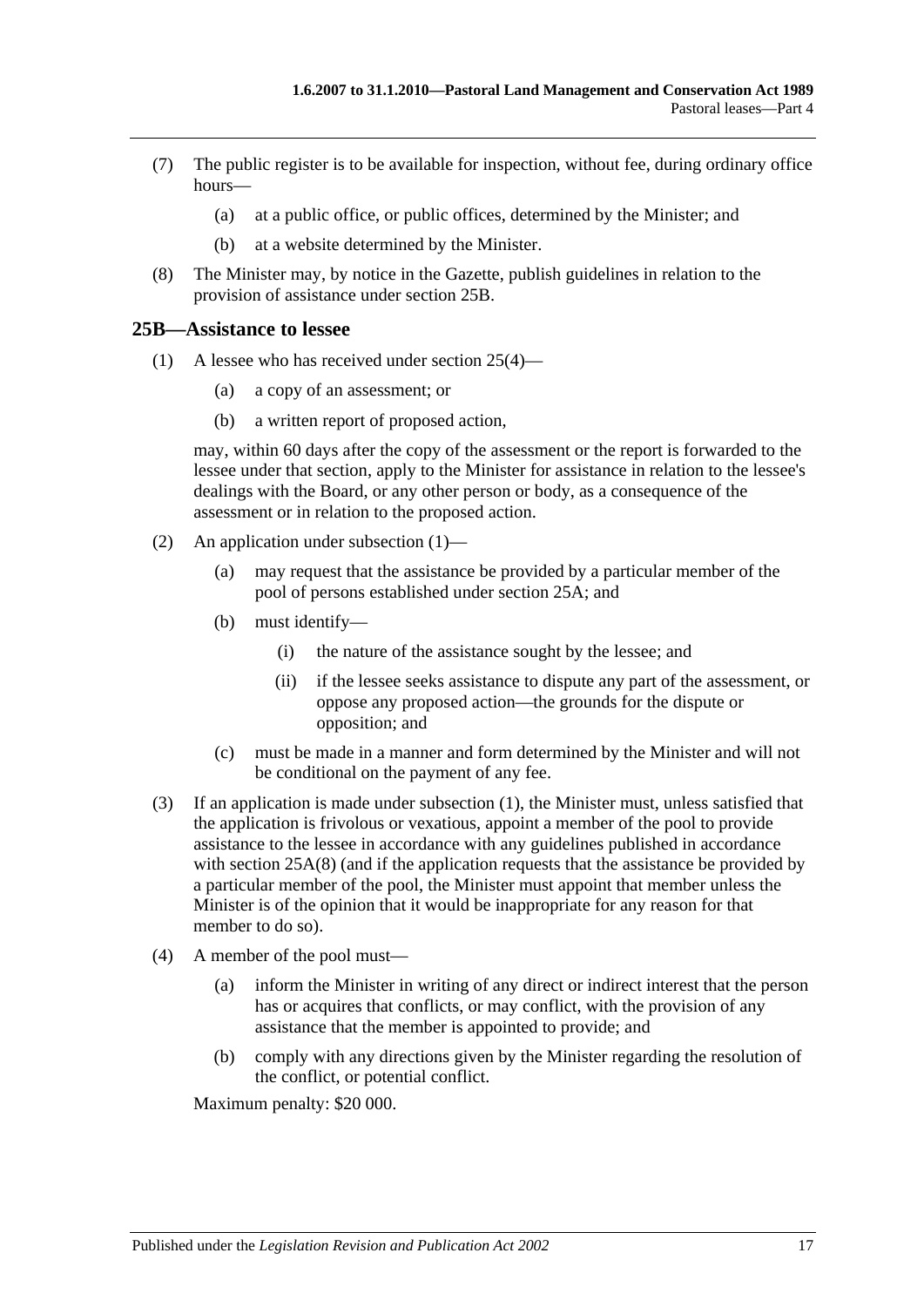- (5) [Subsection](#page-16-3) (4) does not apply in relation to an interest that the member has or acquires while the member remains unaware that he or she has an interest in the matter, but in any proceedings against the member the burden will lie on the member to prove that he or she was not, at the material time, aware of his or her interest.
- (6) No civil liability attaches to a member of the pool for an act or omission in good faith in the exercise or purported exercise of a function under this section.
- (7) The Pastoral Board must give consideration to any comments made to the Board by the lessee relating to the assessment, or the written report of proposed action, referred to in [subsection](#page-16-1) (1).

#### <span id="page-17-0"></span>**26—Extension of term of pastoral leases and variation of conditions**

- (1) The Board may, by notice in writing given to the lessee, vary the land management conditions of a pastoral lease to take effect on the date or dates specified in the notice (and, if a property plan has been approved in respect of the pastoral lease, the variation must accord with the terms of the plan).
- (2) However, the Board cannot vary the land management conditions of a pastoral lease unless the lease conditions as varied by the Board are accepted by the lessee.
- <span id="page-17-4"></span>(3) Subject to [subsection](#page-17-1) (5), the Board must, by notice in writing given to the lessee within 12 months after the completion of the most recent assessment under [section](#page-15-0) 25—
	- (a) if the land management conditions of a pastoral lease are not to be varied by the notice under this subsection—extend the term of a pastoral lease; or
	- (b) if the land management conditions of a pastoral lease are to be varied by the notice under this subsection—offer to extend the term of a pastoral lease,

<span id="page-17-2"></span>by such period as will bring the term to 42 years (measured from the date the most recent assessment was completed).

- <span id="page-17-3"></span>(4) An offer to extend the term of a pastoral lease under [subsection](#page-17-2) (3)(b) is subject to the condition that the lessee accepts the lease conditions as varied within 12 months after receiving the offer (and if the lessee does not accept the lease conditions as varied within that period the offer is, by force of this section, withdrawn).
- <span id="page-17-1"></span>(5) The Board may refuse to extend the term of a pastoral lease if satisfied—
	- (a) there has been a wilful breach of a condition of the lease resulting in, or likely to result in, degradation of the land; or
	- (b) the lessee has, without reasonable excuse, failed to discharge a duty imposed by [section](#page-5-0) 7.
- $(6)$  If—
	- (a) an offer to extend a pastoral lease has been withdrawn under [subsection](#page-17-3) (4); or
	- (b) the Board has refused to extend the term of a pastoral lease under [subsection](#page-17-1) (5),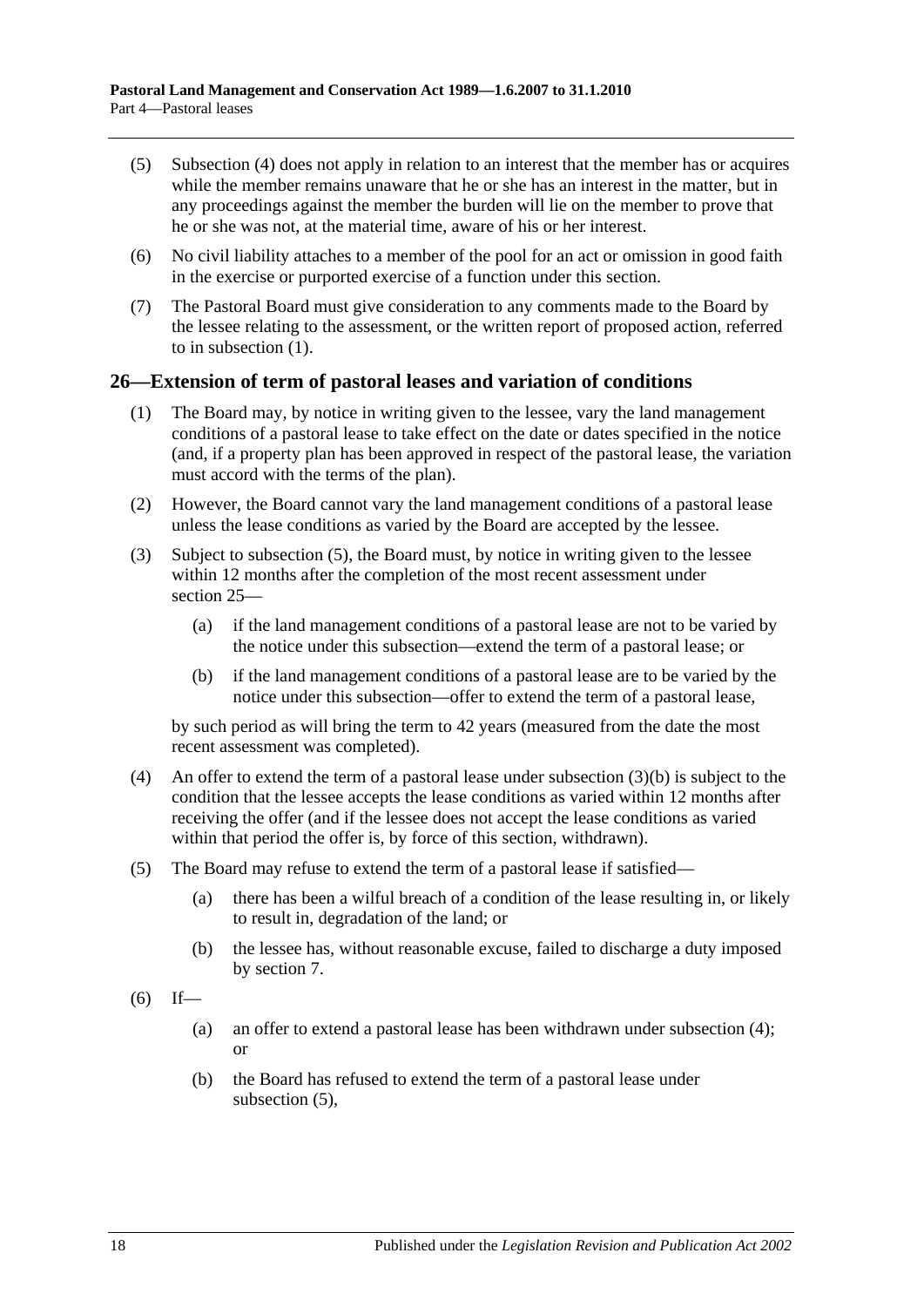the Board may (either on an application by the lessee or of its own motion), if satisfied that the grounds for the revocation or refusal no longer exist, extend the term of a pastoral lease by such period as will bring the balance of the term to 42 years (measured from the date the most recent assessment was completed).

(7) For the purposes of this section, an assessment is taken to have been completed on the day that the Board resolves to issue a notice under [subsection](#page-17-4) (3).

## <span id="page-18-0"></span>**27—Exemption from stamp duty**

The grant of a pastoral lease or extension of the term of a lease is exempt from stamp duty.

#### <span id="page-18-4"></span><span id="page-18-1"></span>**28—Dealing with pastoral leases**

- (1) Subject to the conditions of the lease, the interest of the lessee under a pastoral lease cannot be transferred, assigned, mortgaged, sublet or otherwise dealt with without the consent of the Minister.
- (2) The Minister must not unreasonably or capriciously refuse or withhold consent under [subsection](#page-18-4) (1).
- (3) Where a lessee transfers or assigns his or her interest under a pastoral lease, all accrued and accruing liabilities pass to the transferee or assignee.
- (4) Any such liabilities that had accrued before the date of the transfer or assignment may be enforced against the transferor or assignor (who will be regarded as jointly and severally liable with the transferee or assignee).
- (5) A pastoral lease can be wholly or partially surrendered with the consent of the Minister (which may be unconditional or subject to conditions) and, subject to [subsection](#page-18-5) (6), the consent of all persons who have a registered interest in or caveat over the lease.
- <span id="page-18-5"></span>(6) If it appears to the Minister that a consent has been unreasonably withheld, the Minister may accept the surrender despite the absence of that consent.
- (7) Where the surrender of a pastoral lease is conditional on the granting of an interest in the land to the lessee or any other person, an interest or caveat registered on the lease continues in force and will be endorsed on the new lease or other documents of title, unless the holder of the interest or caveat consents to its discharge.
- (8) Where the surrender of a pastoral lease is not conditional on the granting of an interest in the land to the lessee or any other person, the land reverts to the Crown freed from all encumbrances and claims.

#### <span id="page-18-2"></span>**29—Agreements to deal with a lease**

Where an agreement is entered into under which the parties agree to transfer, assign, mortgage, sublet or otherwise deal with a pastoral lease, the agreement will expire 12 months after its execution unless the consent of the Minister to the transfer, assignment, mortgage, subletting or other dealing has been obtained.

## <span id="page-18-6"></span><span id="page-18-3"></span>**30—Consent to certain share transfers in pastoral company**

- (1) Where a company—
	- (a) is a lessee under a pastoral lease; or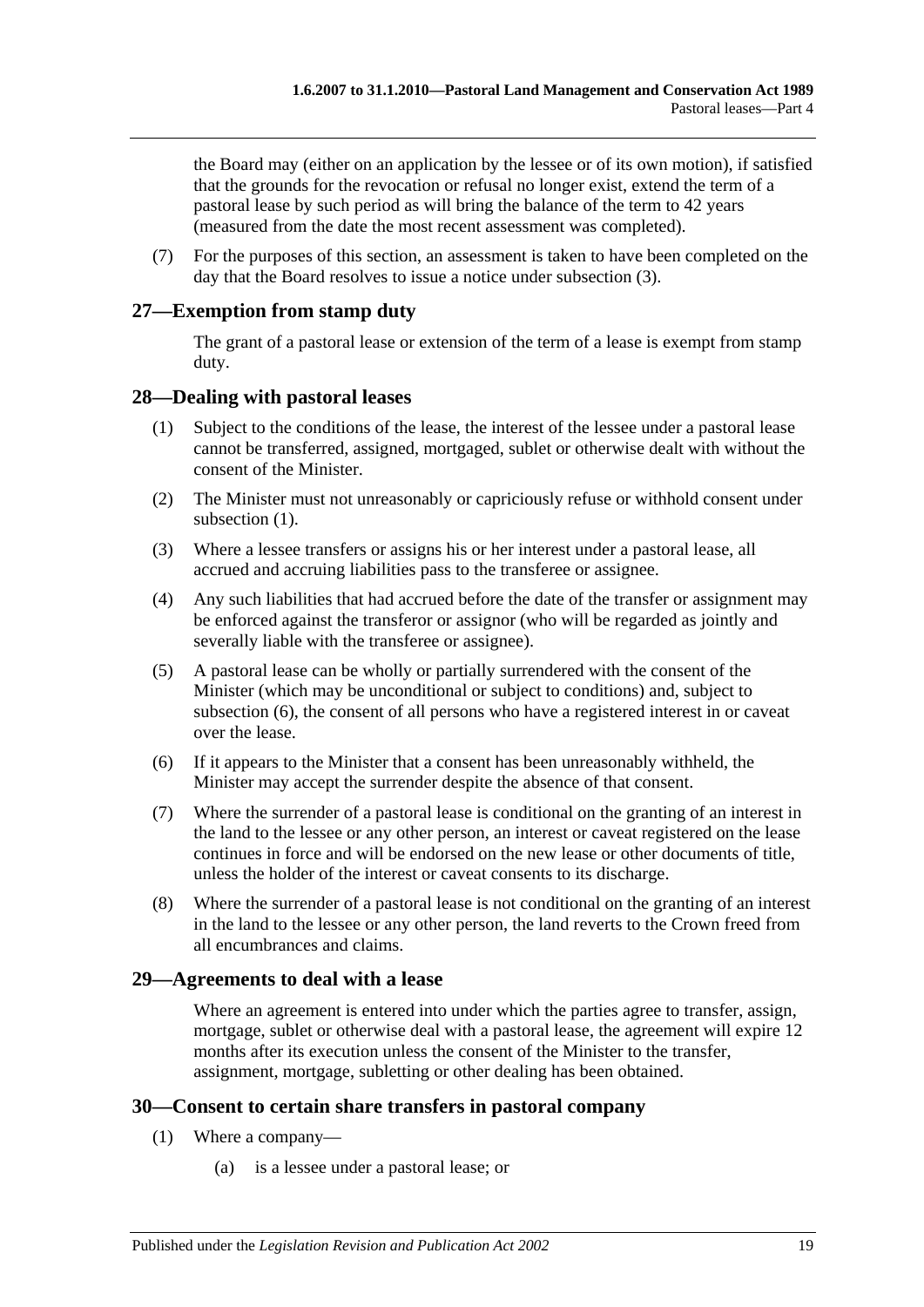(b) is a party to an agreement for the transfer, assignment, mortgage or subletting of a pastoral lease to the company,

no change in the ownership of the shares of the company can be effected without the prior consent of the Minister, if the change in ownership would result in a controlling interest in the company being held by some person, or by some other person than the present holder of such an interest.

(2) [Subsection](#page-18-6) (1) does not apply to a change in ownership of shares effected by a will or other testamentary disposition.

#### <span id="page-19-0"></span>**31—Alteration of boundaries**

- (1) If the Board is satisfied that the boundary of land subject to a pastoral lease does not reflect the land actually occupied by the lessee, the Minister may, by notice in writing to the lessee, alter the boundary accordingly.
- (2) The Minister may, in the same notice, vary the rent payable under the lease to take into account the increase or reduction in value of the lease that results from the alteration of the boundary.
- (3) On registration by the Registrar-General of a boundary alteration pursuant to this section—
	- (a) the alteration takes effect; and
	- (b) all registered interests or caveats to which the pastoral lease is subject extend over the lease as so altered.

## <span id="page-19-1"></span>**31A—Variation of land subject to lease**

- (1) The Minister may, by notice in writing to the relevant lessees—
	- (a) excise land, or a part of land, subject to a pastoral lease and transfer the land, or the part of land, to another lease; and
	- (b) alter the boundaries of the leases accordingly.
- (2) Despite a provision of this Act, the Minister may, in the same notice—
	- (a) vary the rent payable under a pastoral lease to take into account the increase or reduction in value of the lease resulting from the alteration of the boundaries; and
	- (b) vary the land management conditions of a pastoral lease (including varying a condition relating to the maximum level of stock on the land, or a particular part of the land).
- (3) The Minister may only take action under this section—
	- (a) on the recommendation of the Board; and
	- (b) at the request or with the consent of the relevant lessees.
- (4) On registration by the Registrar-General of a boundary alteration pursuant to this section—
	- (a) the alteration takes effect; and
	- (b) all registered interests or caveats to which the pastoral lease is subject extend over the lease as so altered.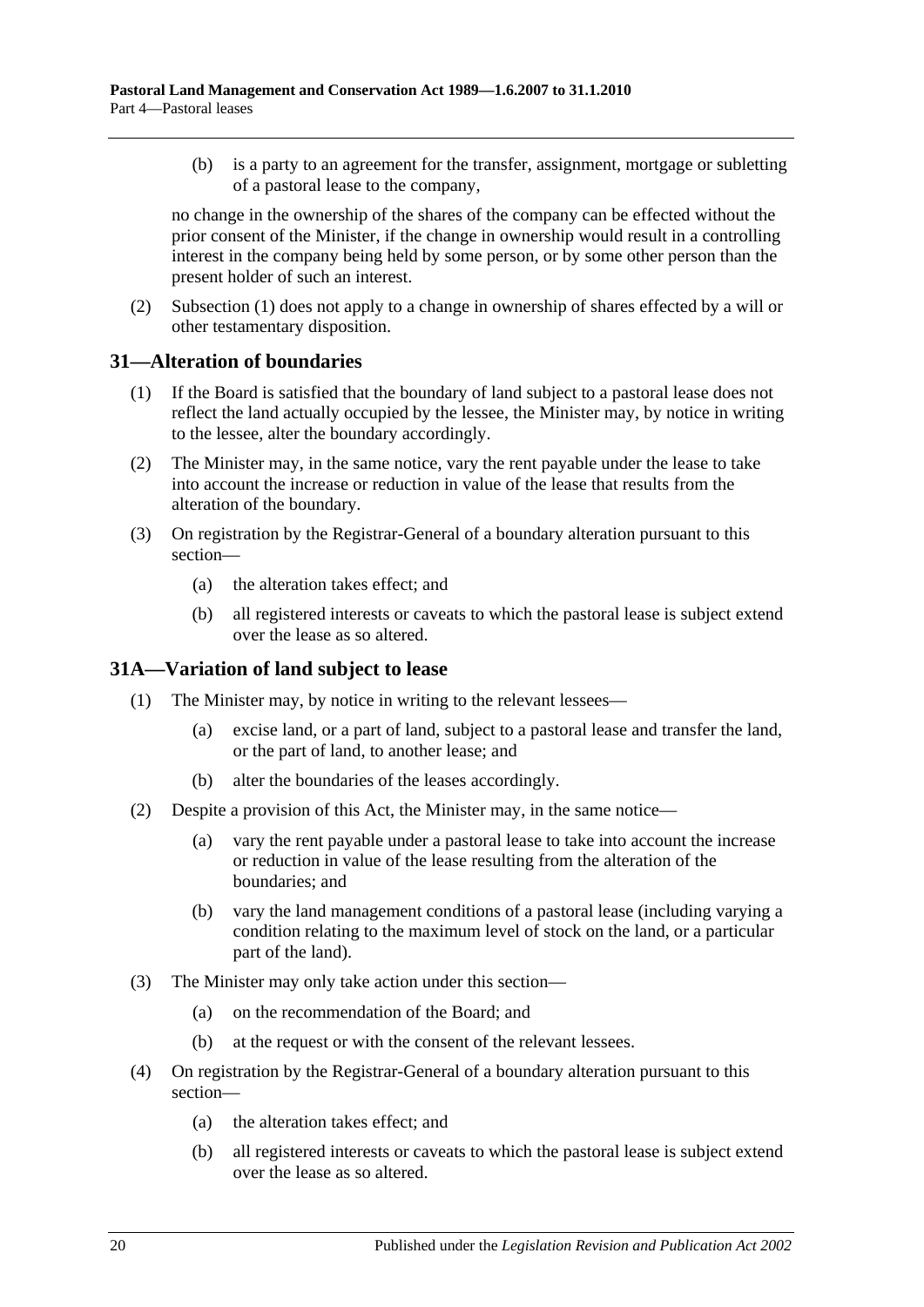## <span id="page-20-4"></span><span id="page-20-0"></span>**32—Resumption of land**

- (1) The Minister may, by notice in the Gazette, resume any pastoral land.
- (2) Before a notice is published under [subsection](#page-20-4) (1), the Minister must give written notice of intention to resume to the lessee under the pastoral lease affected by the proposal.
- (3) The resumption takes effect on a day specified in the notice in the Gazette, which must be a day falling at least six months after the date on which that notice is given.
- (4) Where the whole of the land subject to a pastoral lease is resumed, the resumption operates to cancel the lease.
- <span id="page-20-5"></span>(5) Where part only of the land subject to a pastoral lease is resumed—
	- (a) the area of land resumed is excised from the area to which the lease formerly applied; and
	- (b) the lease continues to apply to the remainder of that land subject to—
		- (i) any variation of its conditions specified in the notice;
		- (ii) any variation of its conditions determined by the Tribunal on the application of the lessee (and any such variation may, according to the Tribunal's determination, operate in addition to or in substitution of a variation under [subparagraph](#page-20-5) (i)).

## <span id="page-20-1"></span>**33—Abandonment of land**

If land subject to a pastoral lease has been abandoned, the Board may cancel the lease.

## <span id="page-20-7"></span><span id="page-20-2"></span>**34—Vacation of land**

- (1) Where the lessee or former lessee under a pastoral lease vacates the land leaving behind property, the Minister may, by notice in writing, require him or her to remove the property within a stipulated period.
- <span id="page-20-6"></span>(2) If the notice is not complied with within the stipulated period, the Minister may remove and dispose of the property.
- (3) Any costs incurred by the Minister under [subsection](#page-20-6) (2) that are not covered by the proceeds (if any) of the sale of the property may be recovered as a debt from the person to whom the notice under [subsection](#page-20-7) (1) was given.
- (4) Any surplus proceeds of the sale of the property must be paid to the lessee or former lessee.

## <span id="page-20-3"></span>**35—Penalties for late payment of rent**

- (1) The Minister may, by notice in the Gazette—
	- (a) fix a scale of penalties to be paid by lessees for late payment of rent or any other amount due under pastoral leases;
	- (b) vary or revoke a scale previously fixed under this section.
- (2) Any such penalty will be regarded as an amount that is due and payable under the pastoral lease.
- (3) The Board may, for proper reasons, remit a penalty under this section in whole or part.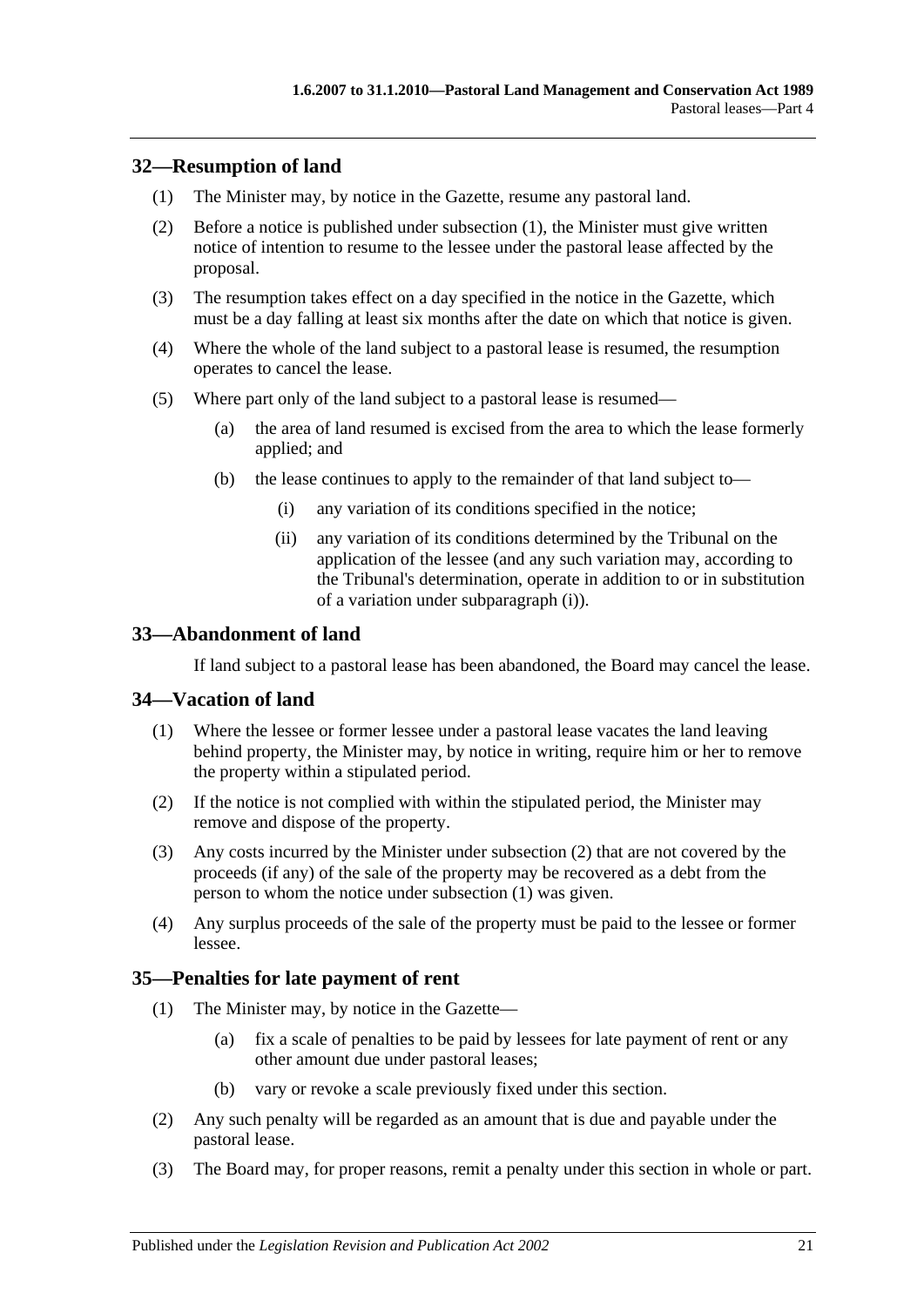## <span id="page-21-0"></span>**36—Waiver**

The Board may, if it thinks special reason exists for doing so, waive a breach of, or non-compliance with, a condition of a pastoral lease unconditionally or subject to conditions.

#### <span id="page-21-1"></span>**37—Cancellation of lease or imposition of fine on breach of conditions**

- (1) Subject to [subsection](#page-21-4) (2), the Board may—
	- (a) impose a fine on the lessee under a pastoral lease of an amount not exceeding \$10 000; or
	- (b) cancel a pastoral lease,

if satisfied that a breach of a condition of the lease has occurred.

- <span id="page-21-4"></span>(2) The Board cannot cancel a pastoral lease unless satisfied—
	- (a) that the lessee has been allowed a reasonable opportunity to make good the breach but has failed to do so; or
	- (b) that cancellation is necessary in order to prevent, arrest or minimise damage to or deterioration of the land.
- (3) On cancelling a pastoral lease under this section, the Board may—
	- (a) order that the lessee or the holder of any registered interest in or caveat over the lease be compensated for loss suffered as a result of the cancellation to such extent as the board thinks fit (but the total amount payable under all such orders must not exceed the market value of the lessee's interest less the costs incurred by the Board in taking action under this section); or
	- (b) make such incidental or ancillary orders as it thinks fit.
- (4) On cancellation of a pastoral lease under this section, the land is freed from all encumbrances and claims.
- (5) Fines imposed under this section—
	- (a) are payable by the Board into the Consolidated Account; and
	- (b) if unpaid, may be recovered by the Board from the lessee as a debt.

## <span id="page-21-2"></span>**38—Cancellation of pastoral lease obtained by false statement**

The Board may cancel a pastoral lease if satisfied that the lease was obtained under this Act by a false declaration or statement.

#### <span id="page-21-3"></span>**39—Compensation**

- (1) A lessee is entitled to compensation on—
	- (a) resumption of pastoral land; or
	- (b) expiry of a lease pursuant to a refusal to extend its term under [section](#page-15-0) 25 or [26.](#page-17-0)
- (2) The amount of the compensation—
	- (a) will be determined by agreement between the Minister and the lessee or, in default of agreement, by the Land and Valuation Court; and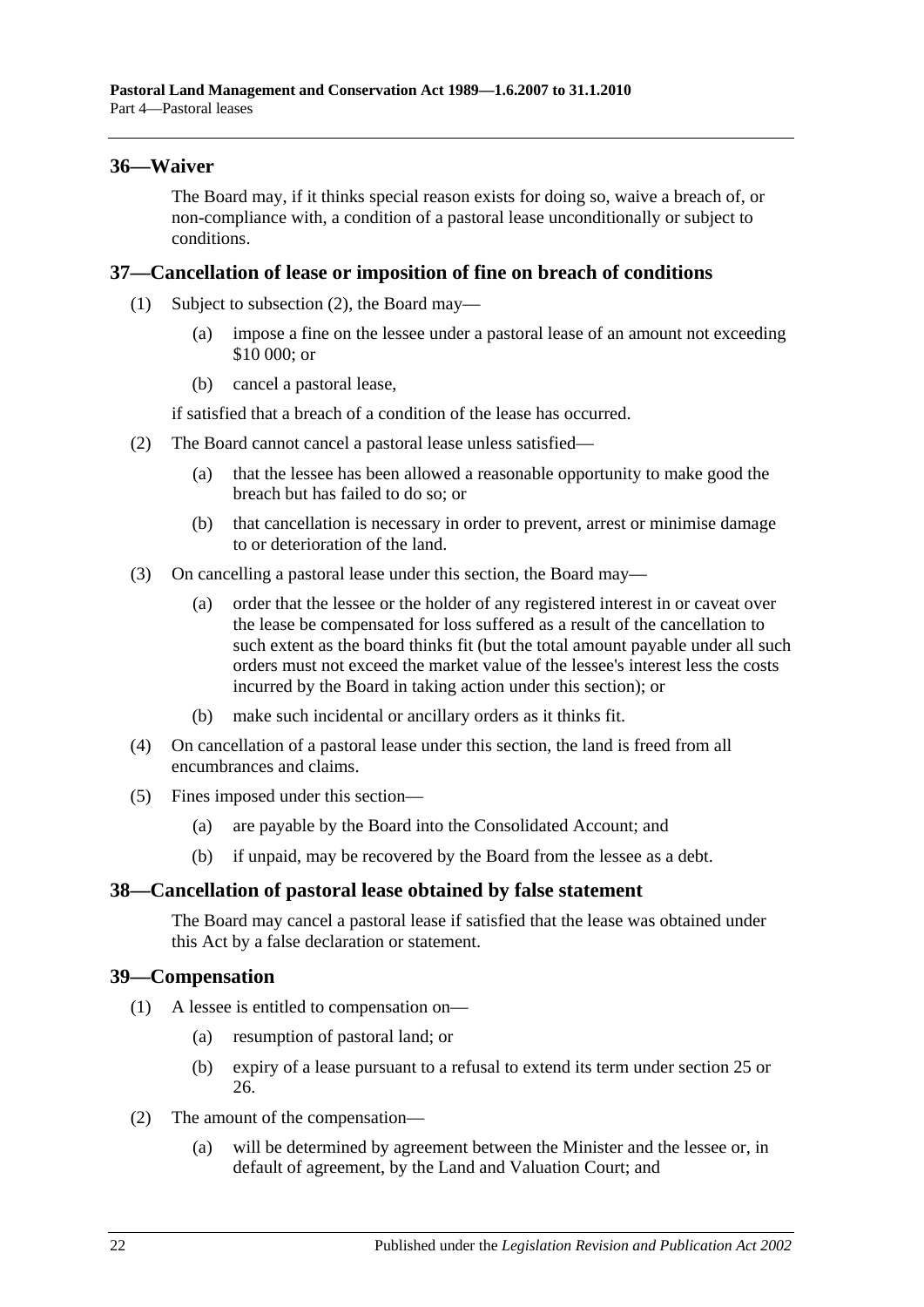(b) must be based on the market value of the pastoral lease as if the lease were not being resumed or were not expiring but had been duly extended in accordance with this Act.

## <span id="page-22-0"></span>**40—Notice of adverse action to be given to holders of registered interests or caveats**

- (1) The Board or the Minister (as the case may require) must—
	- (a) before resuming any pastoral land; or
	- (b) before cancelling a lease pursuant to this Part; or
	- (c) on making a decision under this Part not to extend the term of a lease,

give written notice of the action to all persons who have a registered interest in or caveat over the lease.

(2) Notice of a proposed resumption or cancellation must be given at least 14 days before the proposal is implemented.

# <span id="page-22-1"></span>**Part 5—Land management and protection**

## <span id="page-22-3"></span><span id="page-22-2"></span>**41—Property plans**

- (1) If the Board is of the opinion that pastoral land has, from any cause, been damaged, or is likely to suffer damage or deteriorate, and that in order to prevent, arrest or minimise damage to or deterioration of the land, or to rehabilitate the land, it is necessary that action under this section be taken, the Board may, by notice in writing to the lessee, require the lessee—
	- (a) to submit to the Board a plan (a *property plan*) detailing the proposed management of the pastoral land over a specified period; or
	- (b) to submit to the Board a revised property plan,

in accordance with the terms of the notice.

- (2) The Board must not, in exercising its powers under [subsection](#page-22-3) (1), act capriciously or vexatiously.
- (3) A property plan must contain such information as the Board may require.
- <span id="page-22-4"></span>(4) The Board may—
	- (a) approve, by endorsement, a property plan or revised property plan; or
	- (b) refer the plan back to the lessee for modification; or
	- (c) reject the plan and—
		- (i) require, by notice in writing, the lessee to submit a fresh plan; or
		- (ii) prepare (or revise, as the case may be) a property plan itself and recover the cost of doing so from the lessee as a debt.
- <span id="page-22-5"></span>(5) If a lessee fails to comply with a notice under [subsection](#page-22-3) (1) or [\(4\),](#page-22-4) the Board may prepare a property plan or revised property plan in respect of the pastoral land and recover the cost of doing so from the lessee as a debt.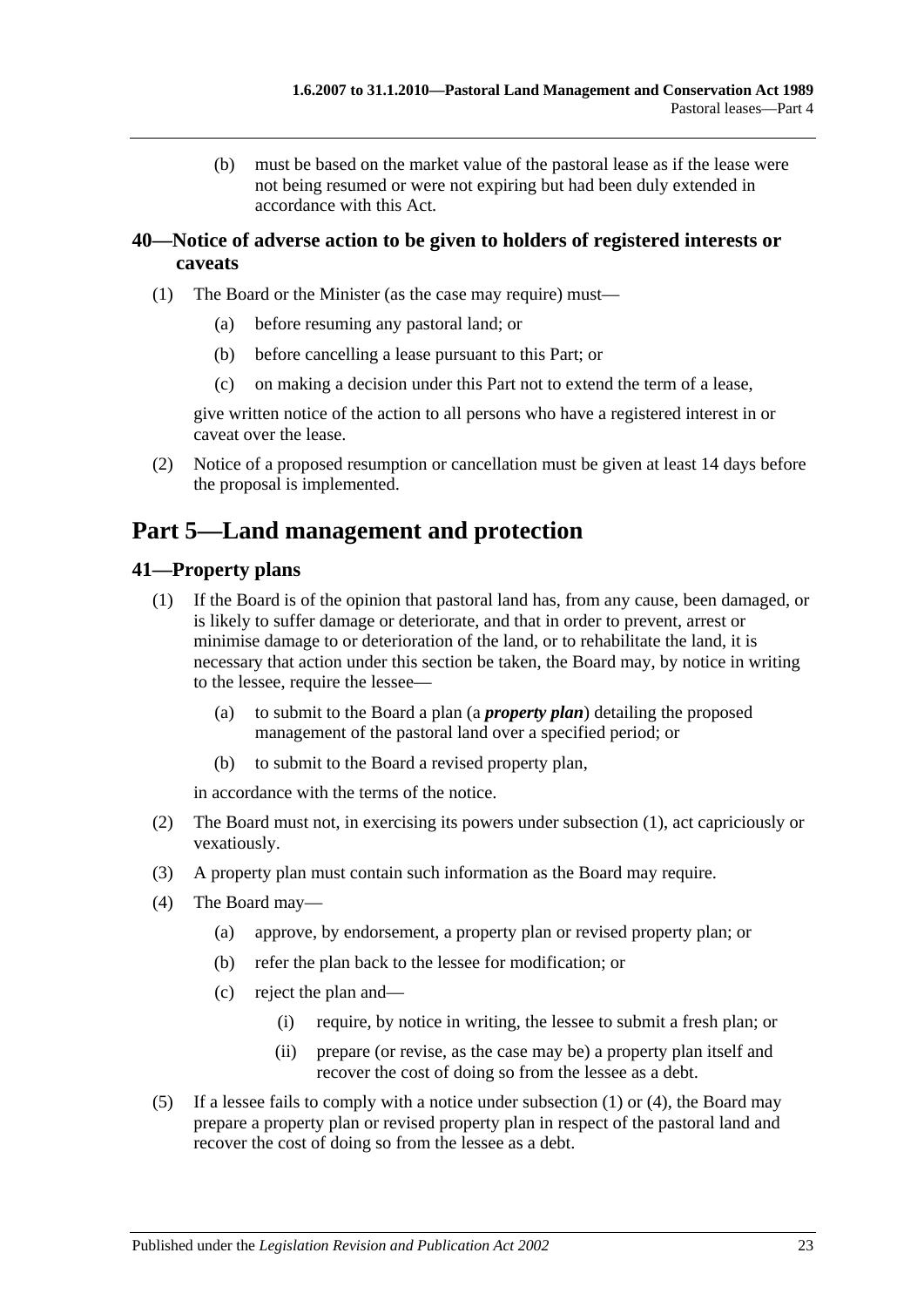- (6) A property plan or revised property plan prepared by the Board pursuant to [subsection](#page-22-4) (4) or [\(5\)](#page-22-5) will be taken to be an approved property plan for the land to which it relates.
- (7) The Board may, by endorsement, approve a property plan voluntarily submitted to the Board by a lessee.
- (8) An approved property plan may, with the approval of the Board, be varied by the lessee.
- (9) A property plan or revised property plan must be prepared in consultation with the regional NRM board for the region in which the pastoral land to which the plan relates is located.
- (9a) Where a proposed property plan (including a property plan prepared or revised by the Board) includes or will include an activity for which a permit would, but for section 129 of the *[Natural Resources Management Act](http://www.legislation.sa.gov.au/index.aspx?action=legref&type=act&legtitle=Natural%20Resources%20Management%20Act%202004) 2004*, be required under that Act, the Board must not approve the plan or prepare or revise it without first consulting and having regard to the views of the authority under that Act to whom an application for a permit for that activity would otherwise have to be made.
- (10) If a lessee fails, without reasonable excuse
	- (a) to comply with a notice under [subsection](#page-22-3)  $(1)$  or  $(4)$ ; or
	- (b) to implement an approved property plan,

the failure constitutes a breach of the conditions of the pastoral lease.

#### <span id="page-23-0"></span>**42—Verification of stock levels**

- (1) The lessee under a pastoral lease must, not later than 31 July in each year, furnish the Board with a statutory declaration as to stock levels on the pastoral land as at 30 June of that year.
- (2) For the purpose of ascertaining at any time the amount of stock on pastoral land, or on any particular area of pastoral land, the Board may, by notice in writing to the lessee—
	- (a) require the lessee to furnish the Board, within a specified time, with a statutory declaration as to stock levels on the land; or
	- (b) require the lessee to muster stock in accordance with the terms of the notice in order to allow a person authorised by the Minister to count the stock.
- <span id="page-23-1"></span>(3) A statutory declaration furnished pursuant to this section must contain such information as the Board may require.
- (4) If a lessee fails to comply with a notice under [subsection](#page-23-1)  $(2)(b)$ , the Board may cause the muster to be carried out and, subject to [subsection](#page-23-2) (5), may recover the cost of doing so from the lessee as a debt.
- <span id="page-23-2"></span>(5) If a muster carried out pursuant to this section verifies that the stock levels as declared by the lessee in accordance with this section were accurate, the cost of carrying out the muster will be borne by the Crown.
- (6) A declaration as to stock levels will be taken to be accurate if a subsequent muster finds that the numbers of stock on the land are less than or do not exceed by more than 10 per cent the declared levels.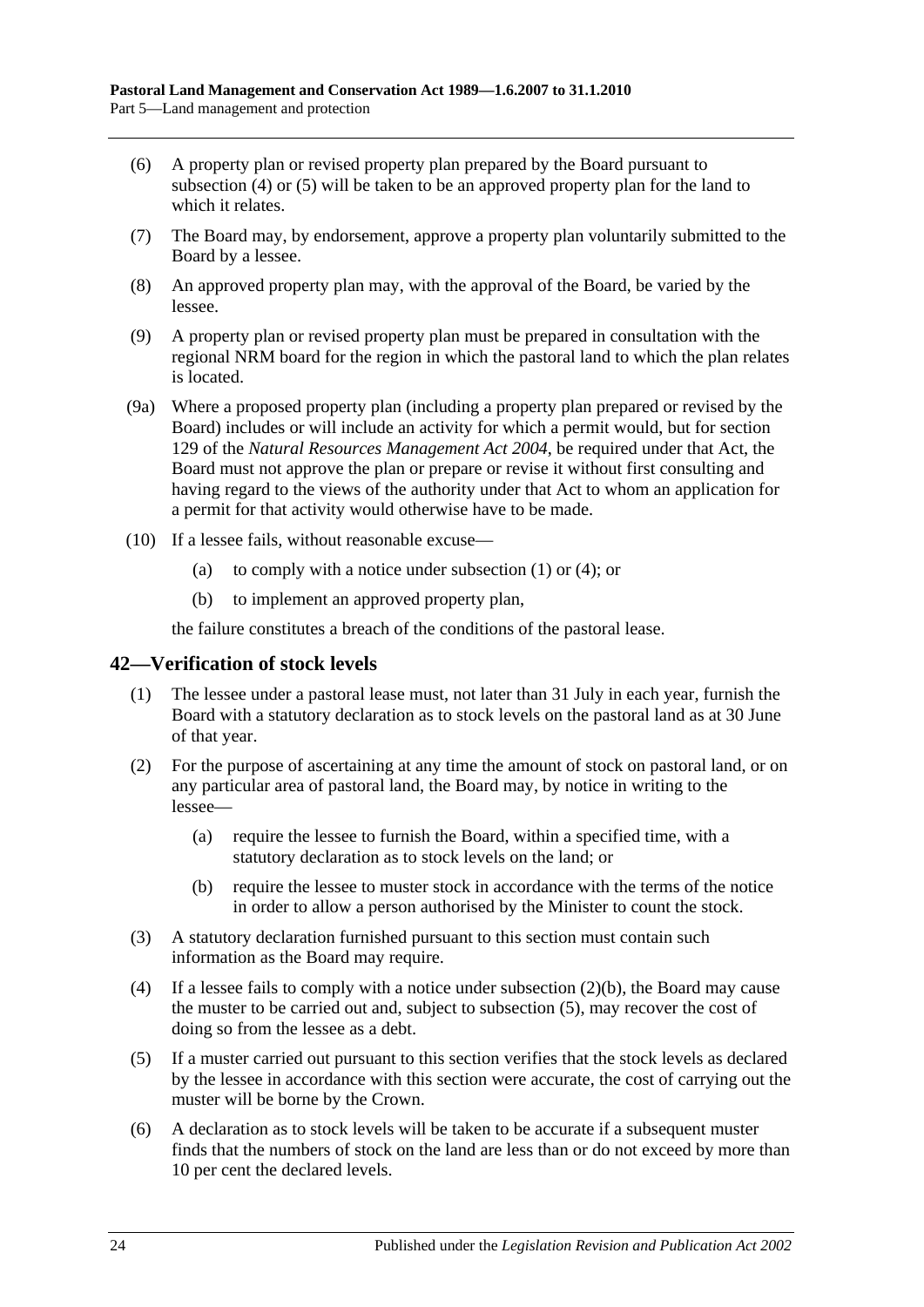(7) If a lessee fails, without reasonable excuse, to comply with a requirement of, or notice under, this section, the failure constitutes a breach of the conditions of the pastoral lease.

## <span id="page-24-2"></span><span id="page-24-0"></span>**43—Notices to destock or take other action**

- (1) If the Board is of the opinion that pastoral land has, from any cause, been damaged, or is likely to suffer damage or deteriorate, and that in order to prevent, arrest or minimise damage to or deterioration of the land, or to rehabilitate the land, it is necessary that action under this section be taken, the Board may, by notice in writing to the lessee, require the lessee to do any one or more of the following:
	- (a) remove a specified number of stock from the land or a particular part of the land;
	- (b) keep the amount of stock on the land or a particular part of the land to a specified level, or to keep no stock at all on that land;
	- (c) carry out specified improvements to or land treatment works on the land;
	- (d) adopt or desist from specified land management practices,

in accordance with the terms of the notice.

- (2) A notice under [subsection](#page-24-2) (1) may provide—
	- (a) that it is to have effect for a specified period; or
	- (b) that it is to have effect until the Board, on the application of the lessee, directs that the notice cease to operate.
- (2a) Where the Board proposes to issue or vary a notice under [subsection](#page-24-2) (1) that would require a lessee to undertake an activity for which a permit would, but for section 129 of the *[Natural Resources Management Act](http://www.legislation.sa.gov.au/index.aspx?action=legref&type=act&legtitle=Natural%20Resources%20Management%20Act%202004) 2004*, be required under that Act, the Board must not issue or vary the notice without first consulting and having regard to the views of the authority under that Act to whom an application for a permit for that activity would otherwise have to be made.
- (3) The Board may, by notice in writing to the lessee, vary or revoke a notice under this section.
- (4) If a lessee fails to comply with a notice under [subsection](#page-24-2) (1), the Board may cause the required action to be carried out and may recover the cost of doing so from the lessee as a debt.
- (5) If a lessee fails to comply with a notice under [subsection](#page-24-2) (1), the failure constitutes a breach of the conditions of the pastoral lease.

## <span id="page-24-1"></span>**44—Reference areas**

- (1) The Board may, by notice in the Gazette, declare a specified area of pastoral land to be a reference area for the purposes of evaluating the effect that the grazing of stock has on the land.
- (2) A reference area—
	- (a) cannot exceed one square kilometre in size; and
	- (b) will, where necessary, be fenced by the Minister.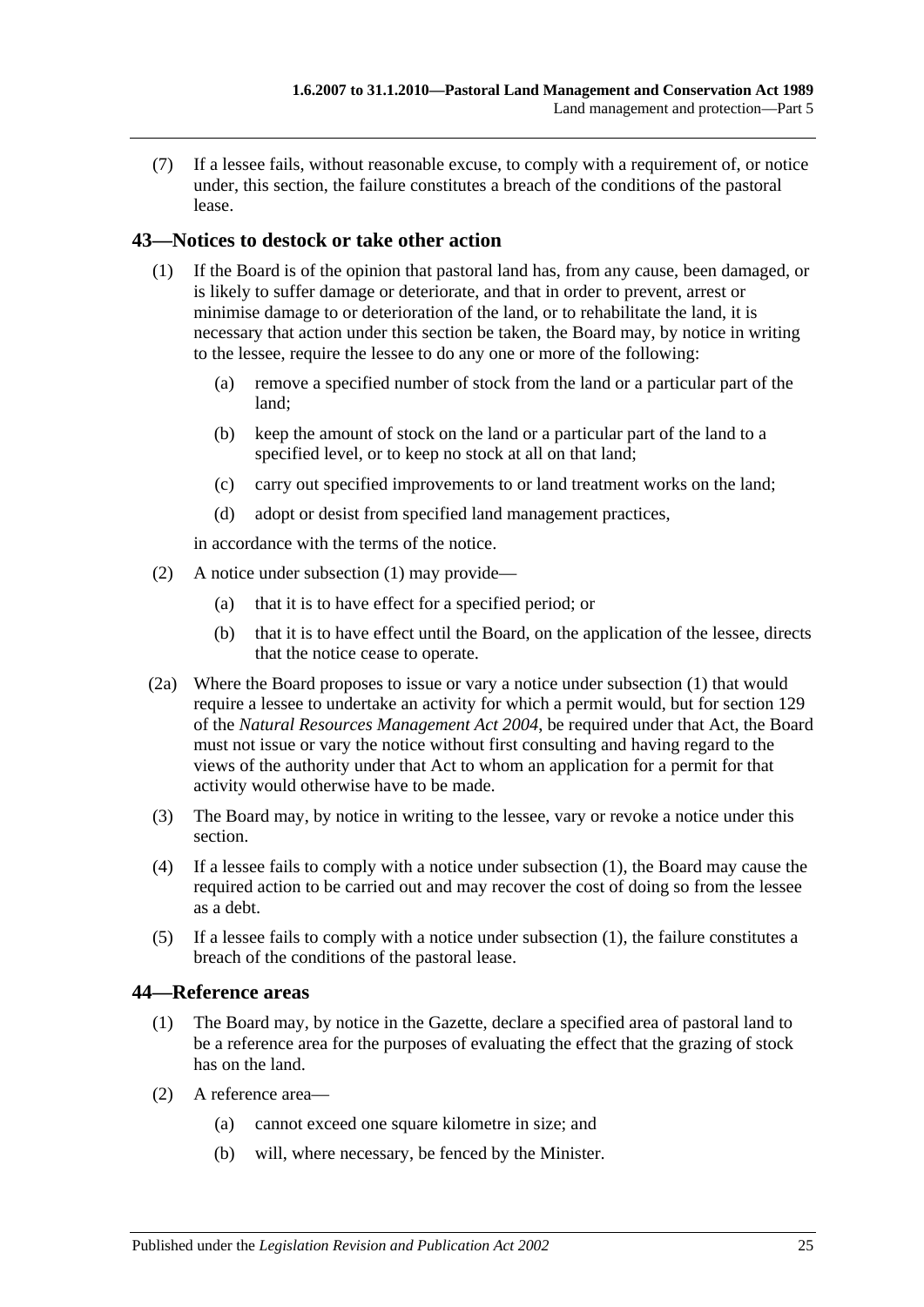- (3) A lessee is not obliged to maintain a reference area or its fences, subject to any agreement between the lessee and the Minister to the contrary.
- (4) The lessee of pastoral land on which a reference area is established—
	- (a) must not, if the area is fenced, allow any stock within the reference area; and
	- (b) must, if the Board so requires, inspect the area and its fences and make reports to the Board in accordance with the directions of the Board.

Maximum penalty: \$5 000.

- (5) The Board may, by notice in the Gazette, vary or revoke a notice under this section.
- (6) The lessee of pastoral land on which a reference area is established is not entitled to compensation for any reduction in the value of the lease resulting from the establishment of the reference area, but any such reduction in value will be taken into account when the lease is next revalued for the purposes of rent determination.

# <span id="page-25-1"></span><span id="page-25-0"></span>**Part 6—Access to pastoral land**

## **Division 1—Public access routes and stock routes**

#### <span id="page-25-2"></span>**45—Establishment of public access routes and stock routes**

- (1) A public access route is a route dedicated as a public access route pursuant to this section.
- (2) A stock route is a route—
	- (a) delineated as a stock route on a prescribed plan; or
	- (b) dedicated as a stock route pursuant to this section.
- (3) The Board may, by notice in the Gazette—
	- (a) dedicate delineated routes over pastoral land as public access routes or stock routes, or both; or
	- (b) vary or revoke a notice under this section.
- (4) A map in a notice published under this section must also show all public roads that cross the pastoral land, and all stock routes delineated on a prescribed plan that cross the land.
- <span id="page-25-3"></span>(5) A notice must not be published under this section unless—
	- (a) the proposal to be implemented by the notice has been published in a newspaper circulating generally in the State inviting members of the public to comment on the proposal within a specified period of not less than three months; and
	- (b) the Board has considered any such comments; and
	- (c) the Board has consulted with—
		- (i) all pastoral lessees affected by the proposal; and
		- (ii) the regional NRM board for the region within which the public access route or stock route lies; and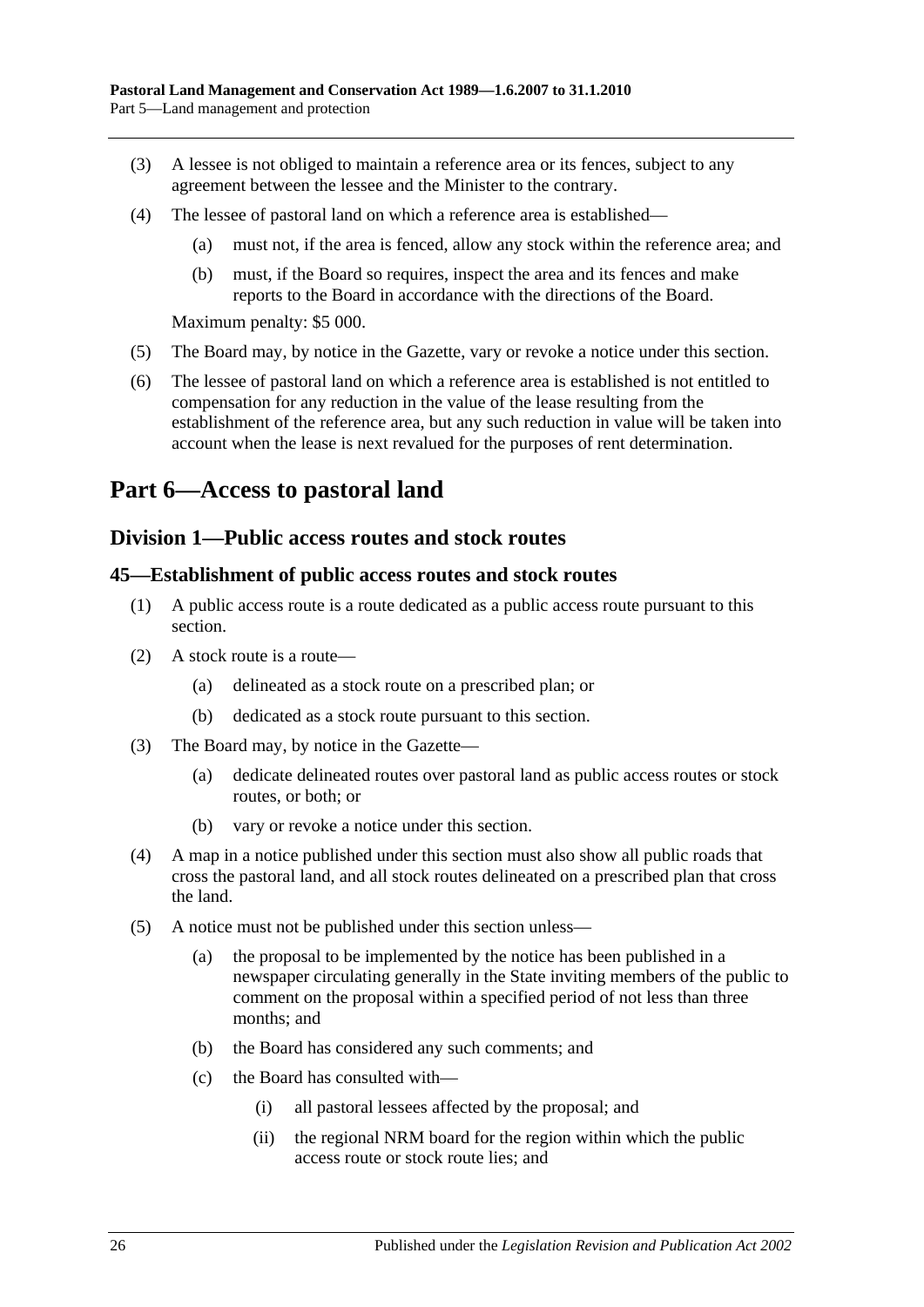- (iii) such organisations as the Board believes have an interest in the matter.
- (6) [Subsection](#page-25-3) (5) does not apply in relation to the temporary closure of a public access route or stock route, or any part of such a route, pursuant to [subsection](#page-26-2) (7).
- <span id="page-26-2"></span>(7) On being satisfied, on the application of a lessee, that it is necessary to do so for the purposes of the safety of the public, the management of stock or the carrying out of rehabilitative work on land adjacent to the route, the Board may, by notice in the Gazette, temporarily close a public access route or a stock route, or a part of such a route and, for that purpose, may require the lessee to erect such signs or barriers as the Board thinks fit for the purpose of warning the public of the closure.
- (8) If a public access route or a stock route as delineated on a prescribed plan or on a map published under this section differs from the route as it exists on the ground or as marked out on the ground, the latter prevails.
- (9) On a public access route or stock route being established—
	- (a) the lessee's rights under the pastoral lease over the land comprising the route cease; and
	- (b) the care, control and management of the route is vested in the Minister,

but the Minister is not thereby obliged to maintain any such route.

- (10) However, the Minister may, if of the opinion that an access route has suffered considerable damage as a result of it being used by members of the public, contribute towards the repair or maintenance of the route.
- (11) A lessee of pastoral land over which a public access route or stock route is established is not obliged and cannot be required to keep stock off the route, and may use the route for the purposes of droving stock.
- (12) The lessee of pastoral land over which a public access route or stock route is established is not entitled to compensation for any reduction in the value of the lease resulting from establishment of the route, but any such reduction in value will be taken into account when the lease is next revalued for the purposes of rent determination.

## <span id="page-26-0"></span>**Division 2—Travelling stock**

## <span id="page-26-3"></span><span id="page-26-1"></span>**46—Travelling with stock**

- (1) A person may, after giving notice in accordance with the regulations to the lessee of pastoral land, travel with stock across the land.
- (2) Where the predominant purpose of a person exercising the powers conferred by [subsection](#page-26-3) (1) is to obtain feed for the stock from land comprised in the lease, that person is liable to pay compensation to the lessee in accordance with the regulations.
- (3) A person who exercises powers conferred by this section—
	- (a) must—
		- (i) if there is a stock route across the land—use the stock route;
		- (ii) if there is no such stock route—use a route directed by the lessee;
		- (iii) in the absence of a stock route and directions from the lessee—use the most direct practicable route; and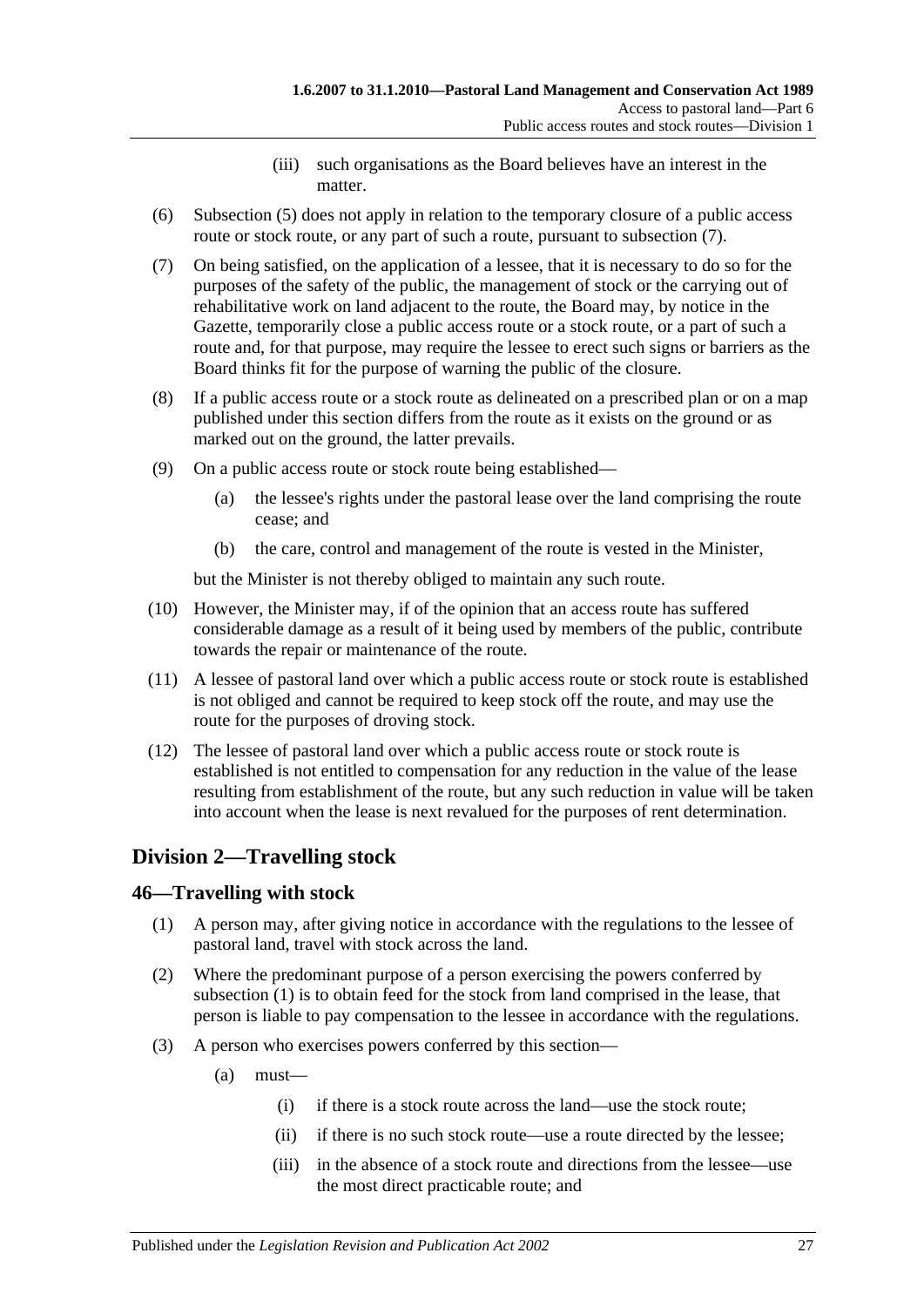- (b) must travel the stock across the land—
	- (i) in the case of sheep—not less than 8 kilometres each day;
	- (ii) in the case of cattle—not less than 16 kilometres each day; and
- (c) must comply with any conditions imposed by the regulations.

Maximum penalty: \$1 250.

- (4) If pastoral land is fenced, the lessee must, for the purpose of facilitating the exercise of rights conferred by this section—
	- (a) provide a gate or other means of access at any point at which the fence is intersected by a stock route; and
	- (b) provide such other gates or other means of access as are necessary so that the length of fence between points of access does not exceed 16 kilometres.

Maximum penalty: \$1 250.

## <span id="page-27-0"></span>**Division 2A—Indigenous land use agreements**

#### <span id="page-27-1"></span>**46A—Indigenous land use agreement binding on lessees**

- (1) An ILUA that is in force in relation to pastoral land is binding on the current lessee of the land whether or not the lessee was the person with whom the ILUA was made.
- <span id="page-27-3"></span>(2) A lessee of pastoral land may enter an ILUA in relation to contiguous pastoral land that is under the lessee's management and control (and the lessee of the contiguous pastoral land will be taken not to be the occupier of that land for the purposes of this Division).
- (3) An ILUA that is in force in relation to pastoral land the subject of [subsection](#page-27-3) (2) is binding on the current occupier of the land whether or not the occupier was the person with whom the ILUA was made.

#### <span id="page-27-2"></span>**46B—Immunity from liability**

- (1) Subject to this section, no civil liability attaches to a party to an ILUA for injury, damage or loss—
	- (a) caused by another party to the ILUA; or
	- (b) suffered by a person who is unlawfully on pastoral land the subject of the ILUA unless the injury, damage or loss was caused intentionally or through gross negligence.
- (2) Subject to this section, an ILUA may—
	- (a) modify the duty of care or standard of care required of a party to an ILUA as against another party to the ILUA; or
	- (b) limit the civil liability of a party to an ILUA as against another party to the ILUA.
- (3) To avoid doubt, sections 17C(4) and (6) of the *[Wrongs Act](http://www.legislation.sa.gov.au/index.aspx?action=legref&type=act&legtitle=Wrongs%20Act%201936) 1936* do not apply to an occupier of pastoral land the subject of an ILUA.
- (4) Nothing in this section affects the operation of a statutory insurance or compensation scheme.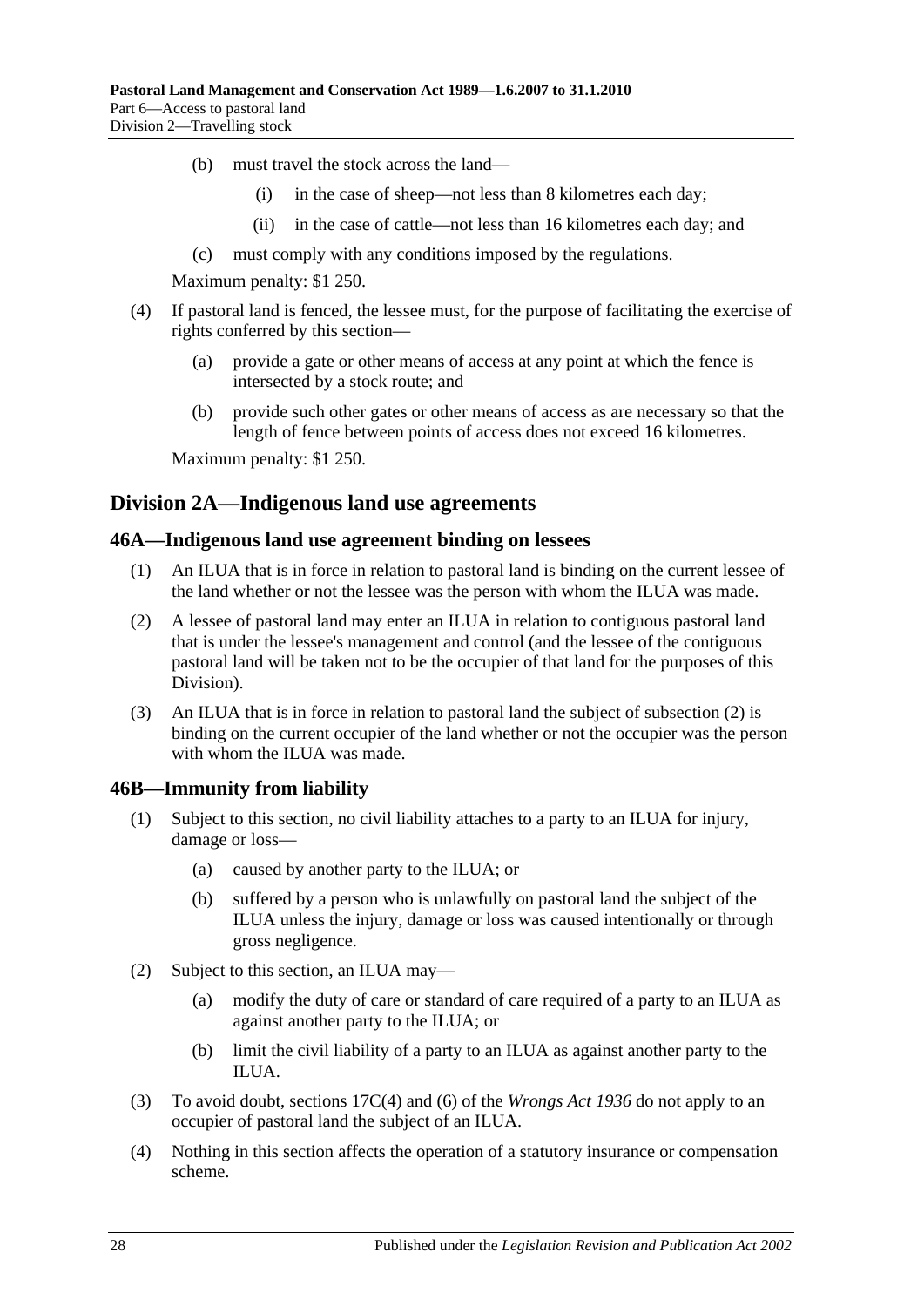- (5) For the purposes of this section, a reference to—
	- (a) a party to an ILUA includes a reference to—
		- (i) in the case of a lessee of pastoral land—
			- (A) that lessee, in relation to pastoral land used by the lessee for pastoral purposes that is contiguous to land the subject of the pastoral lease; and
			- (B) a family member, employee or invitee (not being a person entering the pastoral land under [section](#page-29-0) 48) of the lessee that is on the pastoral land; and
		- (ii) in the case of a native title group—an invitee of an Aboriginal person exercising a right of entry or staying on the pastoral land under the ILUA or [section](#page-28-3) 47(1);
	- (b) a reference to pastoral land includes a reference to contiguous land that is located within the perimeter fence line of land the subject of a pastoral lease, but is not the subject of the lease.

#### <span id="page-28-4"></span><span id="page-28-0"></span>**46C—ILUA to be endorsed on lease**

- (1) If an ILUA is entered in relation to pastoral land, the Minister must cause a notice of that fact (in a form approved by the Registrar-General) to be lodged with the Registrar-General.
- (2) The Registrar-General must, on receipt of a notice under [subsection](#page-28-4) (1), endorse on the relevant pastoral lease or pastoral leases the fact that an ILUA has been entered in relation to pastoral land the subject of the lease or leases.
- (3) No stamp duty or fee is payable in respect of a notice lodged or action of the Registrar-General pursuant to this section.

## <span id="page-28-1"></span>**Division 3—Public access**

#### <span id="page-28-3"></span><span id="page-28-2"></span>**47—Rights of Aboriginal persons**

- (1) Despite this Act or any pastoral lease granted under this Act or the repealed Act, but subject to this section, an Aboriginal person may enter, travel across or stay on pastoral land for the purpose of following the traditional pursuits of the Aboriginal people.
- (2) [Subsection](#page-28-3) (1) does not give an Aboriginal person a right to camp—
	- (a) within a radius of one kilometre of any house, shed or other outbuilding on pastoral land; or
	- (b) within a radius of 500 metres of a dam or any other constructed stock watering point.
- (3) An ILUA in force in relation to particular pastoral land may—
	- (a) confer a right to enter, travel across or stay on the land in addition to the rights conferred by [subsection](#page-28-3) (1); or
	- (b) remove or qualify, or make any other provision in relation to, the rights conferred by [subsection](#page-28-3) (1).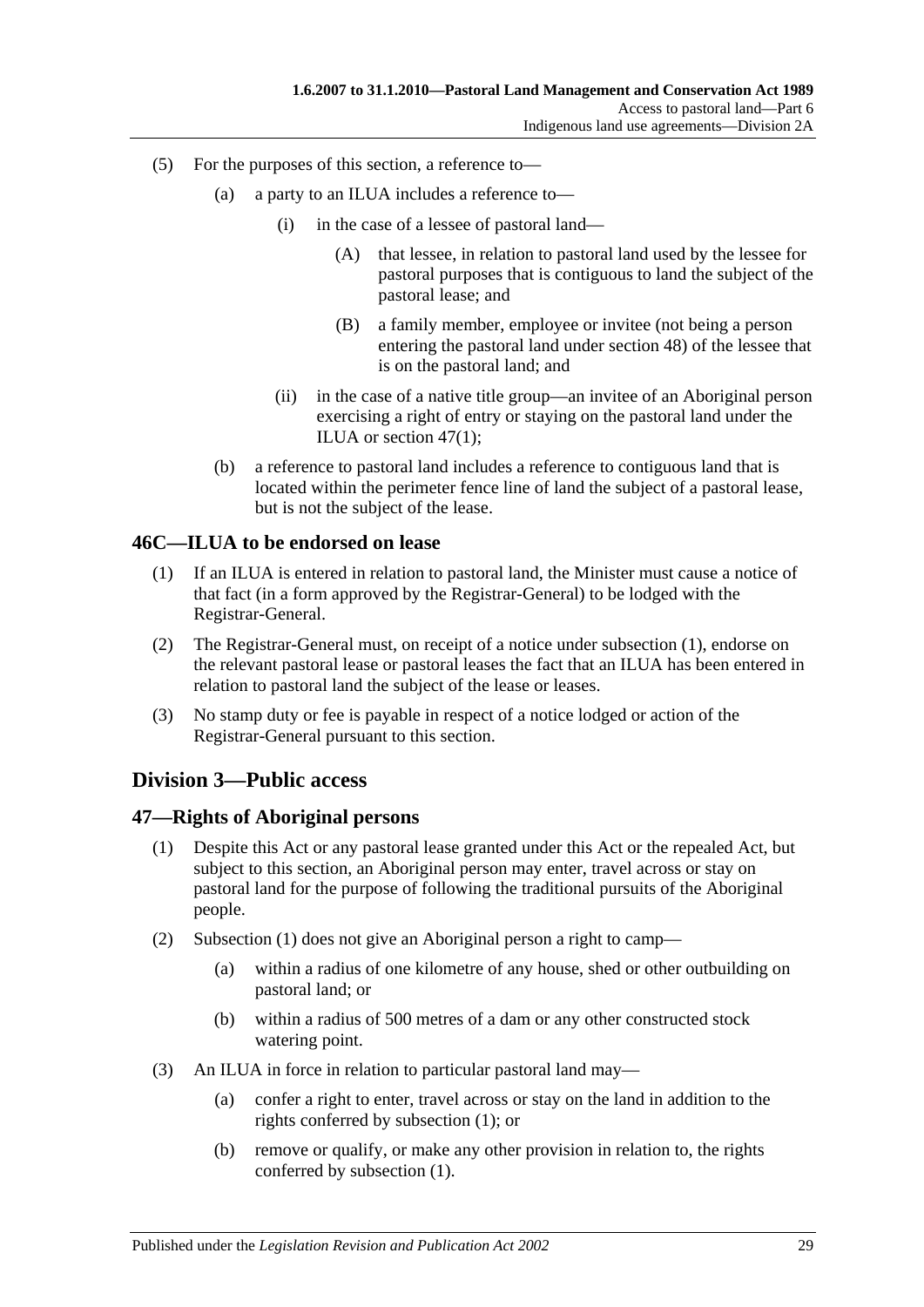#### <span id="page-29-0"></span>**48—Right to travel across and camp on pastoral land**

- (1) Subject to this Act, a person may travel (by any means) or camp temporarily on a public access route.
- <span id="page-29-1"></span>(2) Subject to this Act and to the terms (if any) of an ILUA relating to public access and activities on the land in force in relation to the land, a person may, on giving oral or written notice to the lessee, travel across pastoral land (otherwise than on a public access route) by any means other than a motor vehicle, a horse or a camel and, in the course of so travelling, camp temporarily on the land.
- <span id="page-29-5"></span>(2a) A term of an ILUA may only limit a right conferred by [subsection](#page-29-1) (2) to the extent reasonably necessary for the following purposes:
	- (a) restricting public access to places identified by the native title group as being places of cultural significance;
	- (b) preventing injury, damage or loss to any person that may arise from an activity undertaken under the ILUA or under [section](#page-28-3) 47(1);
	- (c) protecting an activity of the native title group on pastoral land the subject of the ILUA.
- <span id="page-29-2"></span>(3) Subject to this Act, a person may, with the consent of the lessee or the Minister, travel across pastoral land (otherwise than on a public access route) by means of a motor vehicle, a horse or a camel and, in the course of so travelling, camp temporarily on the land.
- (4) This section does not give a person the right to camp—
	- (a) within a radius of one kilometre of any house, shed or other outbuilding on the land; or
	- (b) within a radius of 500 metres of a dam or any other constructed stock watering point on the land.
- <span id="page-29-3"></span>(5) A person who proposes to travel across or camp on pastoral land in the manner referred to in [subsection](#page-29-2) (3) must first seek the lessee's consent to the proposal and the lessee may refuse that consent if of the opinion that it is necessary to do so for the purposes of the safety of the public, the management of stock or the carrying out of rehabilitative work on the land or for any other good and sufficient reason.
- (6) If the lessee refuses to consent to a proposal under [subsection](#page-29-3) (5), the person may seek the Minister's consent to the proposal.
- <span id="page-29-4"></span>(7) The Minister may, without consulting the lessee, consent to the proposal but, if the Minister consents to the proposal without consulting the lessee, the proposal cannot be carried out until the Minister has notified the lessee that consent has been given.
- (8) The Minister incurs no liability by virtue of giving consent to a proposal to travel across or camp on pastoral land.
- (8a) A lessee must not give consent under [subsection](#page-29-3) (5), or the Minister under [subsection](#page-29-4) (7), to a proposal to travel across or camp on pastoral land in a manner referred to in [subsection](#page-29-2) (3) if to do so would be inconsistent with the terms (if any) of an ILUA in force in relation to the land relating to public access and activities on the land.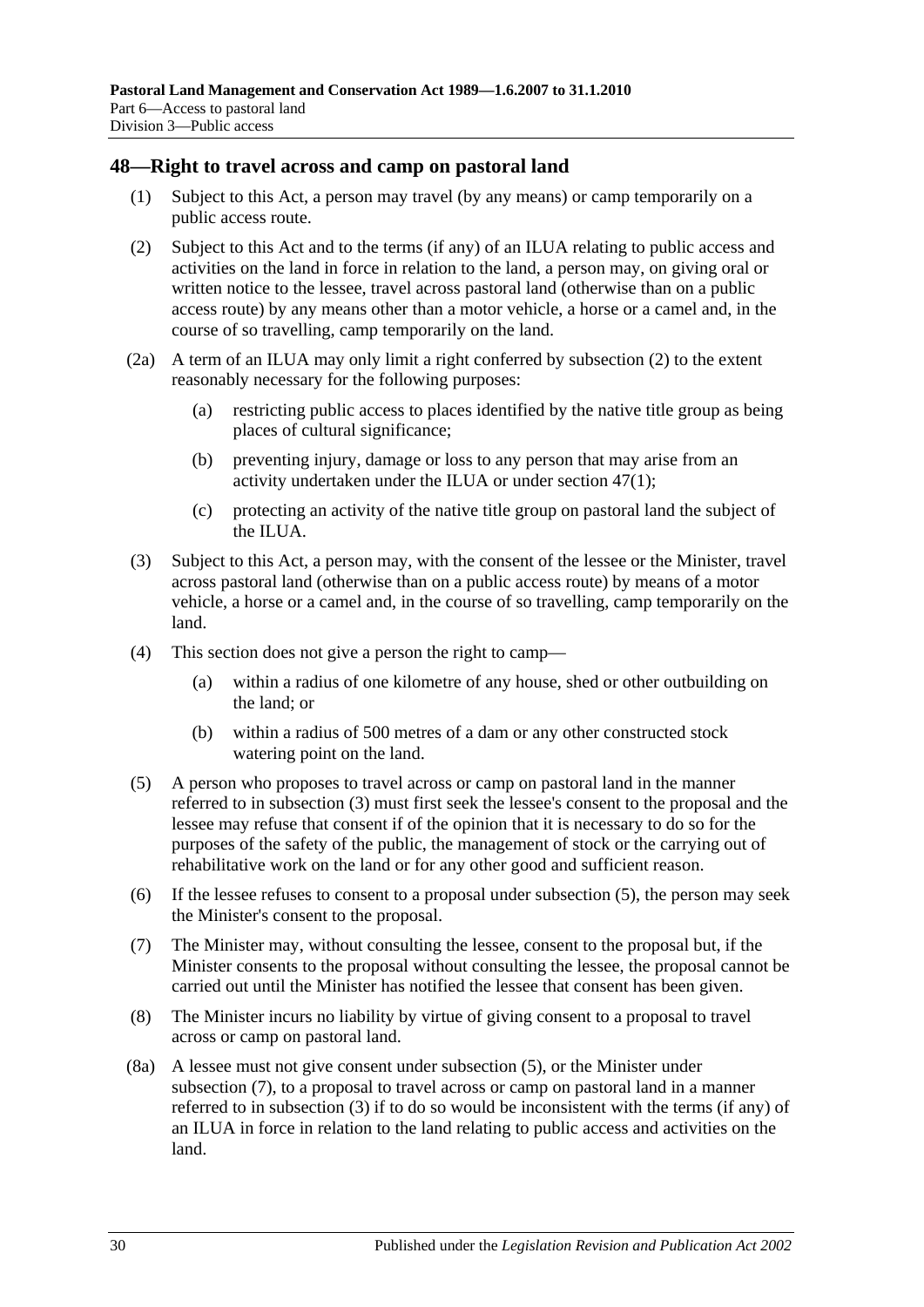- (9) For the purposes of this section, camping is temporary if it is for a period not exceeding two weeks or, if some other greater or lesser period is prescribed in respect of a particular area, that period in relation to camping in that area.
- <span id="page-30-1"></span>(10) An authorised person may give to a person travelling across or camping on pastoral land the subject of an ILUA such directions as may be reasonably required for the purpose of giving effect to a term of an ILUA relating to one or more of the purposes referred to in [subsection](#page-29-5) (2a).
- (11) A person who, without lawful authority or reasonable excuse, fails to comply with a direction under [subsection](#page-30-1) (10) is guilty of an offence.

Maximum penalty: \$1 250.

(12) In this section—

*authorised person* means—

- (a) the lessee of pastoral land the subject of the ILUA; or
- (b) the native title group in relation to pastoral land the subject of the ILUA; or
- (c) an employee of the lessee or other person acting on the authority of the lessee.
- (13) In proceedings for an offence against this section, an allegation in the complaint that a person named in the complaint was on a specified date an authorised person in relation to specified pastoral land will be accepted, in the absence of proof to the contrary, as proof of the authorisation.

## <span id="page-30-0"></span>**48A—Public register**

- (1) The Minister must maintain a public register in relation to this Division.
- <span id="page-30-2"></span>(2) The public register must contain—
	- (a) details of each pastoral lease the subject of an ILUA; and
	- (b) contact details of each lessee of pastoral land the subject of an ILUA; and
	- (c) contact details of each native title group who is a party to an ILUA; and
	- (d) information relating to the terms (if any) of an ILUA relating to the access of Aboriginal persons onto pastoral land the subject of an ILUA; and
	- (e) information relating to the terms (if any) of an ILUA relating to public access onto pastoral land the subject of an ILUA.
- (3) The public register may be kept in the form of a computer record.
- (4) The public register is to be available for inspection, without fee, during ordinary office hours at a public office, or public offices, determined by the Minister.
- (5) The Minister must ensure that copies of material on the public register can be purchased for a reasonable fee at the public office, or public offices, at which the register is kept available for inspection.
- (6) The Minister must ensure that the public register can be inspected at a website determined by the Minister.
- (7) For the purposes of [subsection](#page-30-2) (2)(c), a *native title group* does not include a person who would not, but for the operation of [paragraph](#page-3-0) (c) of the definition of *native title group* in [section](#page-2-3) 3(1), be included in the definition of *native title group*.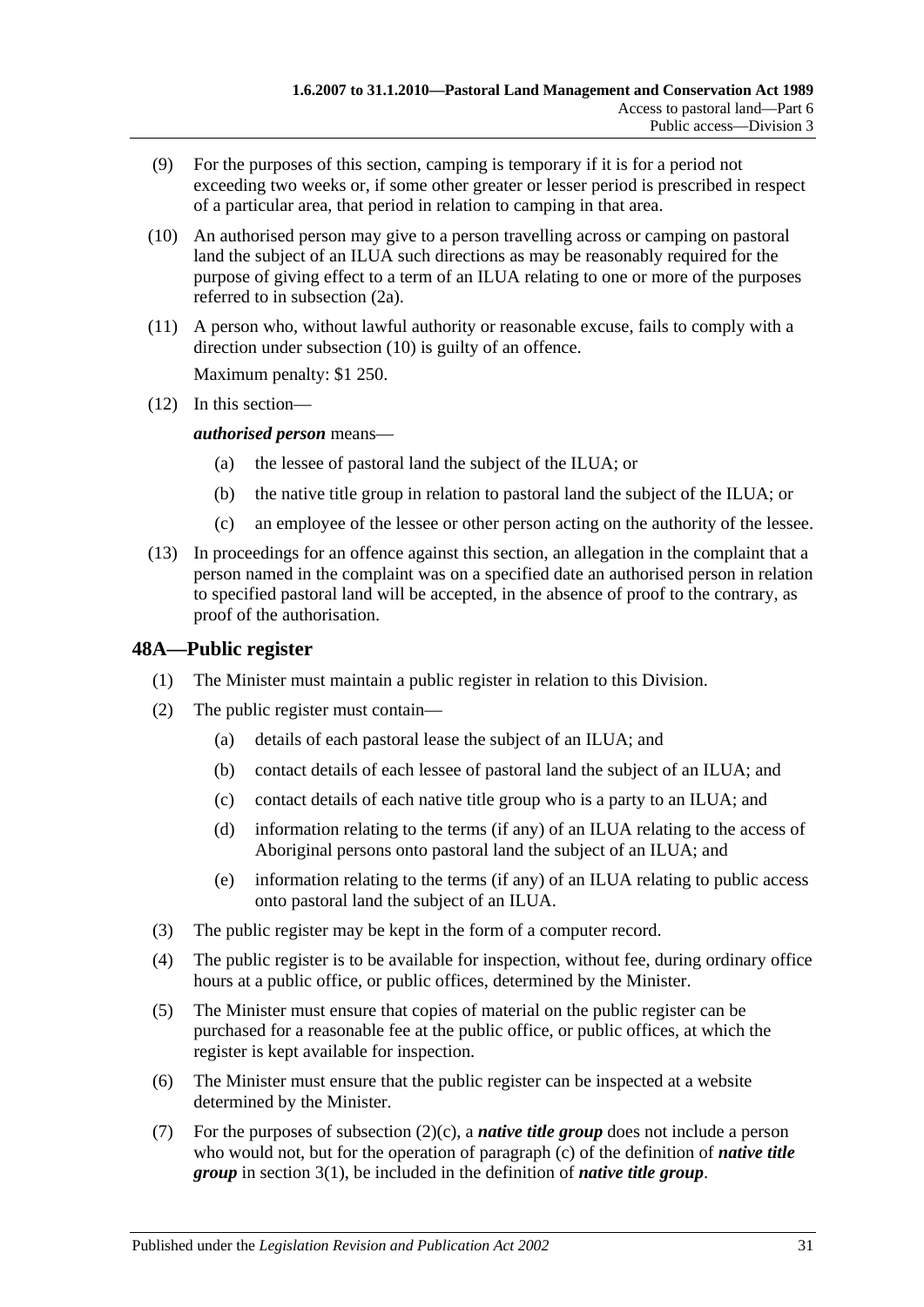## <span id="page-31-0"></span>**48B—Trespassers on pastoral land the subject of an ILUA**

- $(1)$  If—
	- (a) a person trespasses on pastoral land the subject of an ILUA; and
	- (b) the nature of the trespass is such as to interfere with the enjoyment of the land by the lessee or the native title group; and
	- (c) the trespasser is asked by an authorised person to leave the land,

the trespasser is, if he or she fails to leave the land forthwith or again trespasses on the land within 24 hours of being asked to leave, guilty of an offence.

Maximum penalty: \$2 500 or imprisonment for 6 months.

- (2) A person who trespasses on pastoral land the subject of an ILUA must, if asked to do so by an authorised person, give his or her name and address to the authorised person. Maximum penalty: \$1 250.
- (3) An authorised person, on asking a trespasser to leave pastoral land the subject of an ILUA or to give a name and address, must, if the trespasser so requests, inform the trespasser of—
	- (a) the authorised person's name and address; and
	- (b) the capacity in which the person is an authorised person under this section.
- (4) In this section—

*authorised person* means—

- (a) the lessee of pastoral land the subject of the ILUA; or
- (b) the native title group in relation to pastoral land the subject of the ILUA; or
- (c) an employee of the lessee or other person acting on the authority of the lessee; or
- (d) a person acting on the written authority of the native title group;

*pastoral land* includes a building or structure.

- <span id="page-31-2"></span>(5) In proceedings for an offence against this section, an allegation in the complaint that a person named in the complaint was on a specified date an authorised person in relation to specified pastoral land will be accepted, in the absence of proof to the contrary, as proof of the authorisation.
- (6) For the purposes of [subsection](#page-31-2) (4)(d), a *native title group* does not include a person who would not, but for the operation of [paragraph](#page-3-0) (c) of the definition of *native title group* in [section](#page-2-3) 3(1), be included in the definition of *native title group*.

## <span id="page-31-1"></span>**49—Public access not to be obstructed**

(1) A person must not, without lawful authority, place any obstruction across a public access route or stock route.

Maximum penalty: \$1 250.

- (2) If any pastoral land over which a public access route is established is fenced, the lessee—
	- (a) must provide a gate or other means of access at the point of intersection; and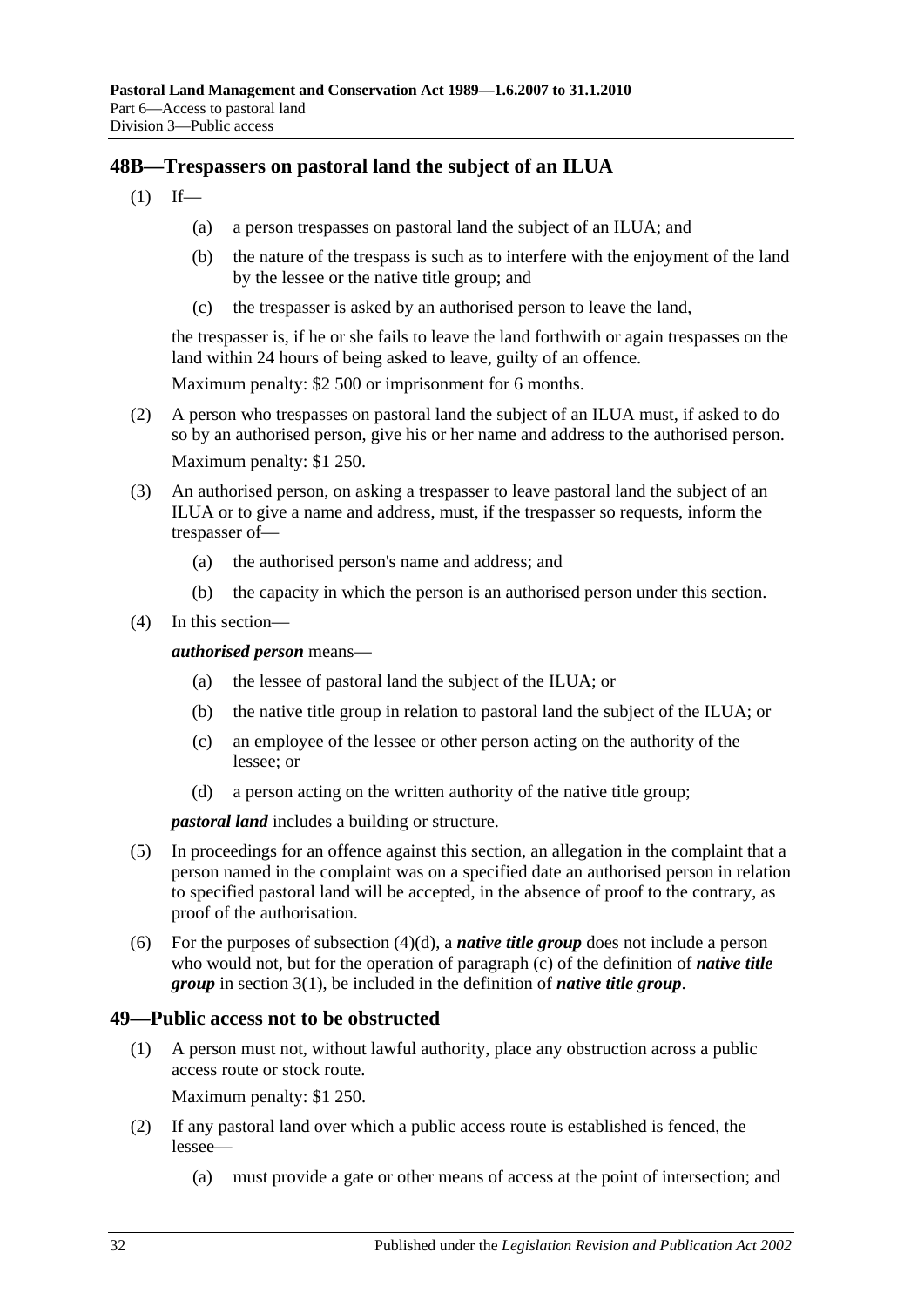(b) must keep any such gate unlocked. Maximum penalty: \$1 250.

# <span id="page-32-0"></span>**Part 7—Appeals**

# <span id="page-32-1"></span>**Division 1—The Tribunal**

## <span id="page-32-2"></span>**50—Establishment of the Tribunal**

- (1) The *Pastoral Land Appeal Tribunal* is established.
- (2) The Tribunal will be constituted of—
	- (a) a District Court Judge nominated by the Senior Judge as a Judge of the Tribunal; and
	- (b) two experts chosen by the Judge from the panel of experts established under [subsection](#page-32-5) (3).
- <span id="page-32-5"></span>(3) The Governor will establish, in accordance with the regulations, a panel of experts (comprising experts in such fields as the Governor considers appropriate) from which members of the Tribunal may be drawn.
- (4) If a person ceases to be a member of the panel through expiry of a period of office, the person may nevertheless continue as a member of the Tribunal for the purpose of completing part-heard proceedings.
- (5) There will be a Registrar of the Tribunal.

## <span id="page-32-3"></span>**51—Determination of questions**

- (1) Any question of law or procedure arising before the Tribunal will be determined by the Judge and any other question by unanimous or majority decision of the members.
- (2) The Tribunal must act according to equity, good conscience and the substantial merits of the case, without regard to technicalities and legal forms, and is not bound by the rules of evidence but may inform itself on any matter in such manner as it thinks fit.

## <span id="page-32-4"></span>**52—Powers and procedures of the Tribunal**

- (1) The Tribunal may, for the purposes of proceedings before the Tribunal—
	- (a) by summons signed on behalf of the Tribunal by a member of the Tribunal or the Registrar, require the attendance of a person before the Tribunal or at a conference; or
	- (b) by summons signed on behalf of the Tribunal by a member of the Tribunal or the Registrar, require the production before the Tribunal of any relevant books, papers or documents; or
	- (c) inspect any books, papers or documents produced before it and retain them for such reasonable period as it thinks fit and makes copies of any of them or any of their contents; or
	- (d) require any person to make an oath or affirmation to answer truly all questions put by a member of the Tribunal, or a person appearing before the Tribunal, relating to a matter before the Tribunal; or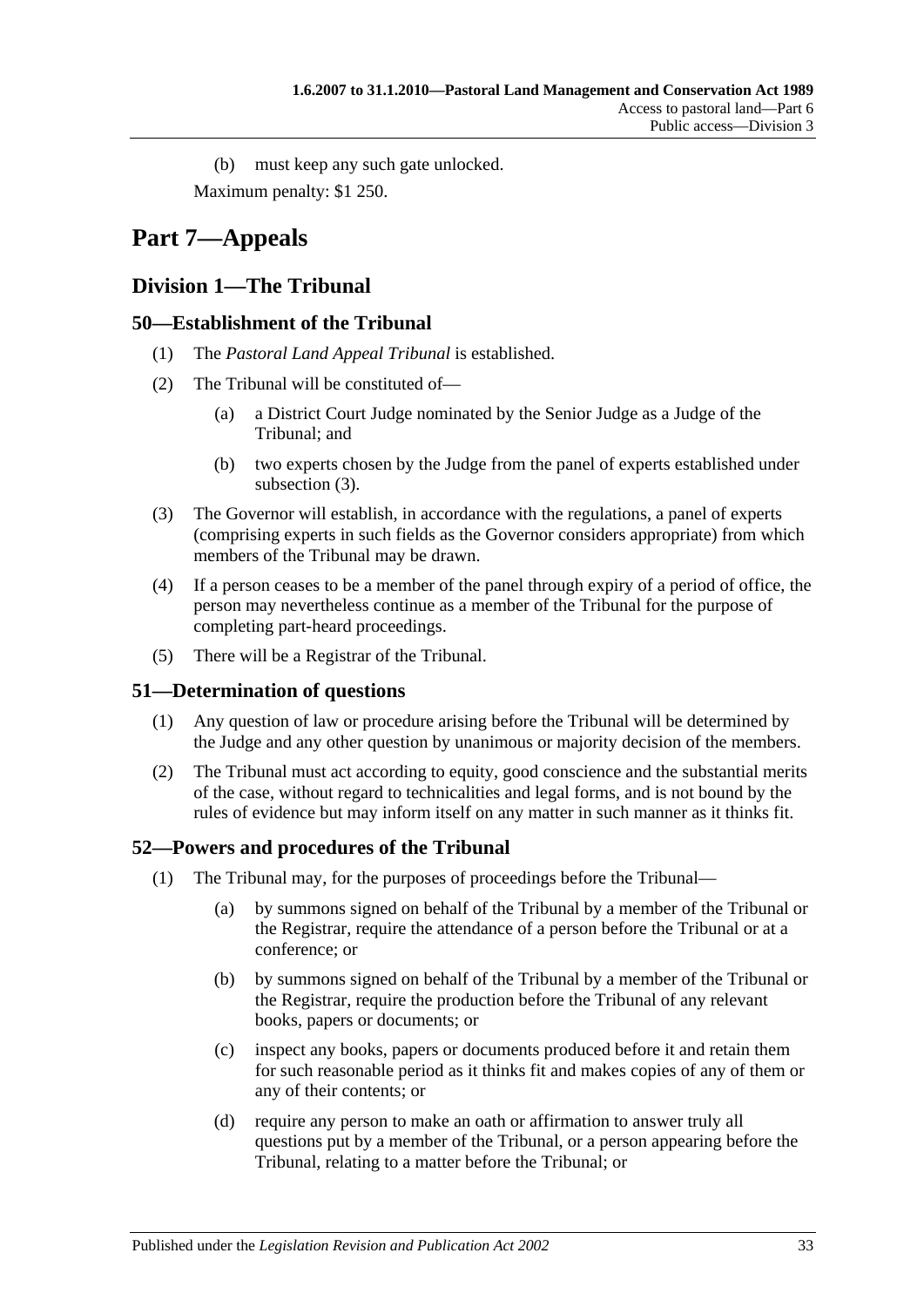- (e) require any person appearing before the Tribunal to answer any relevant questions put by a member of the Tribunal or by a person appearing before the Tribunal.
- (2) Subject to [subsection](#page-33-0) (3), a person who
	- has been served with a summons to appear before the Tribunal or at a conference and fails, without reasonable excuse, to attend in obedience to the summons; or
	- (b) has been served with a summons to produce books, papers or documents and fails, without reasonable excuse, to comply with the summons; or
	- (c) misbehaves before the Tribunal, wilfully insults the Tribunal or any member of the Tribunal, or interrupts the proceedings of the Tribunal; or
	- (d) refuses to be sworn or to affirm, or to answer any relevant question when required to do so by the Tribunal,

is guilty of an offence.

Maximum penalty: \$10 000.

- <span id="page-33-0"></span>(3) A person who appears as a witness before the Tribunal has the same protection as a witness in proceedings before a District Court.
- (4) The Tribunal cannot allow non-party intervention in proceedings before the Tribunal.
- (5) The Registrar must give the parties to proceedings reasonable notice of the time and place of the proceedings.
- (6) A party is entitled to appear before the Tribunal personally or by counsel or other representative.
- (7) Counsel for the parties to proceedings are not entitled to attend a compulsory conference.
- (8) A party must be allowed a reasonable opportunity to call or give evidence, to examine or cross-examine witnesses and to make submissions to the Tribunal.
- (9) A witness will, unless the Tribunal otherwise determines, be allowed witness fees in accordance with a prescribed scale or, if a scale has not been prescribed, with the scale applicable to civil proceedings in the District Court.
- (10) The Tribunal may make a determination in any proceedings in the absence of a party to the proceedings if satisfied that the party was given reasonable opportunity to appear but failed to do so.
- <span id="page-33-1"></span>(11) The Tribunal may make orders for costs in accordance with a prescribed scale against—
	- (a) the Minister or the Board; or
	- (b) any other party to proceedings,

but an order cannot be made under [paragraph](#page-33-1) (b) unless the Tribunal is satisfied that the party's conduct in relation to the proceedings was frivolous, vexatious or calculated to cause delay.

(12) At the conclusion of proceedings, the Tribunal must furnish the parties with a written statement of the reasons for its decision.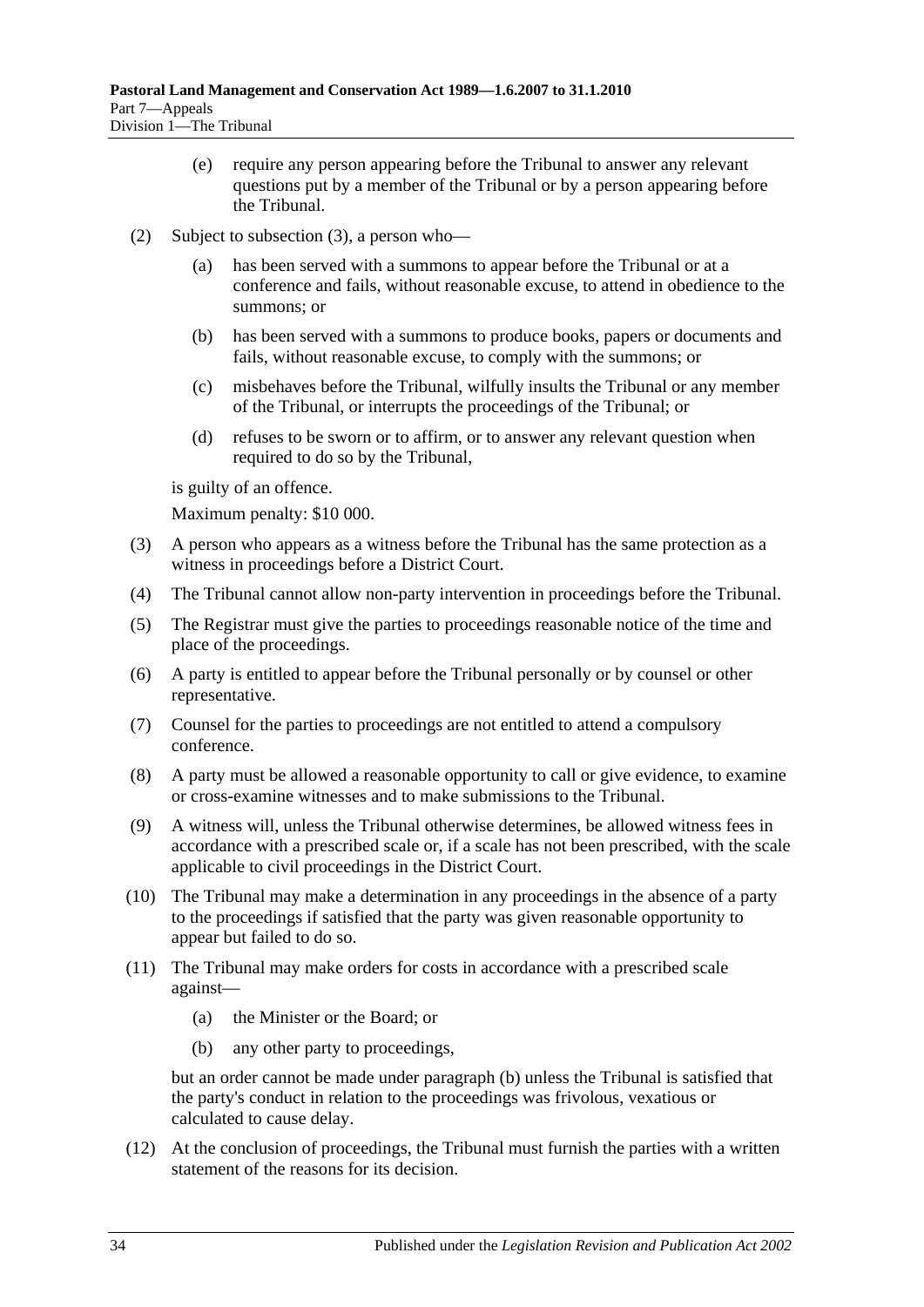## <span id="page-34-0"></span>**53—Compulsory conferences**

- (1) Before the Tribunal commences to hear an appeal, the Registrar must convene a conference between the parties to the proceedings for the purpose of attempting to resolve the matters in dispute.
- (2) A member of the Tribunal will preside over a conference, but the member who so presides cannot be a member of the Tribunal as constituted for the purpose of hearing the appeal.
- (3) Subject to [subsection](#page-34-4) (4), evidence of anything said or done in the course of a conference under this section is inadmissible in proceedings before the Tribunal except by consent of all parties to the proceedings.
- <span id="page-34-4"></span>(4) The person presiding over a conference under this section must report to the Tribunal on whether a settlement was reached at the conference and, if so, the terms of the settlement and the Tribunal may, without further inquiry, make such determination or order as may be necessary to give effect to the settlement.

## <span id="page-34-1"></span>**Division 2—Right of appeal to Tribunal**

## <span id="page-34-2"></span>**54—Appeal against certain decisions**

- (1) A lessee who is dissatisfied with—
	- (a) a decision to vary the conditions of a pastoral lease; or
	- (b) a decision not to extend the term of a pastoral lease; or
	- (c) a decision under [section](#page-22-2) 41 (property plans); or
	- (d) a decision under [section](#page-25-2) 45 (establishment of access routes); or
	- (e) a refusal of consent to a transfer, assignment, mortgage, subletting or other dealing with a pastoral lease; or
	- (f) a decision to cancel a pastoral lease or impose a fine on a lessee for breach of lease conditions,

may appeal to the Tribunal against the decision.

- (2) An appeal under this section must be instituted within three months after notification of the decision to the lessee.
- (3) On an appeal, the Tribunal must review the decision the subject of the appeal and may—
	- (a) confirm the decision; or
	- (b) vary or revoke the decision; or
	- (c) substitute its own decision.
- (4) The Tribunal must, in determining an appeal, have regard to the objects of this Act.

## <span id="page-34-3"></span>**55—Operation of certain decisions pending appeal**

(1) Subject to this section, a decision against which a right of appeal lies continues to operate despite that right of appeal or the institution of appeal proceedings.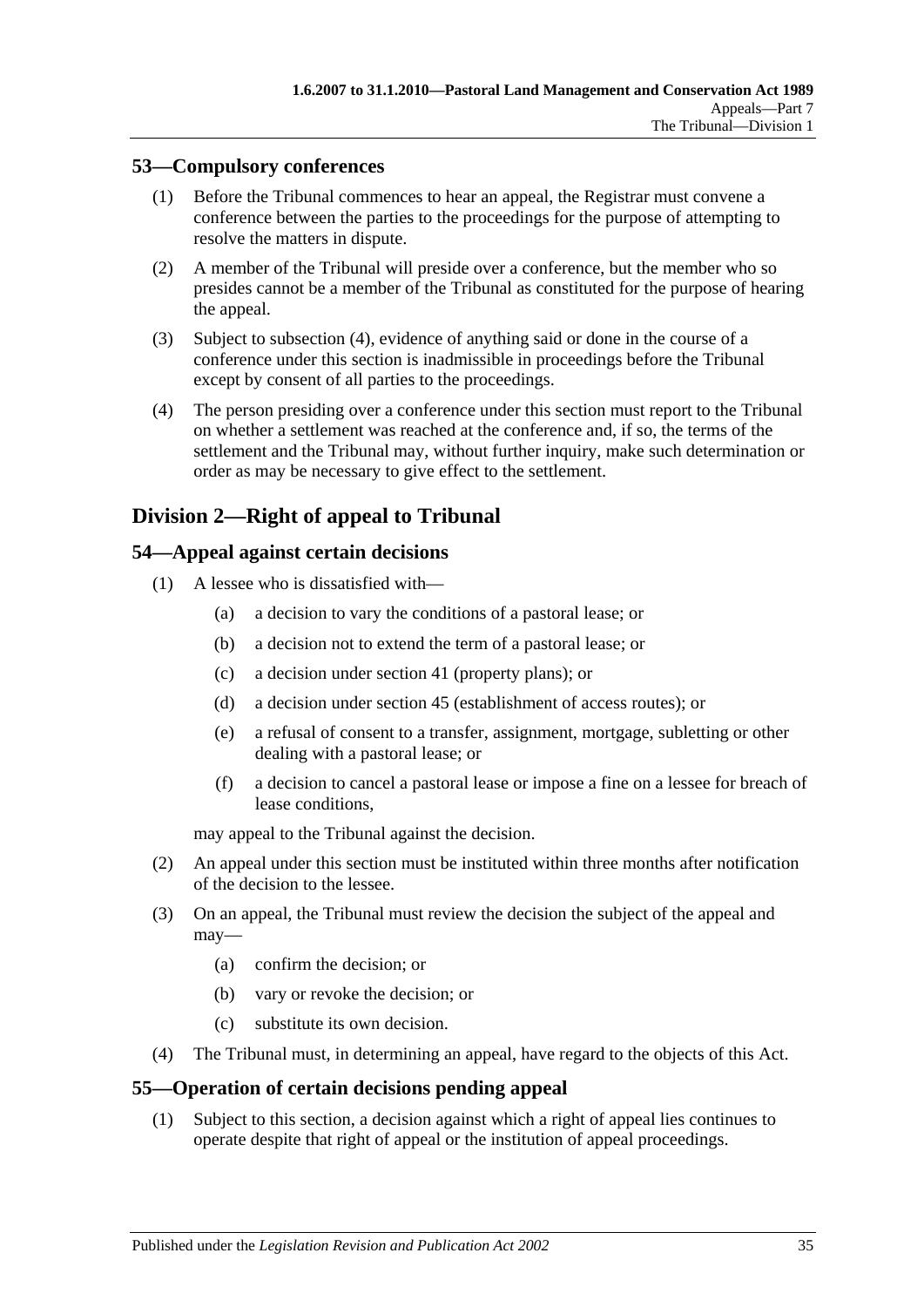- (2) A decision to cancel a pastoral lease or to impose a fine on a lessee for breach of lease conditions cannot be implemented or enforced until the period for instituting an appeal has elapsed or, if an appeal has been instituted, the appeal has been determined or withdrawn.
- (3) The operation of a decision against which an appeal has been instituted may, on the application of the lessee, be suspended by the Tribunal pending the determination of the appeal.

## <span id="page-35-0"></span>**Division 3—Review of valuation and right of appeal to Land and Valuation Court**

## <span id="page-35-4"></span><span id="page-35-1"></span>**56—Right of review or appeal**

- <span id="page-35-5"></span>(1) A lessee who is dissatisfied with a determination by the Valuer-General of the annual rent for his or her pastoral lease may, within 3 months of receiving a copy of the notice of determination—
	- (a) apply to the Valuer-General for review of the determination; or
	- (b) appeal to the Land and Valuation Court against the determination.
- (1a) The Valuer-General must, on the written request of a lessee who is dissatisfied with a determination of annual rent, endeavour to resolve the matter informally by conferring with the lessee, whether or not the lessee has lodged an application for review under [subsection](#page-35-4)  $(1)$ .
- <span id="page-35-6"></span>(2) An application under [subsection](#page-35-5) (1)(a) must be made, and will be dealt with, in accordance with the *[Valuation of Land Act](http://www.legislation.sa.gov.au/index.aspx?action=legref&type=act&legtitle=Valuation%20of%20Land%20Act%201971) 1971*, as if it were an application for review of a valuation under that Act.
- (3) If a lessee or the Valuer-General is dissatisfied with the decision of a land valuer on a review under [subsection](#page-35-6) (2), he or she may, within one month of receiving notification of the decision, appeal to the Land and Valuation Court against the decision.
- (4) An appeal under this section must be instituted in accordance with rules of court.
- (5) On an appeal under this section, the Land and Valuation Court must review the determination or decision the subject of the appeal and may—
	- (a) confirm the determination or decision; or
	- (b) vary or revoke the determination or decision; or
	- (c) substitute its own determination or decision,

and may make such orders in relation to incidental or ancillary matters as it thinks fit.

# <span id="page-35-2"></span>**Part 8—Miscellaneous**

## <span id="page-35-7"></span><span id="page-35-3"></span>**57—Misuse of pastoral land**

- (1) A person who, without lawful authority or excuse—
	- (a) occupies pastoral land; or
	- (b) brings animals onto pastoral land or causes or permits animals (for which the person is responsible) to enter or remain on pastoral land; or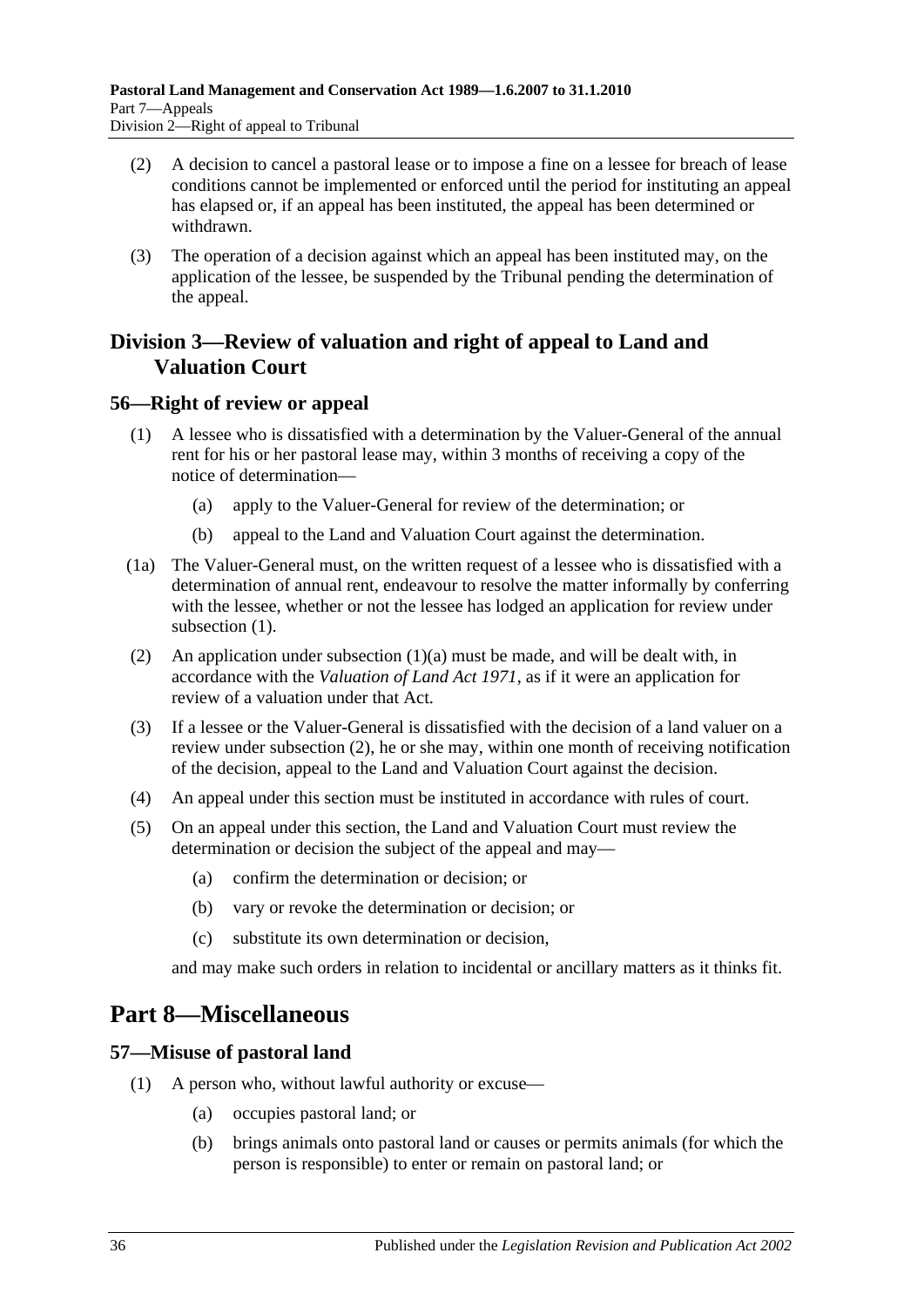- (c) damages or interferes with pastoral land, or anything on pastoral land; or
- (d) cuts down, lops branches from or otherwise damages any living tree or bush on pastoral land; or
- (e) pollutes any water on the land, whether stored or a natural source of water; or
- (f) deposits litter or abandons any goods on pastoral land; or
- (g) erects or places any structure on pastoral land; or
- (h) hunts or shoots on pastoral land,

is guilty of an offence.

Maximum penalty: \$10 000.

Expiation fee: \$315.

(2) In proceedings for an offence against [subsection](#page-35-7) (1), the onus of proving lawful authority or excuse lies on the defendant.

#### <span id="page-36-3"></span><span id="page-36-0"></span>**58—Notice to be given of cattle muster**

- (1) Subject to [subsection](#page-36-2) (2), a person must not muster cattle on pastoral land outside the dog fence unless at least 14 but not more than 28 days notice in writing of the proposed muster has been given to the occupiers of adjacent land.
- <span id="page-36-2"></span>(2) [Subsection](#page-36-3) (1) does not require notice to be given to a particular occupier of adjacent land if an agreement, approved by the Board, for the giving of some other form or period of notice exists between the person proposing to muster and that occupier. Maximum penalty: \$1 250.

#### <span id="page-36-5"></span><span id="page-36-1"></span>**59—Right to take water**

- (1) A person exercising a right of access to or through pastoral land pursuant to this Act—
	- (a) may take water from any natural source or storage point on the land, but only so much as is sufficient for his or her personal or domestic needs; and
	- (b) in the case of a person travelling with stock, may permit the stock access to water on the land, subject to compliance with such directions as the lessee may give.
- <span id="page-36-4"></span>(2) The holder of a mining tenement over pastoral land may, with the approval of the Board, take reasonable quantities of water from any natural source or storage point on the land for mining, personal or domestic purposes, but not so as to deprive the lessee of the water necessary for all of the lessee's purposes.
- (3) A person who takes water pursuant to [subsection](#page-36-4) (2) is liable to pay compensation to the lessee in accordance with the regulations.
- (4) [Subsections](#page-36-5) (1) and [\(2\)](#page-36-4) do not entitle a person to take water from a domestic rainwater tank.
- (5) This section is subject to the *[Natural Resources Management Act](http://www.legislation.sa.gov.au/index.aspx?action=legref&type=act&legtitle=Natural%20Resources%20Management%20Act%202004) 2004*.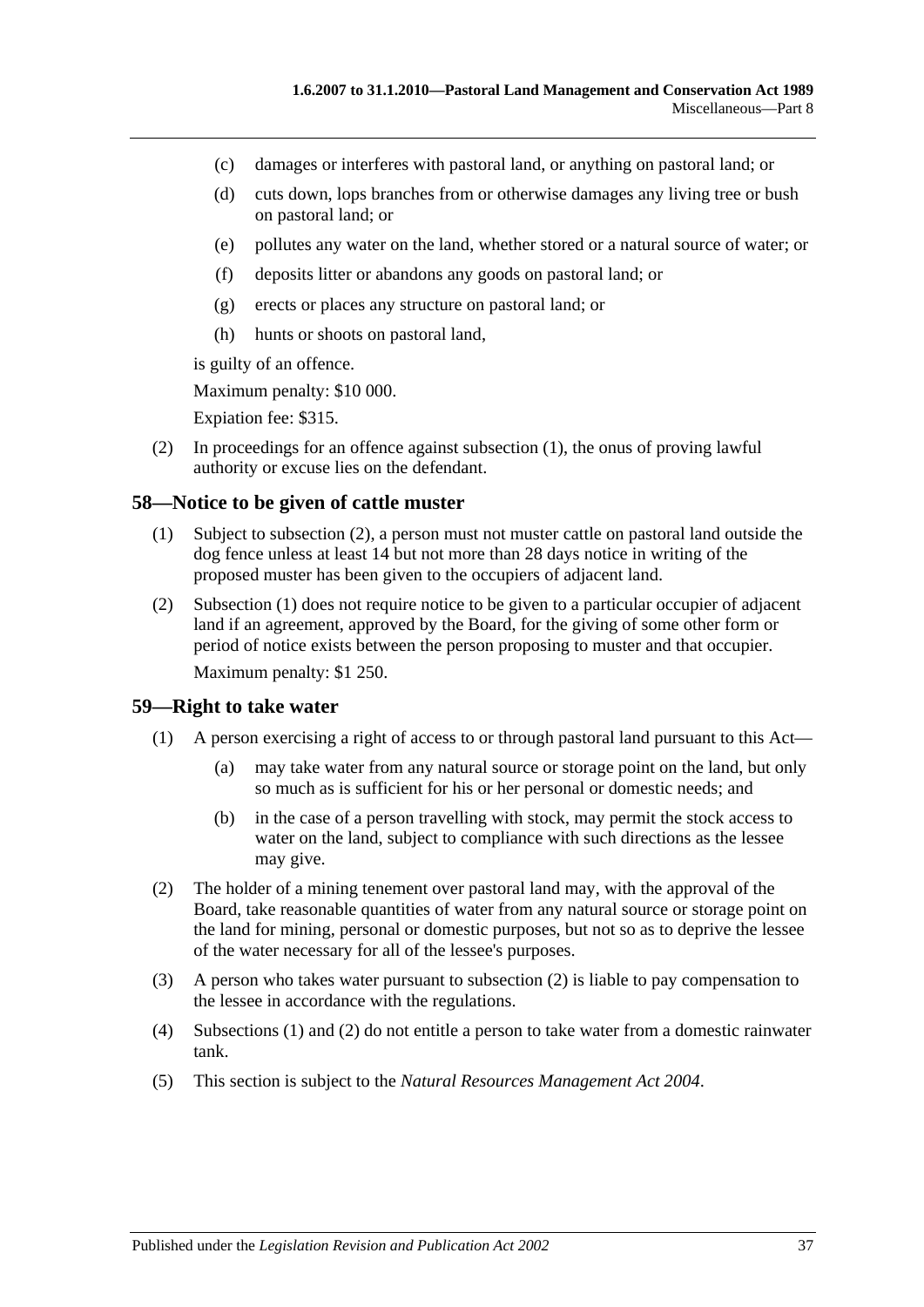#### <span id="page-37-2"></span><span id="page-37-0"></span>**60—Policing powers**

- (1) An authorised officer may—
	- (a) require any person who is on pastoral land without lawful authority or excuse to leave the land;
	- (b) require any person reasonably suspected of having committed an offence in relation to pastoral land to state his or her name and address;
	- (c) arrest any person on pastoral land who is reasonably suspected of having committed an offence in relation to pastoral land.
- (2) A person who fails to comply with a requirement under [subsection](#page-37-2) (1) is guilty of an offence.

Maximum penalty: \$2 500.

(3) A person arrested under this section must be taken as soon as practicable to the nearest police station.

#### <span id="page-37-3"></span><span id="page-37-1"></span>**61—Powers of entry etc**

- (1) Subject to this section, an authorised officer, a member of the Board, the Minister or any other person authorised by the Minister for the purpose may, at any reasonable time, exercise any of the following powers in relation to pastoral land:
	- (a) enter the land;
	- (b) carry out an inspection of the land;
	- (c) take samples from the land;
	- (d) take photographs;
	- (e) carry out work authorised by the Board pursuant to this Act on the land.
- (2) A person cannot exercise powers under [subsection](#page-37-3) (1) unless reasonable notice has been given to the lessee, orally or in writing, but no such notice need be given in the following circumstances:
	- (a) where it is not practicable to do so; or
	- (b) where the person believes on reasonable grounds that an offence has been, is being or is about to be committed on the land, or that a breach of the conditions of the pastoral lease has occurred or is occurring.
- (3) An authorised officer or person may seize any animals found trespassing on pastoral land.
- (4) Any such animals will be impounded, sold or destroyed in accordance with policies determined by the Minister.
- (5) A person exercising powers under this section may be accompanied by such assistants as are reasonably necessary in the circumstances.
- (6) An authorised officer or other person must at the request of the lessee, or an agent of the lessee, produce for the inspection of that person a certificate or other proof of his or her authority to exercise the powers conferred by this section.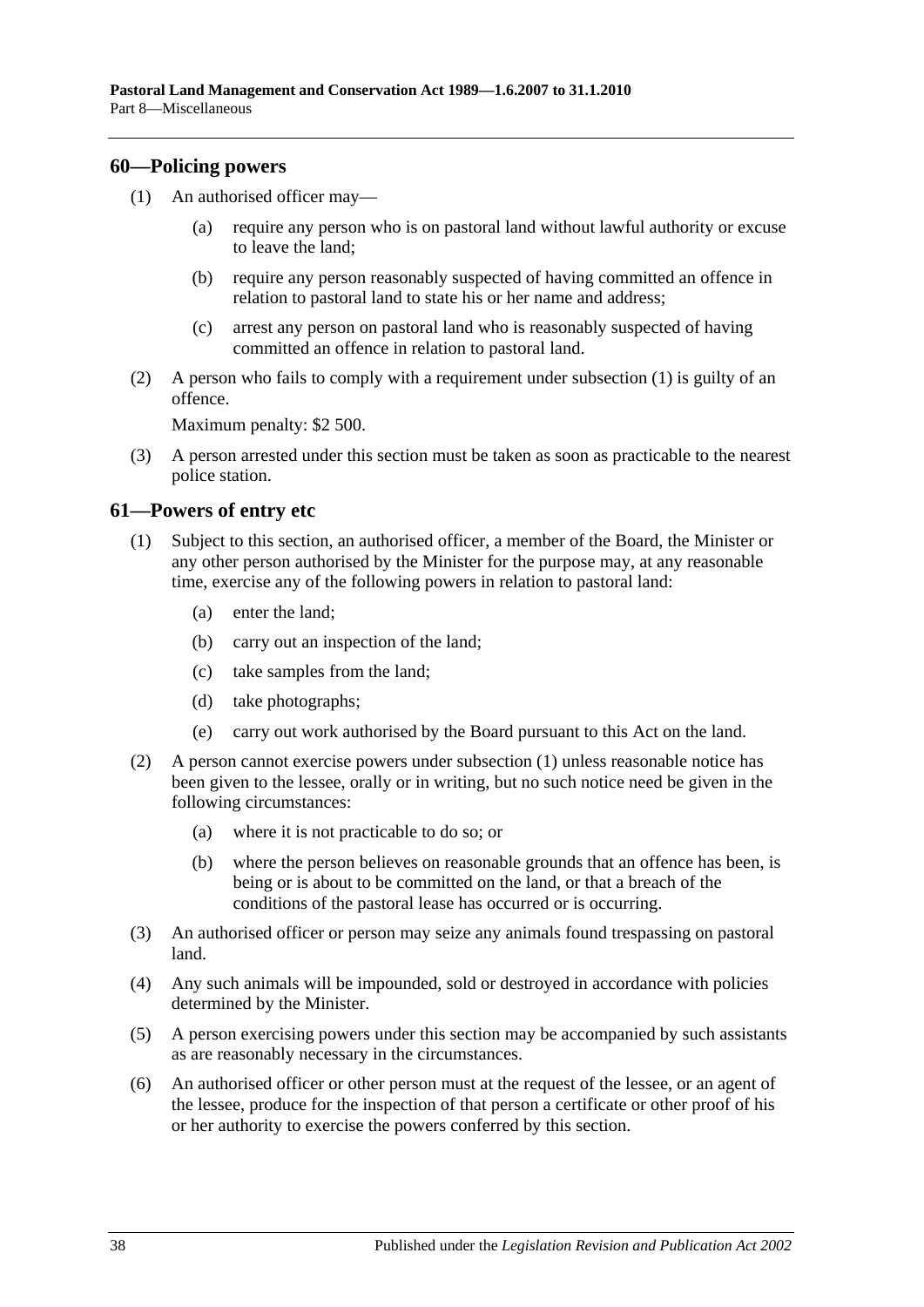## <span id="page-38-0"></span>**62—Act does not derogate from Mining Act, Opal Mining Act or Petroleum Act**

Nothing in this Act derogates from the operation of the *[Mining Act](http://www.legislation.sa.gov.au/index.aspx?action=legref&type=act&legtitle=Mining%20Act%201971) 1971*, the *[Opal](http://www.legislation.sa.gov.au/index.aspx?action=legref&type=act&legtitle=Opal%20Mining%20Act%201995)  [Mining Act](http://www.legislation.sa.gov.au/index.aspx?action=legref&type=act&legtitle=Opal%20Mining%20Act%201995) 1995* or the *[Petroleum Act](http://www.legislation.sa.gov.au/index.aspx?action=legref&type=act&legtitle=Petroleum%20Act%202000) 2000* or of a tenement granted under any of those Acts.

## <span id="page-38-1"></span>**63—Offence of hindering or obstructing person exercising powers under this Act**

(1) A person who intentionally hinders or obstructs a person acting in the exercise of powers conferred by this Act is guilty of an offence.

Maximum penalty: \$2 500.

Expiation fee: \$210.

(2) A person who addresses offensive language to a person acting in the exercise of powers conferred by this Act is guilty of an offence.

Maximum penalty: \$2 500.

Expiation fee: \$210.

(3) A person who assaults a person acting in the exercise of powers conferred by this Act is guilty of an offence.

Maximum penalty: \$2 500 or imprisonment for 6 months.

## <span id="page-38-5"></span><span id="page-38-2"></span>**64—Protection from personal liability**

- (1) A person engaged in the administration of this Act incurs no liability for an honest act or omission in the exercise or discharge, or purported exercise or discharge, of a power, function or duty under this Act.
- (2) A liability that would, but for [subsection](#page-38-5) (1), lie against the person, lies instead against the Crown.

## <span id="page-38-3"></span>**65—Duty of Registrar-General**

- (1) The Registrar-General will—
	- (a) issue such pastoral leases; or
	- (b) cancel such pastoral leases; or
	- (c) make such endorsements on pastoral leases or other instruments,

as may be necessary or expedient for the purposes of the administration of this Act.

(2) The reference in this section to the issuing of a pastoral lease extends to any process (including an electronic process) under which a pastoral lease is brought into existence.

## <span id="page-38-4"></span>**66—Certain debts are charges over leases**

Where pursuant to this Act the Board may recover from a lessee the costs incurred by the Board in taking action under this Act, the amount from time to time due and payable by the lessee is a charge over the pastoral lease, ranking in priority before all other charges or mortgages (other than a charge or mortgage in favour of the Crown or a Crown instrumentality).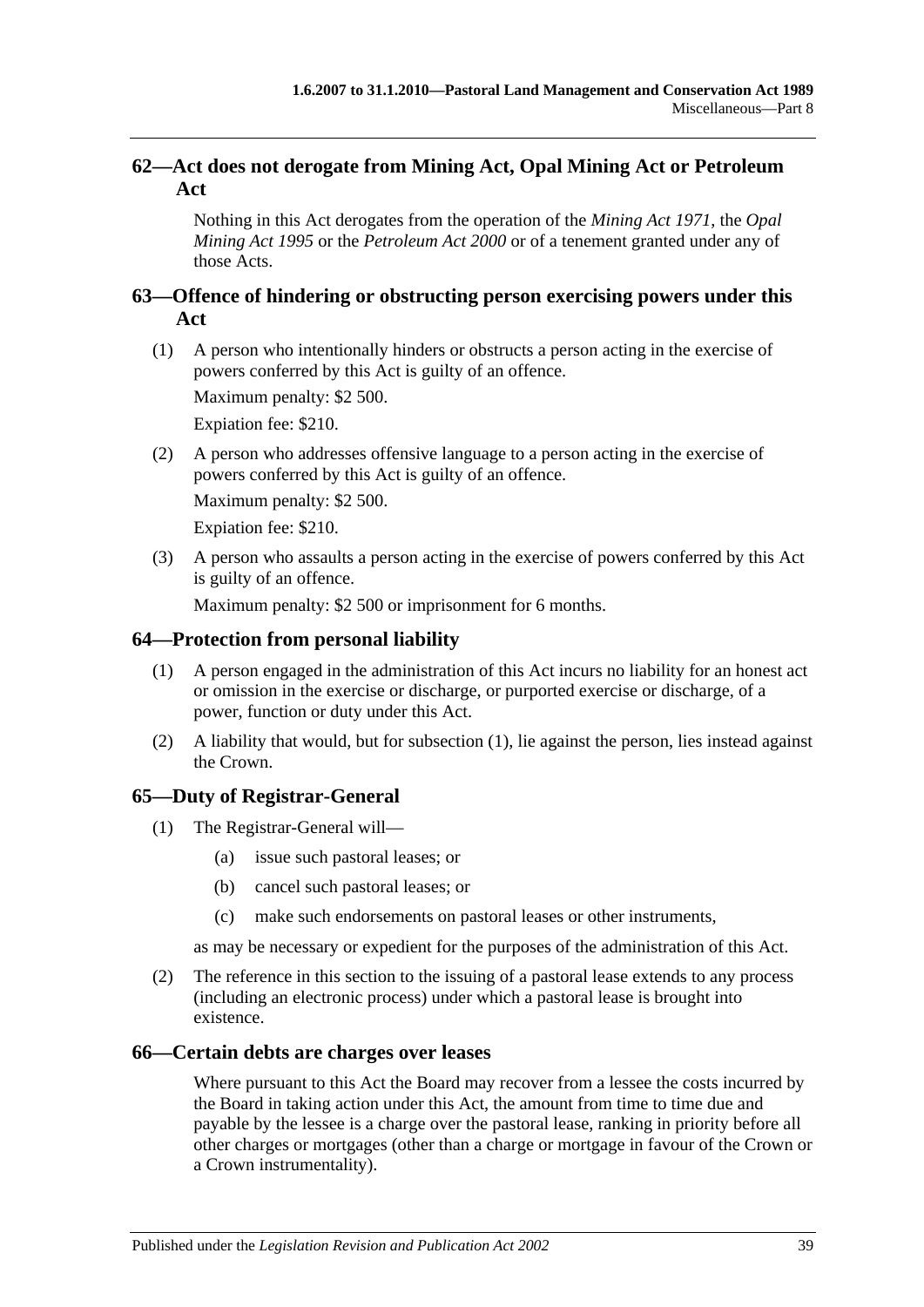#### <span id="page-39-0"></span>**67—Service of notices**

A written notice required or authorised by this Act to be given to a person may be given as follows:

- (a) by personal service on the person or an agent of the person;
- (b) by leaving it for the person at his or her place of residence or business with someone apparently over the age of 16 years;
- (c) by serving it by post on the person or an agent of the person;
- (d) if the whereabouts of the person is unknown—by affixing it in a prominent position on the land to which it relates, or publishing a copy of it in a newspaper circulating generally throughout the State.

#### <span id="page-39-1"></span>**68—Evidentiary provision**

In any proceedings—

- (a) a certificate apparently signed by the Minister or the Chief Executive of the Department responsible to the Minister for the administration of this Act that specified land is or is not—
	- (i) pastoral land; or
	- (ii) a public access route; or
	- (iii) a stock route; or
	- (iv) a reference area,

will be accepted, in the absence of proof to the contrary, as proof of the matter certified;

- (b) a map or plan apparently signed by or on behalf of the Surveyor-General will be accepted, in the absence of proof to the contrary, as an accurate map or plan of the land to which it relates;
- (c) a certificate of value apparently signed by or on behalf of the Valuer-General will be accepted, in the absence of proof to the contrary, as proof of the value of the pastoral lease to which it relates as at the date of the certificate;
- (d) a certificate as to a delegation apparently signed by a body or person who has a power of delegation under this Act will be accepted, in the absence of proof to the contrary, as proof of the delegation;
- (e) a document appearing to be a copy of an order of the Tribunal and signed by the Registrar of the Tribunal will be accepted, in the absence of proof to the contrary, as a true copy of the order.

#### <span id="page-39-2"></span>**69—General defence**

(2) In any proceedings for an offence against this Act it is a defence for the defendant to prove that, in the circumstances of the case, there was no failure on his or her part to take reasonable care to avoid commission of the offence.

#### <span id="page-39-4"></span><span id="page-39-3"></span>**70—Regulations**

(1) The Governor may make such regulations as are contemplated by this Act or as are necessary or expedient for the purposes of this Act.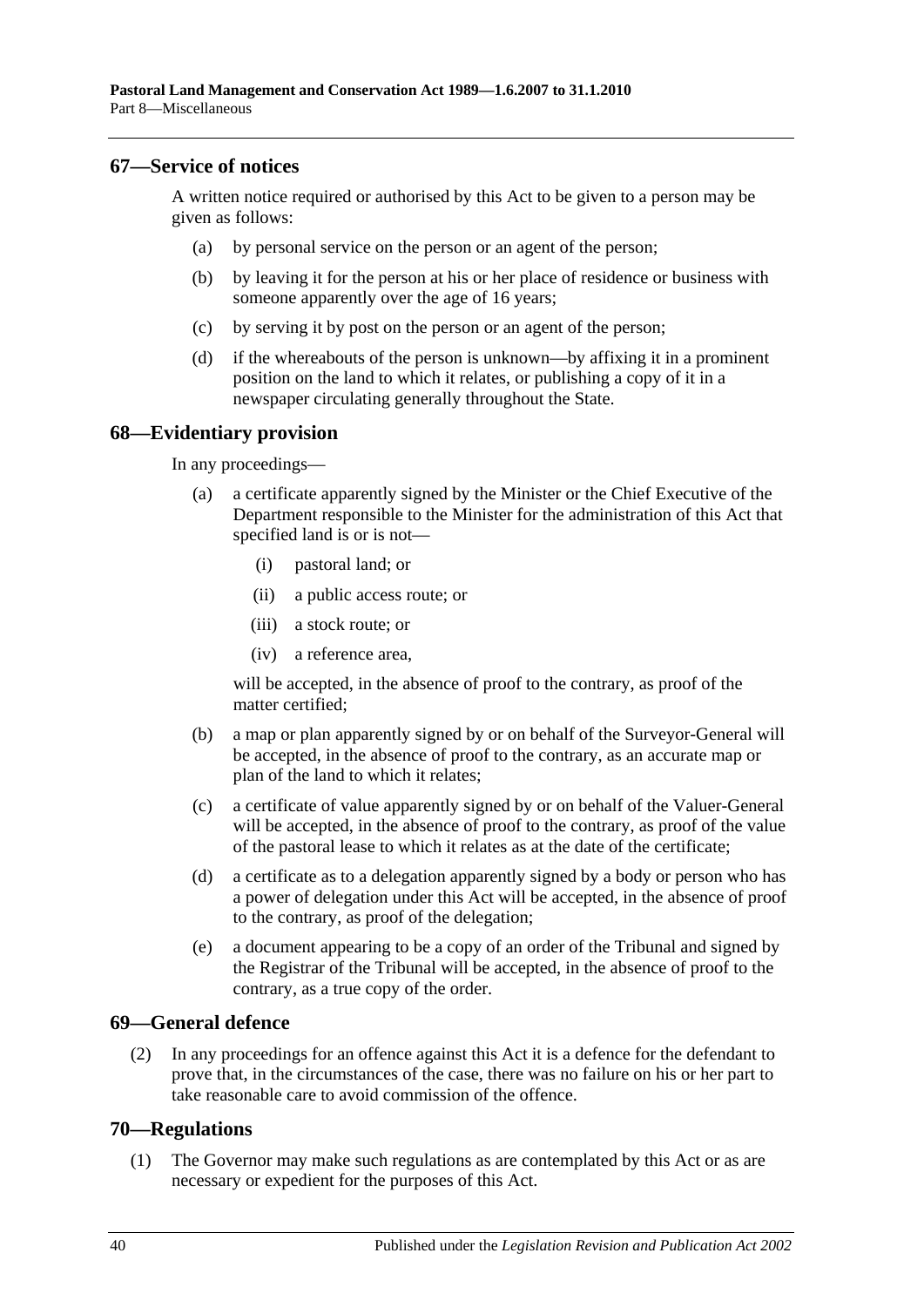- (2) Without limiting the generality of [subsection](#page-39-4) (1), those regulations may—
	- (a) prohibit, regulate or restrict a specified activity or a specified class of activity on pastoral land generally, or on a specified area of pastoral land, or on public access routes or stock routes generally, or on a specified route or specified part of a route;
	- (b) fix standard conditions or reservations for pastoral leases;
	- (c) prescribe fees and provide for their recovery or waiver by the Minister;
	- (d) prescribe fines, not exceeding \$1 250, for contravention of the regulations.

# <span id="page-40-0"></span>**Schedule—Transitional provisions**

- 4 A reference to *the Pastoral Board* in any Act or instrument will be taken (where the context admits) to be a reference to the Pastoral Board established under this Act.
- <span id="page-40-2"></span>5 (1) Subject to [clause](#page-40-1) 6, a lease in force under the repealed Act immediately prior to the commencement of this Act becomes, on that commencement, and continues in force as, a pastoral lease under this Act with a term of 42 years running from that commencement.
	- (2) The conditions (including covenants) and reservations of such a lease are not affected by its conversion to a pastoral lease pursuant to subclause (1), with the following exceptions:
		- (a) rent is payable in accordance with this Act;
		- (b) no species of animal other than sheep or beef cattle can be pastured on the land as part of the commercial enterprise under the lease without the prior approval of the Board;
		- (c) the reservations relating to aboriginal persons and access to the land will be taken to have been revoked.
	- (3) Despite [sections](#page-15-0) 25 and [26](#page-17-0) of the Act—
		- (a) the question of the first extension of the term of a pastoral lease to which this clause applies and the variation (if at all) of its land management conditions must be dealt with, in accordance with those sections, no later than 31 December 2000; and
		- (b) any such extension must be for such period as will bring the balance of the term of the lease to 42 years.
- <span id="page-40-1"></span>6 (1) [Clause](#page-40-2) 5 does not apply to a lease in force under the repealed Act if—
	- (a) the Governor has determined that the land subject to the lease should be set aside or used for some other more appropriate purpose; or
	- (b) the Minister is satisfied that the land subject to the lease is no longer suitable for pastoral purposes,

and written notice has been given by the Minister to the lessee proposing resumption of the land or offering some other form of tenure of the land.

(2) An offer of alternative tenure, if not accepted by the lessee, lapses two years after it is made.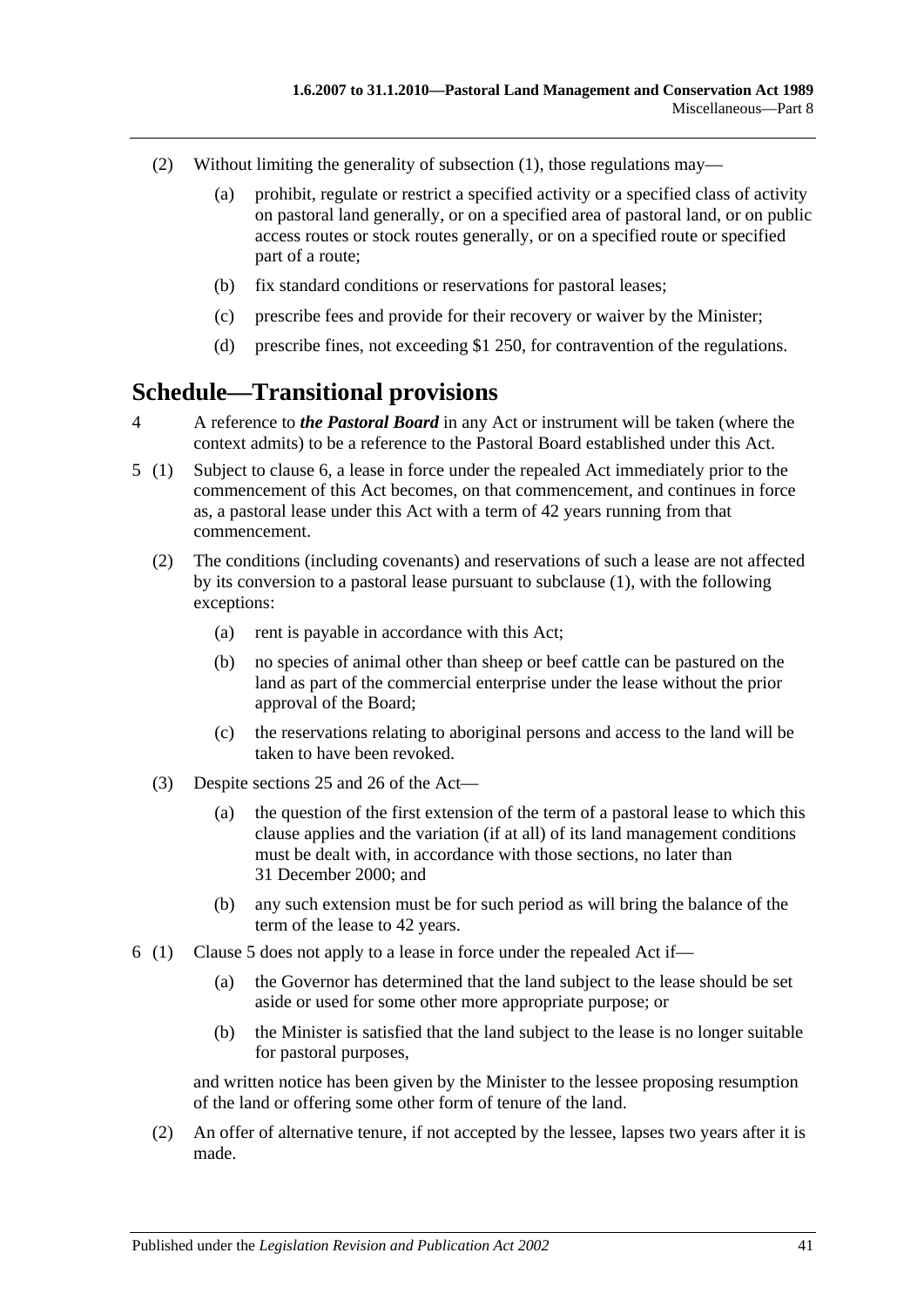- (3) The following provisions apply in relation to a lease referred to in subclause (1):
	- (a) the lease continues in force despite the repeal of the repealed Act and will, subject to this Act, continue in force until expiry of its term;
	- (b) this Act applies in relation to the lease as if it were a pastoral lease under this Act, but—
		- (i) the term of the lease cannot be extended; and
		- (ii) the conditions of the lease cannot (except by agreement with the lessee) be varied by the Board;
	- (c) rent is payable in accordance with this Act;
	- (d) the reservations in the lease relating to aboriginal persons and access to the land will be taken to have been revoked.
- (4) On expiry of a lease to which this clause applies—
	- (a) the lessee is entitled to compensation;
	- (b) compensation will be based on the market value of the lease as if the lessee were the holder of a pastoral lease; and
	- (c) the amount of the compensation will be determined by agreement between the Minister and the lessee or, in default of agreement, by the Land and Valuation Court.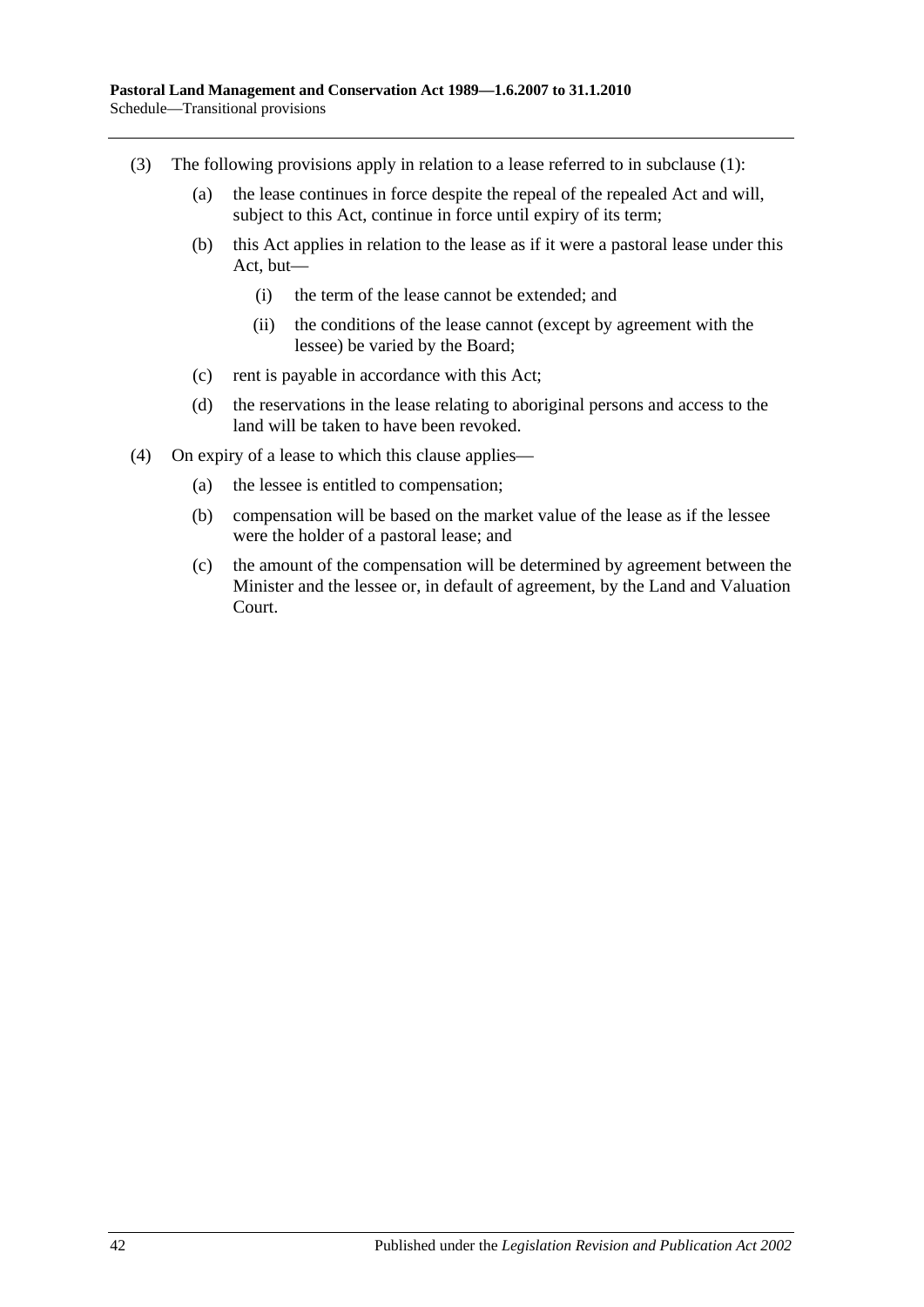# <span id="page-42-0"></span>**Legislative history**

## **Notes**

- Amendments of this version that are uncommenced are not incorporated into the text.
- Please note—References in the legislation to other legislation or instruments or to titles of bodies or offices are not automatically updated as part of the program for the revision and publication of legislation and therefore may be obsolete.
- Earlier versions of this Act (historical versions) are listed at the end of the legislative history.
- For further information relating to the Act and subordinate legislation made under the Act see the Index of South Australian Statutes or www.legislation.sa.gov.au.

# **Legislation repealed by principal Act**

The *Pastoral Land Management and Conservation Act 1989* repealed the following:

*Pastoral Act 1936*

## **Principal Act and amendments**

New entries appear in bold.

| Year | N <sub>o</sub> | Title                                                                                             | Assent     | Commencement                                                     |
|------|----------------|---------------------------------------------------------------------------------------------------|------------|------------------------------------------------------------------|
| 1989 | 51             | Pastoral Land Management and<br><b>Conservation Act 1989</b>                                      | 7.9.1989   | 7.3.1990 except s 12(2)-(8)-7.3.1996:<br>s <sub>2</sub>          |
| 1992 | 71             | <b>Statutes Amendment (Expiation of</b><br>Offences) Act 1992                                     | 19.11.1992 | Sch-1.3.1993 (Gazette 18.2.1993 p600)                            |
| 1996 | 9              | Pastoral Land Management and<br>Conservation (Board Membership)<br>Amendment Act 1996             | 4.4.1996   | 4.4.1996                                                         |
| 1997 | 35             | <b>Statutes Amendment (Water</b><br>Resources) Act 1997                                           | 19.6.1997  | Pt 5 (ss $22-24$ )-2.7.1997 ( <i>Gazette</i><br>26.6.1997 p3052) |
| 1998 | 64             | Pastoral Land Management and<br>Conservation (Board Procedures,<br>Rent, etc.) Amendment Act 1998 | 10.9.1998  | 10.9.1998                                                        |
| 2003 | 44             | <b>Statute Law Revision Act 2003</b>                                                              | 23.10.2003 | Sch 1-24.11.2003 (Gazette 13.11.2003)<br>p4048)                  |
| 2004 | 34             | Natural Resources Management Act<br>2004                                                          | 5.8.2004   | Sch 4 (cll 30-36)-1.7.2005 (Gazette<br>30.6.2005 p2093)          |
| 2004 | 35             | Pastoral Land Management and<br>Conservation (Miscellaneous)<br>Amendment Act 2004                | 5.8.2004   | 9.9.2004 (Gazette 9.9.2004 p3610)                                |
| 2005 | 20             | <b>Statutes Amendment (Environment</b><br>and Conservation Portfolio) Act 2005                    | 9.6.2005   | Pt 6 (ss 29 & 30) & Sch 5–23.6.2005<br>(Gazette 23.6.2005 p1901) |
| 2006 | 43             | <b>Statutes Amendment (Domestic</b><br>Partners) Act 2006                                         | 14.12.2006 | Pt 61 (s 164)-1.6.2007 (Gazette<br>26.4.2007 p1352)              |
| 2009 | 84             | <b>Statutes Amendment (Public Sector</b><br>Consequential Amendments) Act 2009                    | 10.12.2009 | Pt 109 (ss 260 & 261)-1.2.2010 (Gazette<br>28.1.2010 p320)       |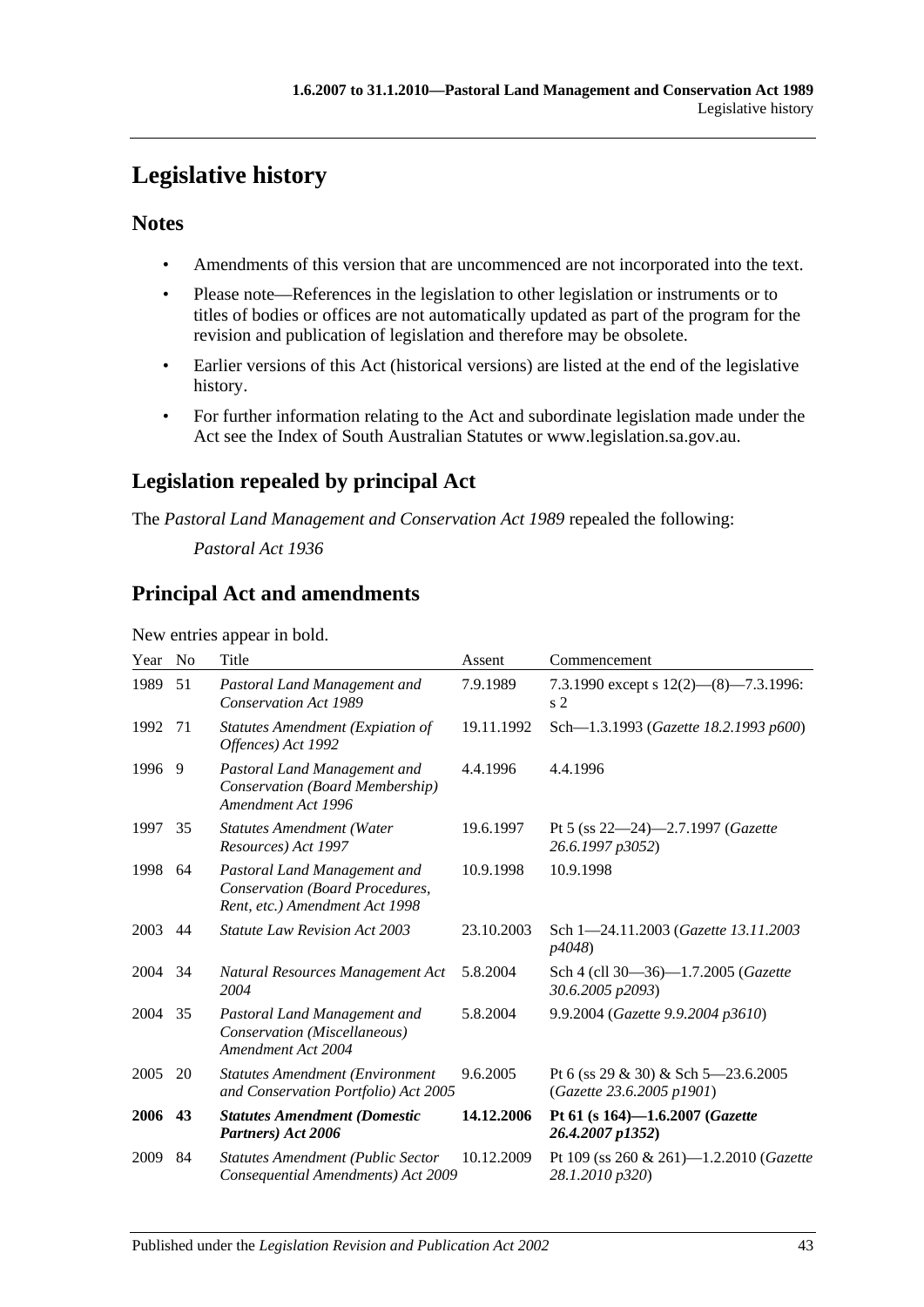# **Provisions amended**

New entries appear in bold.

Entries that relate to provisions that have been deleted appear in italics.

| Provision           | How varied                                         | Commencement |  |
|---------------------|----------------------------------------------------|--------------|--|
| Long title          | amended by 64/1998 s 8 (Sch)                       | 10.9.1998    |  |
| Pt 1                |                                                    |              |  |
| s <sub>2</sub>      | deleted by $64/1998 s 8 (Sch)$                     | 10.9.1998    |  |
| s 3                 |                                                    |              |  |
| $s \; 3(1)$         | s 3 redesignated as s $3(1)$ by $35/2004$ s $4(4)$ | 9.9.2004     |  |
| Aborigine           | deleted by $35/2004 s 4(1)$                        | 9.9.2004     |  |
| Aboriginal person   | inserted by $35/2004$ s 4(1)                       | 9.9.2004     |  |
| authorised officer  | amended by 20/2005 Sch 5                           | 23.6.2005    |  |
| <b>ILUA</b>         | inserted by $35/2004$ s $4(2)$                     | 9.9.2004     |  |
| the Minister        | deleted by $64/1998 s 8 (Sch)$                     | 10.9.1998    |  |
| native title group  | inserted by $35/2004$ s 4(3)                       | 9.9.2004     |  |
| unimproved value    | inserted by 64/1998 s 2                            | 10.9.1998    |  |
| $s \; 3(2)$         | inserted by $35/2004$ s $4(4)$                     | 9.9.2004     |  |
| Pt 2                |                                                    |              |  |
| s <sub>4</sub>      | amended by 35/2004 s 5                             | 9.9.2004     |  |
| s <sub>5</sub>      | amended by 35/2004 s 6                             | 9.9.2004     |  |
|                     | amended by 34/2004 Sch 4 cl 30                     | 1.7.2005     |  |
| s 6                 | deleted by 35/2004 s 7                             | 9.9.2004     |  |
| $\sqrt{s}$ 8        | amended by $64/1998$ s $8$ (Sch)                   | 10.9.1998    |  |
| s 9                 |                                                    |              |  |
| $s \, 9(2)$         | amended by 20/2005 s 29                            | 23.6.2005    |  |
| Pt <sub>3</sub>     |                                                    |              |  |
| s 12                |                                                    |              |  |
| 12(2)               | amended by $9/1996$ s $2(a)$ —(d)                  | 4.4.1996     |  |
|                     | amended by $64/1998$ s $8$ (Sch)                   | 10.9.1998    |  |
| s 12(6)             | amended by $9/1996$ s $2(e)$                       | 4.4.1996     |  |
| s 12(7)             | amended by $9/1996$ s $2(f)$                       | 4.4.1996     |  |
| s 15                |                                                    |              |  |
| s 15(2)             | amended by 64/1998 s 8 (Sch)                       | 10.9.1998    |  |
| s 15(4)             | substituted by $64/1998$ s $3(a)$                  | 10.9.1998    |  |
| s $15(5a)$ - $(5c)$ | inserted by 64/1998 s 3(b)                         | 10.9.1998    |  |
| s 16                |                                                    |              |  |
| s 16(2)             | amended by 43/2006 s 164(1)                        | 1.6.2007     |  |
| s 16(3)             | amended by 64/1998 s 8 (Sch)                       | 10.9.1998    |  |
| s16(5)              | amended by 64/1998 s 8 (Sch)                       | 10.9.1998    |  |
| s 16(8)             | inserted by 43/2006 s 164(2)                       | 1.6.2007     |  |
| s 17                |                                                    |              |  |
| s 17(2)             | amended by 20/2005 s 30                            | 23.6.2005    |  |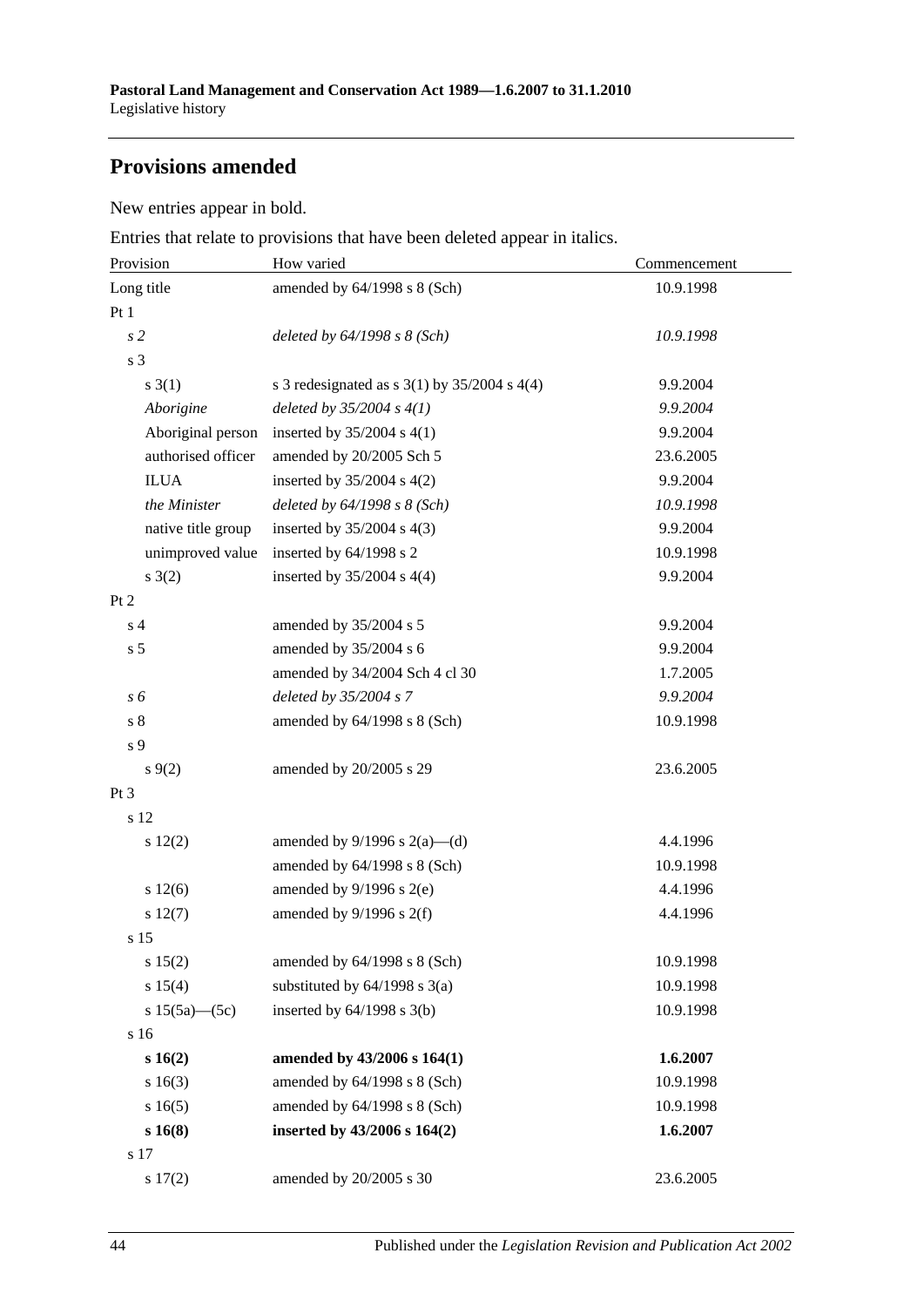| 1.6.2007 to 31.1.2010—Pastoral Land Management and Conservation Act 1989 |                     |
|--------------------------------------------------------------------------|---------------------|
|                                                                          | Legislative history |

| s 18A               | inserted by 64/1998 s 4                                      | 10.9.1998 |
|---------------------|--------------------------------------------------------------|-----------|
| Pt 4                |                                                              |           |
| $\frac{1}{20}$      |                                                              |           |
| $s \, 20(1)$        | s 20 redesignated as s $20(1)$ by $35/2004$ s 8              | 9.9.2004  |
| $s\,20(2)$          | inserted by 35/2004 s 8                                      | 9.9.2004  |
| s 22                |                                                              |           |
| $s\,22(1)$          | amended by $64/1998$ s $8$ (Sch)                             | 10.9.1998 |
|                     | amended by 35/2004 s 9(1), (2)                               | 9.9.2004  |
|                     | amended by 34/2004 Sch 4 cl 31(1)                            | 1.7.2005  |
|                     | $(a)(v)(E)$ and $(F)$ deleted by 34/2004 Sch 4<br>cl $31(2)$ | 1.7.2005  |
|                     | amended by 20/2005 Sch 5                                     | 23.6.2005 |
| $s$ 22 $(1a)$       | inserted by $35/2004$ s $9(3)$                               | 9.9.2004  |
| $s\,22(5)$ —(7)     | inserted by $35/2004$ s $9(4)$                               | 9.9.2004  |
| s 23                | substituted by 64/1998 s 5                                   | 10.9.1998 |
| $s\,23(2)$          | amended by 34/2004 Sch 4 cl 32                               | 1.7.2005  |
| s <sub>25</sub>     | substituted by 35/2004 s 10                                  | 9.9.2004  |
| ss 25A and 25B      | inserted by 35/2004 s 10                                     | 9.9.2004  |
| s <sub>26</sub>     | substituted by 35/2004 s 10                                  | 9.9.2004  |
| s 28                |                                                              |           |
| $s\,28(6)$          | amended by 64/1998 s 8 (Sch)                                 | 10.9.1998 |
| s 31A               | inserted by 35/2004 s 11                                     | 9.9.2004  |
| s 37                |                                                              |           |
| $s \frac{37(5)}{2}$ | amended by $64/1998$ s $8$ (Sch)                             | 10.9.1998 |
| Pt 5                |                                                              |           |
| s <sub>41</sub>     |                                                              |           |
| $s\,41(9)$          | amended by 34/2004 Sch 4 cl 33(1)                            | 1.7.2005  |
| $s\ 41(9a)$         | inserted by 35/1997 s 22                                     | 2.7.1997  |
|                     | amended by 34/2004 Sch 4 cl 33(2)                            | 1.7.2005  |
| s 42                |                                                              |           |
| $s\ 42(1)$          | substituted by 35/2004 s 12                                  | 9.9.2004  |
| s 43                |                                                              |           |
| $s\ 43(2a)$         | inserted by 35/1997 s 23                                     | 2.7.1997  |
|                     | amended by 34/2004 Sch 4 cl 34                               | 1.7.2005  |
| s 44                |                                                              |           |
| $s\,44(4)$          | amended by 64/1998 s 8 (Sch)                                 | 10.9.1998 |
| $Pt\ 6$             |                                                              |           |
| Pt 6 Div 1          |                                                              |           |
| s 45                |                                                              |           |
| $s\,45(5)$          | amended by 34/2004 Sch 4 cl 35                               | 1.7.2005  |
| $s\,45(10)$         | amended by 64/1998 s 8 (Sch)                                 | 10.9.1998 |
| Pt 6 Div 2          |                                                              |           |
| s 46                |                                                              |           |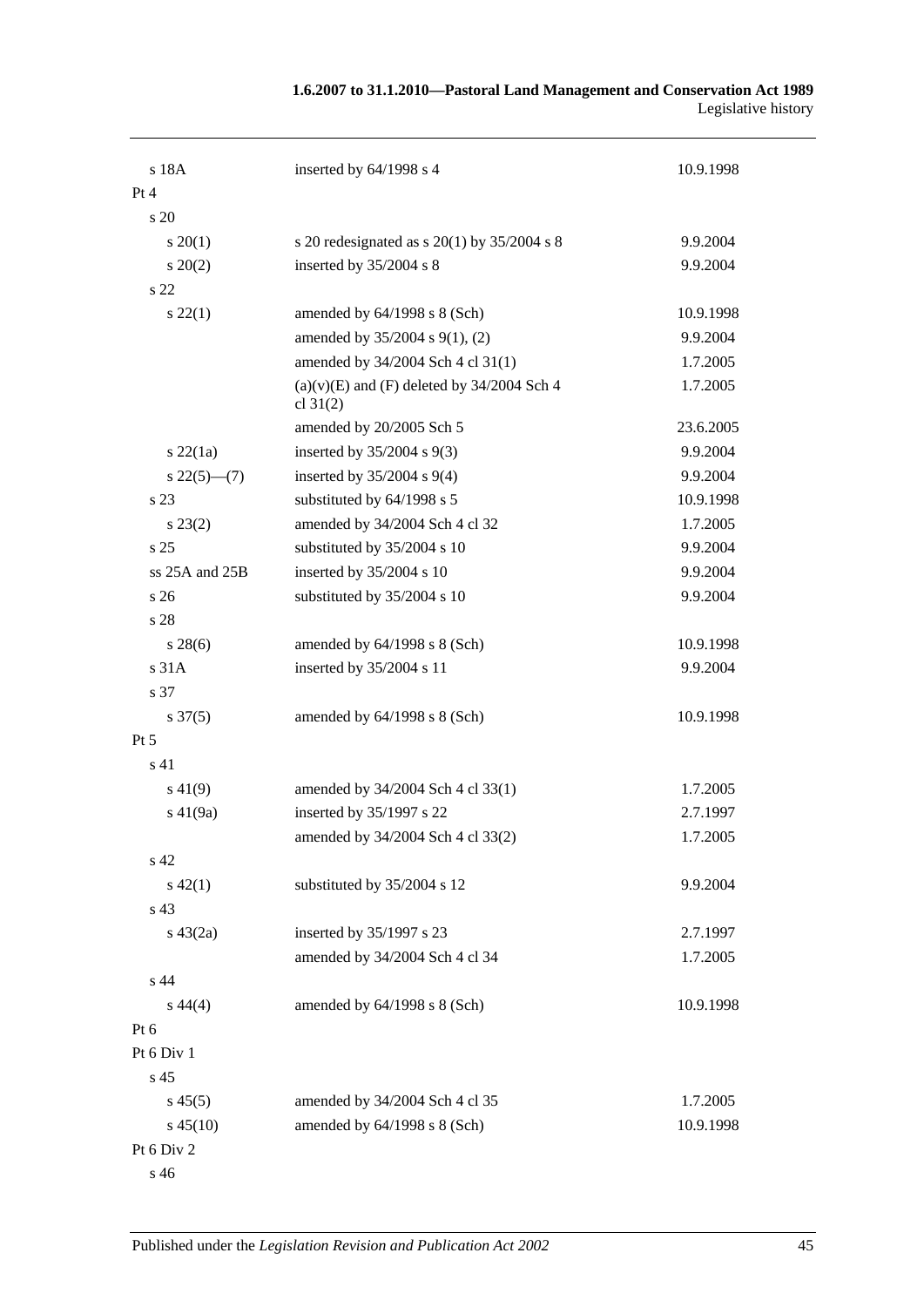| Pastoral Land Management and Conservation Act 1989-1.6.2007 to 31.1.2010 |  |  |  |
|--------------------------------------------------------------------------|--|--|--|
| Legislative history                                                      |  |  |  |

| $s\ 46(3)$ and (4)  | amended by $64/1998$ s $8$ (Sch)    | 10.9.1998 |
|---------------------|-------------------------------------|-----------|
| Pt 6 Div 2A         | inserted by 35/2004 s 13            | 9.9.2004  |
| Pt 6 Div 3          |                                     |           |
| s 47                |                                     |           |
| $s\,47(1)$          | amended by 64/1998 s 8 (Sch)        | 10.9.1998 |
|                     | amended by 35/2004 s 14(1)          | 9.9.2004  |
| $s\,47(2)$          | amended by 35/2004 s 14(2)          | 9.9.2004  |
| $s\,47(3)$          | inserted by 35/2004 s 14(3)         | 9.9.2004  |
| s 48                |                                     |           |
| $s\,48(2)$          | amended by 35/2004 s 15(1)          | 9.9.2004  |
| $s\ 48(2a)$         | inserted by 35/2004 s 15(2)         | 9.9.2004  |
| $s\,48(8a)$         | inserted by 35/2004 s 15(3)         | 9.9.2004  |
| $s\ 48(10)$ (13)    | inserted by 35/2004 s 15(4)         | 9.9.2004  |
| ss 48A and 48B      | inserted by 35/2004 s 16            | 9.9.2004  |
| s 49                |                                     |           |
| $s\ 49(1)$ and (2)  | amended by 64/1998 s 8 (Sch)        | 10.9.1998 |
| Pt 7                |                                     |           |
| s 52                |                                     |           |
| s 52(2)             | amended by 64/1998 s 8 (Sch)        | 10.9.1998 |
| s 55                |                                     |           |
| s 55(1)             | amended by $64/1998$ s $8$ (Sch)    | 10.9.1998 |
| s 56                |                                     |           |
| s 56(1)             | substituted by $64/1998$ s $6(a)$   | 10.9.1998 |
| $s\,56(1a)$         | inserted by $64/1998$ s $6(a)$      | 10.9.1998 |
| $s\,56(3)$          | amended by $64/1998$ s $6(b)$       | 10.9.1998 |
| s 56(5)             | amended by $64/1998$ s $6(c)$ , (d) | 10.9.1998 |
| Pt 8                |                                     |           |
| s 57                |                                     |           |
| s 57(1)             | amended by 71/1992 s 3(1) (Sch)     | 1.3.1993  |
|                     | amended by 64/1998 s 8 (Sch)        | 10.9.1998 |
| s 58                |                                     |           |
| s 58(2)             | amended by 64/1998 s 8 (Sch)        | 10.9.1998 |
| s 59                |                                     |           |
| s 59(5)             | inserted by 35/1997 s 24            | 2.7.1997  |
|                     | amended by 34/2004 Sch 4 cl 36      | 1.7.2005  |
| s 60                |                                     |           |
| s 60(2)             | amended by 64/1998 s 8 (Sch)        | 10.9.1998 |
| s 62                | amended by 64/1998 s 8 (Sch)        | 10.9.1998 |
|                     | amended by 20/2005 Sch 5            | 23.6.2005 |
| s 63                |                                     |           |
| s $63(1)$ and $(2)$ | amended by 71/1992 s 3(1) (Sch)     | 1.3.1993  |
|                     | amended by 64/1998 s 8 (Sch)        | 10.9.1998 |
| s 63(3)             | amended by 64/1998 s 8 (Sch)        | 10.9.1998 |